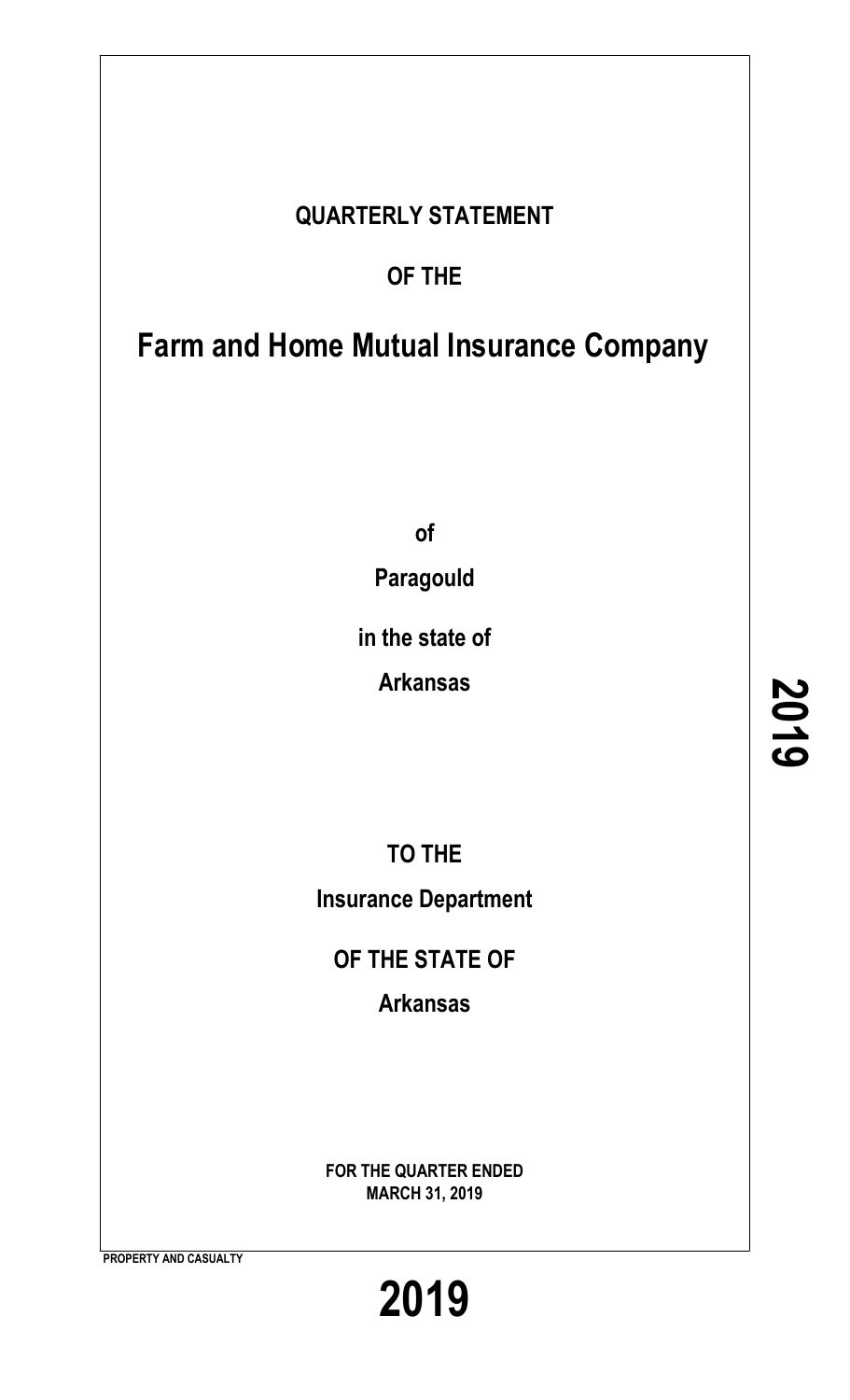

# **QUARTERLY STATEMENT**

**AS OF MARCH 31, 2019**

OF THE CONDITION AND AFFAIRS OF THE

# **Farm and Home Mutual Insurance Company**

| <b>NAIC Group Code</b>                      | 0000<br>(Current Period)           | 0000<br>(Prior Period)                                                                                                                                                                                                                                                                                                                                                                                                                                                                                                                                                                                                                                                                                                                                                                                                                                                                                                                                                                                                                                                                                                                                                                                                                                                                                                                                                                                                                                                                                                                                     |                                       | NAIC Company Code                                   | 14250                                              | Employer's ID Number                         | 71-0392332 |
|---------------------------------------------|------------------------------------|------------------------------------------------------------------------------------------------------------------------------------------------------------------------------------------------------------------------------------------------------------------------------------------------------------------------------------------------------------------------------------------------------------------------------------------------------------------------------------------------------------------------------------------------------------------------------------------------------------------------------------------------------------------------------------------------------------------------------------------------------------------------------------------------------------------------------------------------------------------------------------------------------------------------------------------------------------------------------------------------------------------------------------------------------------------------------------------------------------------------------------------------------------------------------------------------------------------------------------------------------------------------------------------------------------------------------------------------------------------------------------------------------------------------------------------------------------------------------------------------------------------------------------------------------------|---------------------------------------|-----------------------------------------------------|----------------------------------------------------|----------------------------------------------|------------|
| Organized under the Laws of                 |                                    | Arkansas                                                                                                                                                                                                                                                                                                                                                                                                                                                                                                                                                                                                                                                                                                                                                                                                                                                                                                                                                                                                                                                                                                                                                                                                                                                                                                                                                                                                                                                                                                                                                   |                                       |                                                     | State of Domicile or Port of Entry                 |                                              | AR         |
| Country of Domicile                         |                                    | United States of America                                                                                                                                                                                                                                                                                                                                                                                                                                                                                                                                                                                                                                                                                                                                                                                                                                                                                                                                                                                                                                                                                                                                                                                                                                                                                                                                                                                                                                                                                                                                   |                                       |                                                     |                                                    |                                              |            |
| Incorporated/Organized                      |                                    | 01/01/1949                                                                                                                                                                                                                                                                                                                                                                                                                                                                                                                                                                                                                                                                                                                                                                                                                                                                                                                                                                                                                                                                                                                                                                                                                                                                                                                                                                                                                                                                                                                                                 |                                       |                                                     | <b>Commenced Business</b>                          | 01/01/1966                                   |            |
| <b>Statutory Home Office</b>                |                                    | 1201 West Court Street                                                                                                                                                                                                                                                                                                                                                                                                                                                                                                                                                                                                                                                                                                                                                                                                                                                                                                                                                                                                                                                                                                                                                                                                                                                                                                                                                                                                                                                                                                                                     |                                       |                                                     |                                                    | Paragould, AR, US 72450                      |            |
|                                             |                                    | (Street and Number)                                                                                                                                                                                                                                                                                                                                                                                                                                                                                                                                                                                                                                                                                                                                                                                                                                                                                                                                                                                                                                                                                                                                                                                                                                                                                                                                                                                                                                                                                                                                        |                                       |                                                     |                                                    | (City or Town, State, Country and Zip Code)  |            |
| Main Administrative Office                  |                                    |                                                                                                                                                                                                                                                                                                                                                                                                                                                                                                                                                                                                                                                                                                                                                                                                                                                                                                                                                                                                                                                                                                                                                                                                                                                                                                                                                                                                                                                                                                                                                            |                                       |                                                     | 1201 West Court Street<br>(Street and Number)      |                                              |            |
|                                             |                                    | Paragould, AR, US 72450                                                                                                                                                                                                                                                                                                                                                                                                                                                                                                                                                                                                                                                                                                                                                                                                                                                                                                                                                                                                                                                                                                                                                                                                                                                                                                                                                                                                                                                                                                                                    |                                       |                                                     |                                                    | (870)236-2208                                |            |
|                                             |                                    | (City or Town, State, Country and Zip Code)                                                                                                                                                                                                                                                                                                                                                                                                                                                                                                                                                                                                                                                                                                                                                                                                                                                                                                                                                                                                                                                                                                                                                                                                                                                                                                                                                                                                                                                                                                                |                                       |                                                     |                                                    | (Area Code) (Telephone Number)               |            |
| <b>Mail Address</b>                         |                                    | P.O. Box 1546                                                                                                                                                                                                                                                                                                                                                                                                                                                                                                                                                                                                                                                                                                                                                                                                                                                                                                                                                                                                                                                                                                                                                                                                                                                                                                                                                                                                                                                                                                                                              |                                       |                                                     |                                                    | Paragould, AR, US 72451                      |            |
|                                             |                                    | (Street and Number or P.O. Box)                                                                                                                                                                                                                                                                                                                                                                                                                                                                                                                                                                                                                                                                                                                                                                                                                                                                                                                                                                                                                                                                                                                                                                                                                                                                                                                                                                                                                                                                                                                            |                                       |                                                     |                                                    | (City or Town, State, Country and Zip Code)  |            |
| Primary Location of Books and Records       |                                    |                                                                                                                                                                                                                                                                                                                                                                                                                                                                                                                                                                                                                                                                                                                                                                                                                                                                                                                                                                                                                                                                                                                                                                                                                                                                                                                                                                                                                                                                                                                                                            |                                       |                                                     | 1201 West Court Street                             |                                              |            |
|                                             |                                    |                                                                                                                                                                                                                                                                                                                                                                                                                                                                                                                                                                                                                                                                                                                                                                                                                                                                                                                                                                                                                                                                                                                                                                                                                                                                                                                                                                                                                                                                                                                                                            |                                       |                                                     | (Street and Number)                                |                                              |            |
|                                             |                                    | Paragould, AR, US 72450                                                                                                                                                                                                                                                                                                                                                                                                                                                                                                                                                                                                                                                                                                                                                                                                                                                                                                                                                                                                                                                                                                                                                                                                                                                                                                                                                                                                                                                                                                                                    |                                       |                                                     |                                                    | (870)236-2208                                |            |
| Internet Web Site Address                   |                                    | (City or Town, State, Country and Zip Code)<br>www.unitedhomeins.com                                                                                                                                                                                                                                                                                                                                                                                                                                                                                                                                                                                                                                                                                                                                                                                                                                                                                                                                                                                                                                                                                                                                                                                                                                                                                                                                                                                                                                                                                       |                                       |                                                     |                                                    | (Area Code) (Telephone Number)               |            |
| <b>Statutory Statement Contact</b>          |                                    | Chandra L McGowan                                                                                                                                                                                                                                                                                                                                                                                                                                                                                                                                                                                                                                                                                                                                                                                                                                                                                                                                                                                                                                                                                                                                                                                                                                                                                                                                                                                                                                                                                                                                          |                                       |                                                     |                                                    | (870)236-2208-305                            |            |
|                                             |                                    | (Name)                                                                                                                                                                                                                                                                                                                                                                                                                                                                                                                                                                                                                                                                                                                                                                                                                                                                                                                                                                                                                                                                                                                                                                                                                                                                                                                                                                                                                                                                                                                                                     |                                       |                                                     |                                                    | (Area Code)(Telephone Number)(Extension)     |            |
|                                             |                                    | cmcqowan@unitedhomeins.com                                                                                                                                                                                                                                                                                                                                                                                                                                                                                                                                                                                                                                                                                                                                                                                                                                                                                                                                                                                                                                                                                                                                                                                                                                                                                                                                                                                                                                                                                                                                 |                                       |                                                     |                                                    | (870) 236-5717                               |            |
|                                             |                                    | (E-Mail Address)                                                                                                                                                                                                                                                                                                                                                                                                                                                                                                                                                                                                                                                                                                                                                                                                                                                                                                                                                                                                                                                                                                                                                                                                                                                                                                                                                                                                                                                                                                                                           |                                       |                                                     |                                                    | (Fax Number)                                 |            |
|                                             |                                    | William Kyle Harris<br><b>Matthew Stephen Miller</b><br>Matthew Stephen Miller                                                                                                                                                                                                                                                                                                                                                                                                                                                                                                                                                                                                                                                                                                                                                                                                                                                                                                                                                                                                                                                                                                                                                                                                                                                                                                                                                                                                                                                                             | Name<br><b>OTHERS</b>                 | <b>Title</b><br>President<br>Secretary<br>Treasurer |                                                    |                                              |            |
|                                             |                                    |                                                                                                                                                                                                                                                                                                                                                                                                                                                                                                                                                                                                                                                                                                                                                                                                                                                                                                                                                                                                                                                                                                                                                                                                                                                                                                                                                                                                                                                                                                                                                            |                                       | <b>DIRECTORS OR TRUSTEES</b>                        |                                                    |                                              |            |
|                                             |                                    | William Kyle Harris<br>Michael Thomas Harris<br>Michael P Ford                                                                                                                                                                                                                                                                                                                                                                                                                                                                                                                                                                                                                                                                                                                                                                                                                                                                                                                                                                                                                                                                                                                                                                                                                                                                                                                                                                                                                                                                                             |                                       |                                                     | <b>Matthew Stephen Miller</b><br>Michael Ray Cline |                                              |            |
| State of<br>Arkansas<br>County of<br>Greene | SS                                 |                                                                                                                                                                                                                                                                                                                                                                                                                                                                                                                                                                                                                                                                                                                                                                                                                                                                                                                                                                                                                                                                                                                                                                                                                                                                                                                                                                                                                                                                                                                                                            |                                       |                                                     |                                                    |                                              |            |
|                                             |                                    | The officers of this reporting entity being duly sworn, each depose and say that they are the described officers of said reporting entity, and that on the reporting period stated above, all of the<br>herein described assets were the absolute property of the said reporting entity, free and clear from any liens or claims thereon, except as herein stated, and that this statement, together with<br>related exhibits, schedules and explanations therein contained, annexed or referred to, is a full and true statement of all the assets and liabilities and of the condition and affairs of the said<br>reporting entity as of the reporting period stated above, and of its income and deductions therefrom for the period ended, and have been completed in accordance with the NAIC Annual<br>Statement Instructions and Accounting Practices and Procedures manual except to the extent that: (1) state law may differ; or, (2) that state rules or regulations require differences in<br>reporting not related to accounting practices and procedures, according to the best of their information, knowledge and belief, respectively. Furthermore, the scope of this attestation by the<br>described officers also includes the related corresponding electronic filing with the NAIC, when required, that is an exact copy (except for formatting differences due to electronic filing) of the<br>enclosed statement. The electronic filing may be requested by various regulators in lieu of or in addition to the enclosed statement. |                                       |                                                     |                                                    |                                              |            |
|                                             | (Signature)<br>William Kyle Harris |                                                                                                                                                                                                                                                                                                                                                                                                                                                                                                                                                                                                                                                                                                                                                                                                                                                                                                                                                                                                                                                                                                                                                                                                                                                                                                                                                                                                                                                                                                                                                            | (Signature)<br>Matthew Stephen Miller |                                                     |                                                    | (Signature)<br><b>Matthew Stephen Miller</b> |            |

| William Kyle Harris                                        |  | Matthew Stephen Miller                                                                                                       | Matthew Stephen Miller |
|------------------------------------------------------------|--|------------------------------------------------------------------------------------------------------------------------------|------------------------|
| (Printed Name)                                             |  | (Printed Name)                                                                                                               | (Printed Name)         |
|                                                            |  |                                                                                                                              | ა.                     |
| President                                                  |  | Secretary                                                                                                                    | Treasurer              |
| (Title)                                                    |  | (Title)                                                                                                                      | (Title)                |
| Subscribed and sworn to before me this<br>. 2019<br>day of |  | a. Is this an original filing?<br>1. State the amendment number<br>b. If no.<br>2. Date filed<br>3. Number of pages attached | Yes[X] No[]            |

(Notary Public Signature)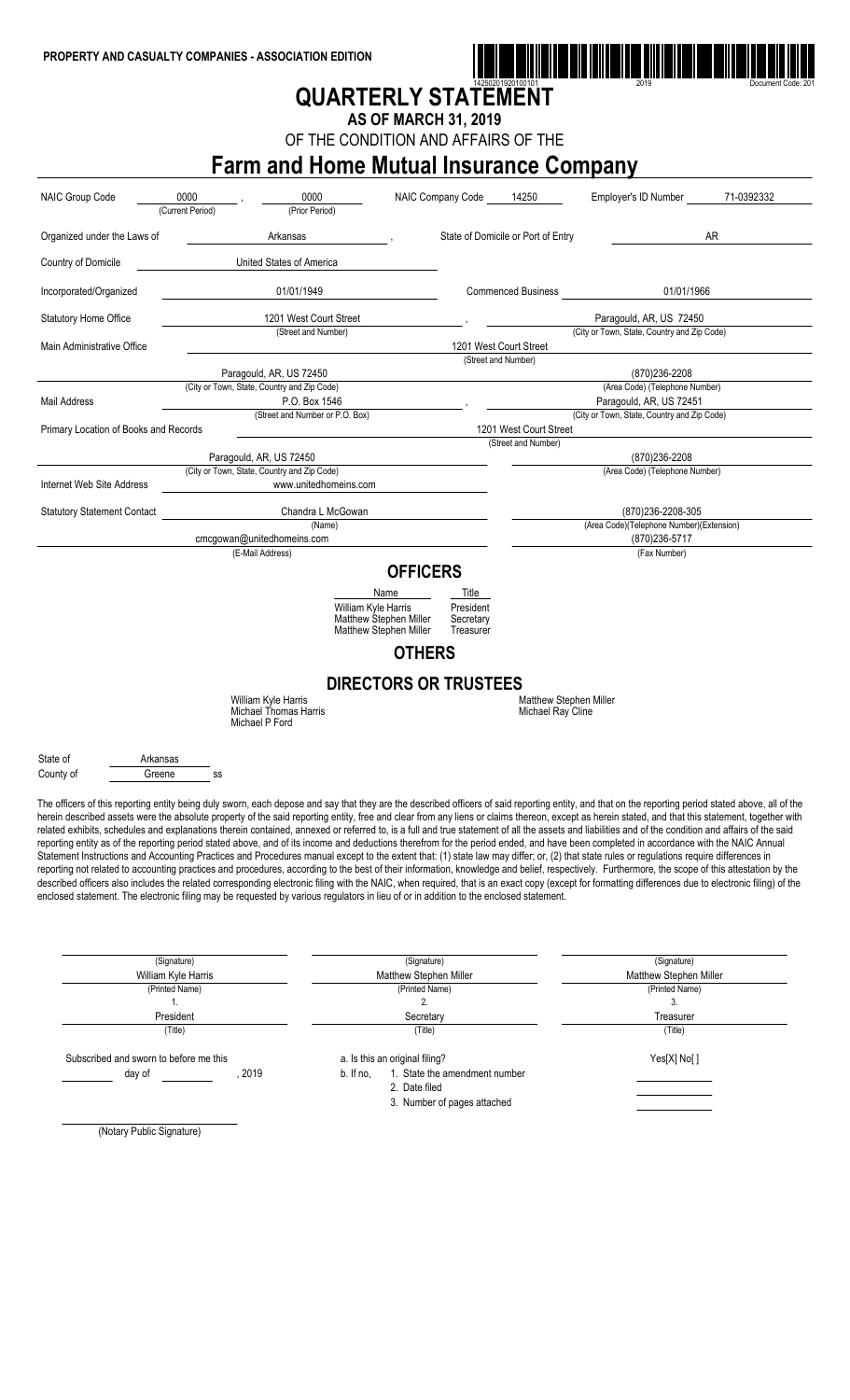#### **ASSETS Current Statement Date**  $\overline{\mathbf{A}}$  $\overline{3}$  $\mathfrak{p}$ Net Admitted December 31 Nonadmitted Prior Year Net Assets **Admitted Assets**  $(Cols. 1 - 2)$ Assets Assets ......... 5,782,994 5,782,994  $\ldots 5.633.109$  $\mathbf{1}$ Bonds.  $\overline{2}$ . Stocks: Preferred stocks.  $2.1$  $2.2$ Common stocks  $\overline{3}$ Mortgage loans on real estate:  $3.1$ First liens ............. 32 4. Real estate: 41 Properties occupied by the company (less \$.................0 Properties held for the production of income (less \$................0  $4.2$  $4.3$ Properties held for sale (less \$................0 encumbrances) .. 5 Cash (\$.......2,568,346), cash equivalents (\$................0) and short-term 2.568.346 2.568.346 2.308,080 Contract loans (including \$................0 premium notes)... 6. **Derivatives**  $\overline{7}$ . 8. Other invested assets Receivables for securities ... 9.  $10.$ Securities lending reinvested collateral assets 11. Aggregate write-ins for invested assets ...  $12.$ Subtotals, cash and invested assets (Lines 1 to 11) 8,351,340 8,351,340 7,941,190 13. Title plants less \$................0 charged off (for Title insurers only)  $14$ 49.658 49.658  $46.053$  $15<sub>1</sub>$ Premiums and considerations: 15.1 Uncollected premiums and agents' balances in the course of collection .....................  $.726.250$  $.726.250$  $\ldots$  752.732 15.2 Deferred premiums, agents' balances and installments booked but deferred and not yet due (including \$................0 earned but unbilled premiums)... 15.3 Accrued retrospective premiums (\$.................0) and contracts 16. Reinsurance: 16.1 Amounts recoverable from reinsurers ................. 103,775 103,775 29.024 16.2 Funds held by or deposited with reinsured companies . . . . . . . . . . . . . . . . . . . 10,478 16.3 Other amounts receivable under reinsurance contracts 10,478  $17.$ Amounts receivable relating to uninsured plans .... 18.1 Current federal and foreign income tax recoverable and interest thereon 68,239 18.2 Net deferred tax asset ..... 107.026 107.026 108 781  $19$ Guaranty funds receivable or on deposit ..  $20<sub>1</sub>$ Electronic data processing equipment and software ........ Furniture and equipment, including health care delivery assets  $21<sub>1</sub>$  $( \$............0)$ 22. Net adjustments in assets and liabilities due to foreign exchange rates ... 23. Receivables from parent, subsidiaries and affiliates. 24. Health care (\$................0) and other amounts receivable 25. Aggregate write-ins for other-than-invested assets TOTAL assets excluding Separate Accounts, Segregated Accounts and 26. 9,348,528 9,348,528 8,946,019 27. From Separate Accounts, Segregated Accounts and Protected Cell Accounts TOTAL (Lines 26 and 27) 28 9,348,528 9,348,528 8.946.019 **DETAILS OF WRITE-INS**  $1101$ 1102. 1103. 1198. Summary of remaining write-ins for Line 11 from overflow page 1199. TOTALS (Lines 1101 through 1103 plus 1198) (Line 11 above) 2501 2502. 2503 2598. Summary of remaining write-ins for Line 25 from overflow page 2599. TOTALS (Lines 2501 through 2503 plus 2598) (Line 25 above)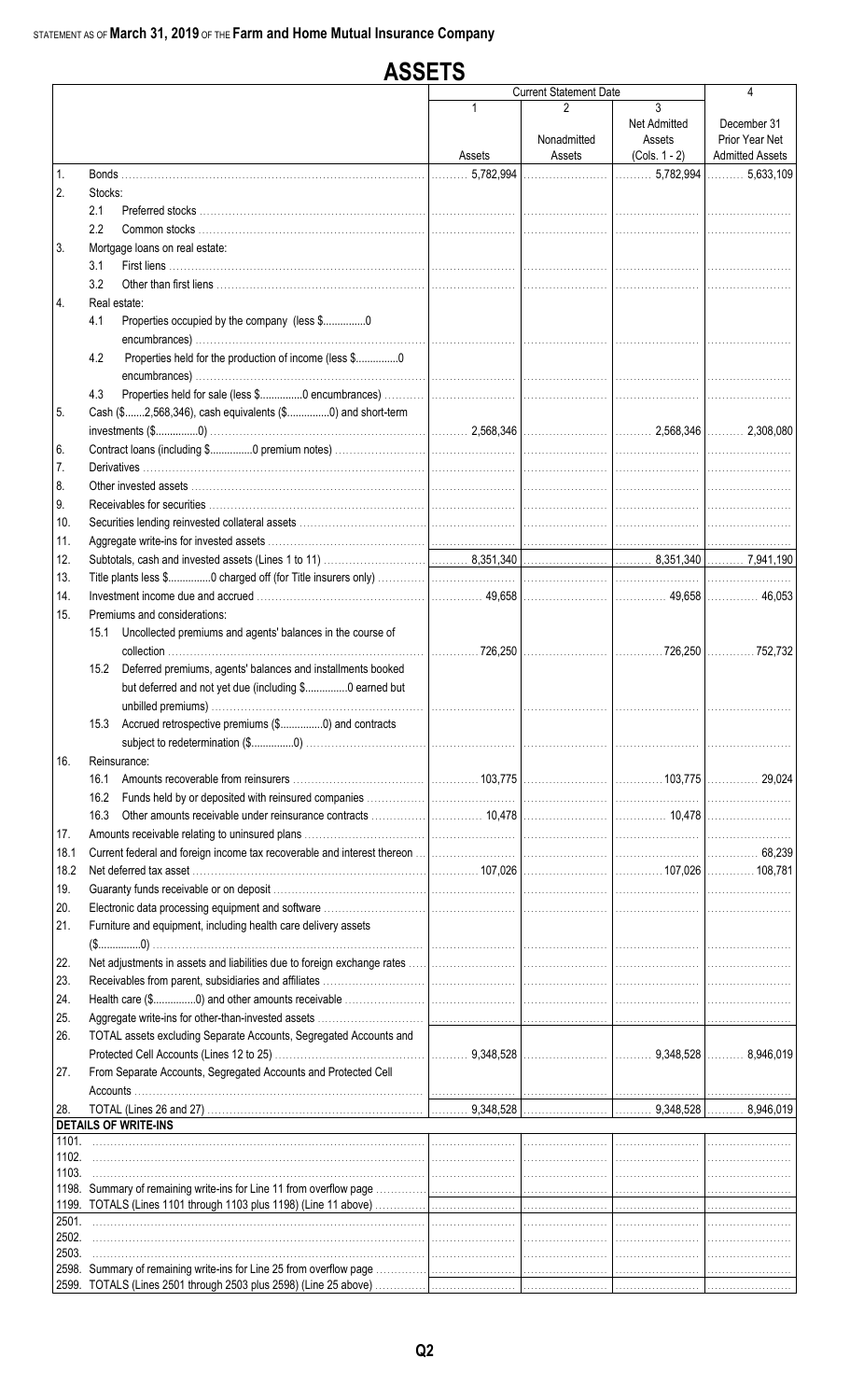# **LIABILITIES, SURPLUS AND OTHER FUNDS**

|                |                                                                                                                                                                                                                                | $\mathbf{1}$              | $\overline{2}$             |
|----------------|--------------------------------------------------------------------------------------------------------------------------------------------------------------------------------------------------------------------------------|---------------------------|----------------------------|
|                |                                                                                                                                                                                                                                | Current<br>Statement Date | December 31,<br>Prior Year |
| 1.             |                                                                                                                                                                                                                                |                           |                            |
| 2.             |                                                                                                                                                                                                                                |                           |                            |
| 3.             |                                                                                                                                                                                                                                |                           |                            |
| 4.             |                                                                                                                                                                                                                                |                           |                            |
| 5.             |                                                                                                                                                                                                                                |                           |                            |
| 6.             |                                                                                                                                                                                                                                |                           |                            |
| 7.1            |                                                                                                                                                                                                                                |                           |                            |
| 7.2            |                                                                                                                                                                                                                                |                           |                            |
| 8.             |                                                                                                                                                                                                                                |                           |                            |
| 9.             | Unearned premiums (after deducting unearned premiums for ceded reinsurance of \$0 and including                                                                                                                                |                           |                            |
|                | warranty reserves of \$0 and accrued accident and health experience rating refunds including \$0                                                                                                                               |                           |                            |
|                |                                                                                                                                                                                                                                |                           |                            |
| 10.            |                                                                                                                                                                                                                                |                           |                            |
| 11.            | Dividends declared and unpaid:                                                                                                                                                                                                 |                           |                            |
|                | 11.1                                                                                                                                                                                                                           |                           |                            |
|                | 11.2                                                                                                                                                                                                                           |                           |                            |
| 12.            |                                                                                                                                                                                                                                |                           |                            |
| 13.            | Funds held by company under reinsurance treaties with the content of the content of the content of the content of the content of the content of the content of the content of the content of the content of the content of the |                           |                            |
| 14.            |                                                                                                                                                                                                                                |                           |                            |
| 15.            |                                                                                                                                                                                                                                |                           |                            |
| 16.            |                                                                                                                                                                                                                                |                           |                            |
| 17.            |                                                                                                                                                                                                                                |                           |                            |
| 18.            |                                                                                                                                                                                                                                |                           |                            |
| 19.            |                                                                                                                                                                                                                                |                           |                            |
| 20.            |                                                                                                                                                                                                                                |                           |                            |
| 21.            |                                                                                                                                                                                                                                |                           |                            |
| 22.            |                                                                                                                                                                                                                                |                           |                            |
| 23.            |                                                                                                                                                                                                                                |                           |                            |
| 24.            |                                                                                                                                                                                                                                |                           |                            |
| 25.            |                                                                                                                                                                                                                                |                           |                            |
| 26.            |                                                                                                                                                                                                                                |                           |                            |
| 27.            |                                                                                                                                                                                                                                |                           |                            |
| 28.            |                                                                                                                                                                                                                                |                           |                            |
| 29.            |                                                                                                                                                                                                                                |                           |                            |
| 30.            |                                                                                                                                                                                                                                |                           |                            |
| 31.            |                                                                                                                                                                                                                                |                           |                            |
| 32.            |                                                                                                                                                                                                                                |                           |                            |
| 33.            |                                                                                                                                                                                                                                |                           |                            |
| 34.            |                                                                                                                                                                                                                                |                           |                            |
| 35.            |                                                                                                                                                                                                                                |                           |                            |
| 36.            | Less treasury stock, at cost:                                                                                                                                                                                                  |                           |                            |
|                | 36.1                                                                                                                                                                                                                           |                           |                            |
|                | 36.2                                                                                                                                                                                                                           |                           |                            |
| 37.            |                                                                                                                                                                                                                                |                           |                            |
| 38.            |                                                                                                                                                                                                                                |                           |                            |
|                | <b>DETAILS OF WRITE-INS</b>                                                                                                                                                                                                    |                           |                            |
| 2501.          |                                                                                                                                                                                                                                |                           |                            |
| 2502.<br>2503. |                                                                                                                                                                                                                                |                           |                            |
| 2598.          |                                                                                                                                                                                                                                |                           |                            |
| 2599.          |                                                                                                                                                                                                                                |                           |                            |
| 2901.          |                                                                                                                                                                                                                                |                           |                            |
| 2902.<br>2903. |                                                                                                                                                                                                                                |                           |                            |
| 2998.          |                                                                                                                                                                                                                                |                           |                            |
| 2999.          | TOTALS (Lines 2901 through 2903 plus 2998) (Line 29 above) <i>matter contained accordination accordination</i> and the                                                                                                         |                           |                            |
| 3201.          |                                                                                                                                                                                                                                |                           |                            |
| 3202.<br>3203. |                                                                                                                                                                                                                                |                           |                            |
| 3298.          |                                                                                                                                                                                                                                |                           |                            |
| 3299.          | TOTALS (Lines 3201 through 3203 plus 3298) (Line 32 above) <i>matter contained accordination accordination</i> and the                                                                                                         |                           |                            |
|                |                                                                                                                                                                                                                                |                           |                            |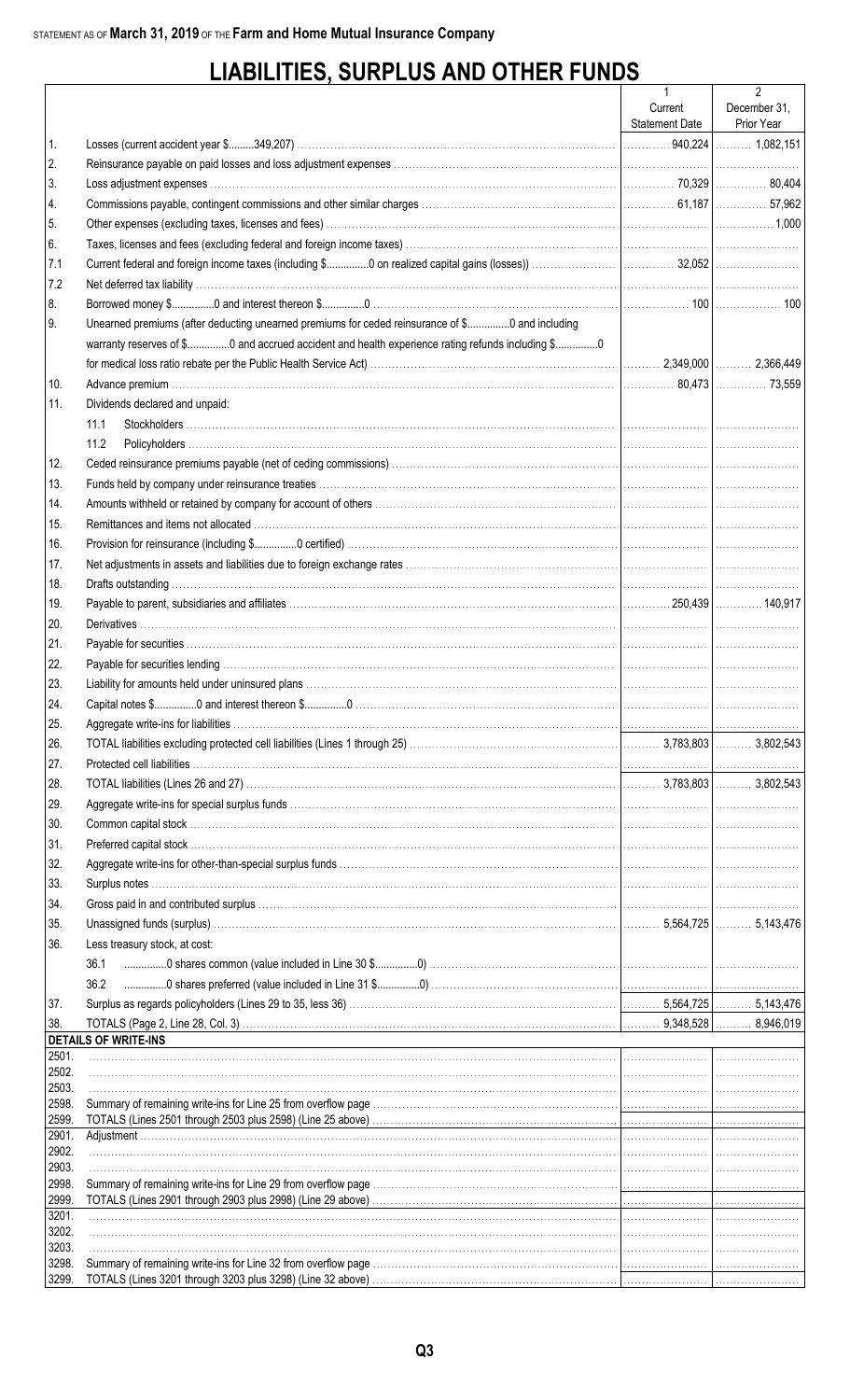# **STATEMENT OF INCOME**

|                    |                                                                                                        | $\mathbf{1}$        | $\overline{2}$ | 3                |
|--------------------|--------------------------------------------------------------------------------------------------------|---------------------|----------------|------------------|
|                    |                                                                                                        | <b>Current Year</b> | Prior Year     | Prior Year Ended |
|                    |                                                                                                        | to Date             | to Date        | December 31      |
|                    | UNDERWRITING INCOME                                                                                    |                     |                |                  |
| $\mathbf{1}$       | Premiums earned                                                                                        |                     |                |                  |
|                    | 1.1<br>1.2                                                                                             |                     |                |                  |
|                    | 1.3                                                                                                    |                     |                |                  |
|                    | 1.4                                                                                                    |                     |                |                  |
| <b>DEDUCTIONS:</b> |                                                                                                        |                     |                |                  |
| I 2.               | Losses incurred (current accident year \$0)                                                            |                     |                |                  |
|                    | 2.1                                                                                                    |                     |                |                  |
|                    | 2.2                                                                                                    |                     |                |                  |
|                    | 2.3                                                                                                    |                     |                |                  |
|                    | 2.4                                                                                                    |                     |                |                  |
| 3.                 |                                                                                                        |                     |                |                  |
| 4.                 |                                                                                                        |                     |                |                  |
| 5.                 |                                                                                                        |                     |                |                  |
| 6.                 |                                                                                                        |                     |                |                  |
| 17.                |                                                                                                        |                     |                |                  |
| 8.                 | <b>INVESTMENT INCOME</b>                                                                               |                     |                |                  |
| 9.                 |                                                                                                        |                     |                |                  |
| 10.                |                                                                                                        |                     |                |                  |
| 11.                |                                                                                                        |                     |                |                  |
|                    | <b>OTHER INCOME</b>                                                                                    |                     |                |                  |
| 12.                | Net gain or (loss) from agents' or premium balances charged off (amount recovered \$0                  |                     |                |                  |
|                    |                                                                                                        |                     |                |                  |
| 13.                |                                                                                                        |                     |                |                  |
| 14.                |                                                                                                        |                     |                |                  |
| 15.                |                                                                                                        |                     |                |                  |
| 16.                | Net income before dividends to policyholders, after capital gains tax and before all other federal and |                     |                |                  |
|                    |                                                                                                        |                     |                |                  |
| 17.                |                                                                                                        |                     |                |                  |
| 18.                | Net income, after dividends to policyholders, after capital gains tax and before all other federal and |                     |                |                  |
|                    |                                                                                                        |                     |                |                  |
| 19.                |                                                                                                        |                     |                |                  |
| 20.                |                                                                                                        |                     |                |                  |
|                    | <b>CAPITAL AND SURPLUS ACCOUNT</b>                                                                     |                     |                |                  |
| 21.                |                                                                                                        |                     |                |                  |
| 22.                |                                                                                                        |                     |                |                  |
| 23.                |                                                                                                        |                     |                |                  |
| 24.                |                                                                                                        |                     |                |                  |
| 25.                |                                                                                                        |                     |                |                  |
| 26.                |                                                                                                        |                     |                |                  |
| 27.                |                                                                                                        |                     |                |                  |
| 28.<br>29.         |                                                                                                        |                     |                |                  |
| 30.                |                                                                                                        |                     |                |                  |
| 31.                |                                                                                                        |                     |                |                  |
| 32.                | Capital changes:                                                                                       |                     |                |                  |
|                    | 32.1                                                                                                   |                     |                |                  |
|                    | 32.2                                                                                                   |                     |                |                  |
|                    | 32.3                                                                                                   |                     |                |                  |
| 33.                | Surplus adjustments:                                                                                   |                     |                |                  |
|                    | 33.1<br>Paid in                                                                                        |                     |                |                  |
|                    | 33.2                                                                                                   |                     |                |                  |
|                    | 33.3                                                                                                   |                     |                |                  |
| 34.                |                                                                                                        |                     |                |                  |
| 35.                |                                                                                                        |                     |                |                  |
| 36.                |                                                                                                        |                     |                |                  |
| 37.                |                                                                                                        |                     |                |                  |
| 38.<br>39.         |                                                                                                        |                     |                |                  |
|                    | <b>DETAILS OF WRITE-INS</b>                                                                            |                     |                |                  |
| 0501.              |                                                                                                        |                     |                |                  |
| 0502.              |                                                                                                        |                     |                |                  |
| 0503.              |                                                                                                        |                     |                |                  |
| 0598.              |                                                                                                        |                     |                |                  |
| 0599.              |                                                                                                        |                     |                |                  |
| 1401.              |                                                                                                        |                     |                |                  |
| 1402.              |                                                                                                        |                     |                |                  |
| 1403.              |                                                                                                        |                     |                |                  |
| 1498.              |                                                                                                        |                     |                |                  |
| 1499.              |                                                                                                        |                     |                |                  |
| 3701.              |                                                                                                        |                     |                |                  |
| 3702.              |                                                                                                        |                     |                |                  |
| 3703.              |                                                                                                        |                     |                |                  |
| 3798.              |                                                                                                        |                     |                |                  |
| 3799.              |                                                                                                        |                     |                |                  |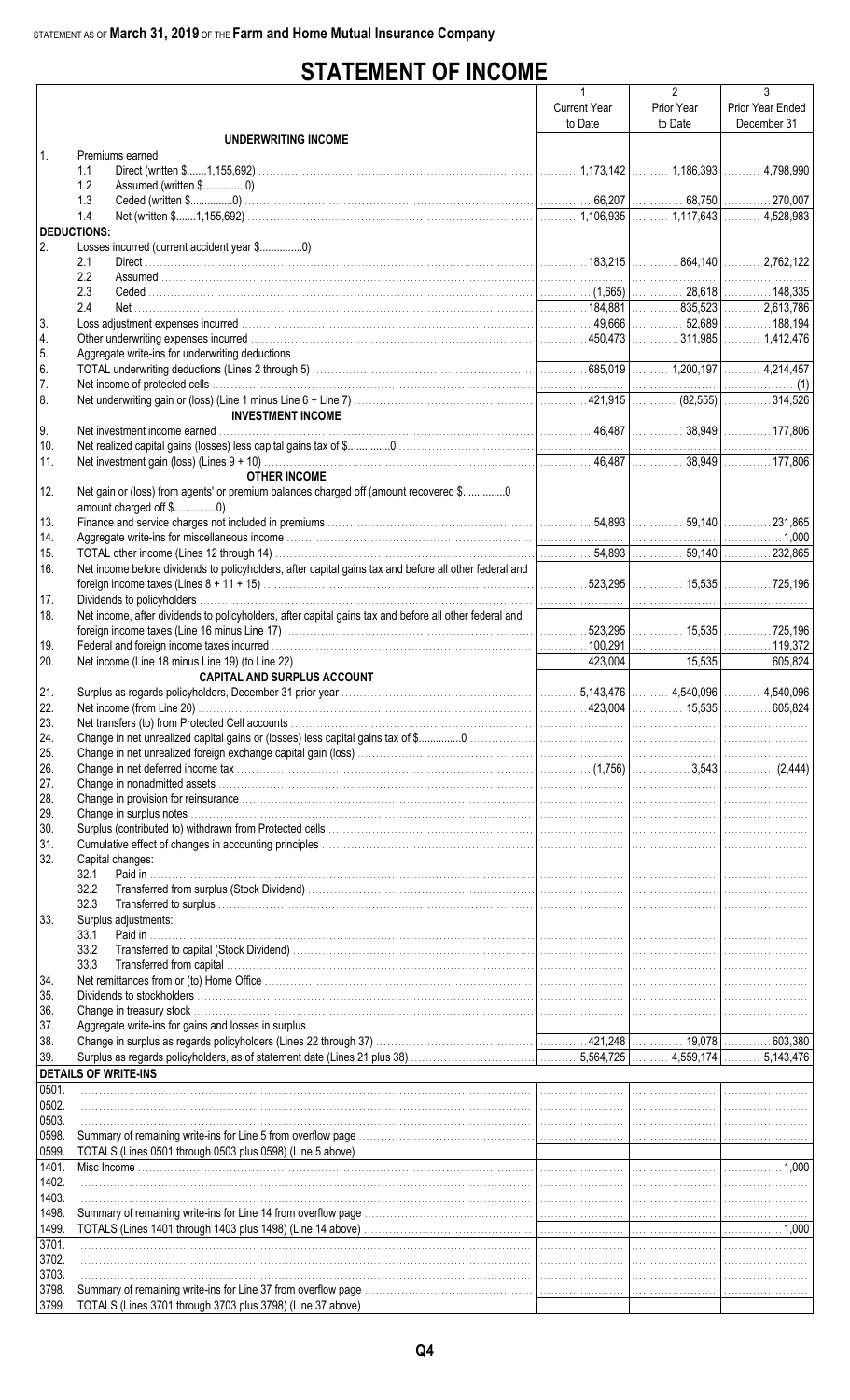## STATEMENT AS OF March 31, 2019 OF THE Farm and Home Mutual Insurance Company **CASH FLOW**

| <b>Cash from Operations</b><br>1.<br>2.<br>3.<br>4.<br>5.<br>6.<br>7.<br>8.<br>9.<br>Federal and foreign income taxes paid (recovered) net of \$0 tax on capital gains<br>10.<br>11.<br><b>Cash from Investments</b><br>12.<br>Proceeds from investments sold, matured or repaid:<br>12.1<br>12.2<br>12.3<br>12.4<br>12.5<br>12.6<br>12.7<br>12.8<br>13.<br>Cost of investments acquired (long-term only):<br>148,570<br>99.712<br>13.1<br>Bonds<br>13.2<br>13.3<br>13.4<br>13.5<br>13.6<br>13.7<br>14.<br>15.<br><b>Cash from Financing and Miscellaneous Sources</b><br>Cash provided (applied):<br>16.<br>16.1<br>16.2<br>16.3<br>16.4<br>16.5<br>16.6<br>17.<br>Net cash from financing and miscellaneous sources (Line 16.1 through 16.4 minus Line 16.5<br>RECONCILIATION OF CASH, CASH EQUIVALENTS AND SHORT-TERM INVESTMENTS<br>18.<br>Net change in cash, cash equivalents and short-term investments (Line 11, plus Lines 15 and<br>260.267   280.267   19,716   280.267   197.621<br>19.<br>Cash, cash equivalents and short-term investments:<br>19.1<br>19.2<br>Supplemental Disclosures of Cash Flow Information for Non-Cash Transactions:<br>Note:<br>20.0001 |  | $\mathbf{1}$<br>Current<br>Year | $\overline{2}$<br>Prior<br>Year | 3<br>Prior<br>Year Ended |
|-------------------------------------------------------------------------------------------------------------------------------------------------------------------------------------------------------------------------------------------------------------------------------------------------------------------------------------------------------------------------------------------------------------------------------------------------------------------------------------------------------------------------------------------------------------------------------------------------------------------------------------------------------------------------------------------------------------------------------------------------------------------------------------------------------------------------------------------------------------------------------------------------------------------------------------------------------------------------------------------------------------------------------------------------------------------------------------------------------------------------------------------------------------------------------|--|---------------------------------|---------------------------------|--------------------------|
| 996.874                                                                                                                                                                                                                                                                                                                                                                                                                                                                                                                                                                                                                                                                                                                                                                                                                                                                                                                                                                                                                                                                                                                                                                       |  | To Date                         | To Date                         | December 31              |
|                                                                                                                                                                                                                                                                                                                                                                                                                                                                                                                                                                                                                                                                                                                                                                                                                                                                                                                                                                                                                                                                                                                                                                               |  |                                 |                                 |                          |
|                                                                                                                                                                                                                                                                                                                                                                                                                                                                                                                                                                                                                                                                                                                                                                                                                                                                                                                                                                                                                                                                                                                                                                               |  |                                 |                                 |                          |
|                                                                                                                                                                                                                                                                                                                                                                                                                                                                                                                                                                                                                                                                                                                                                                                                                                                                                                                                                                                                                                                                                                                                                                               |  |                                 |                                 |                          |
|                                                                                                                                                                                                                                                                                                                                                                                                                                                                                                                                                                                                                                                                                                                                                                                                                                                                                                                                                                                                                                                                                                                                                                               |  |                                 |                                 |                          |
|                                                                                                                                                                                                                                                                                                                                                                                                                                                                                                                                                                                                                                                                                                                                                                                                                                                                                                                                                                                                                                                                                                                                                                               |  |                                 |                                 |                          |
|                                                                                                                                                                                                                                                                                                                                                                                                                                                                                                                                                                                                                                                                                                                                                                                                                                                                                                                                                                                                                                                                                                                                                                               |  |                                 |                                 |                          |
|                                                                                                                                                                                                                                                                                                                                                                                                                                                                                                                                                                                                                                                                                                                                                                                                                                                                                                                                                                                                                                                                                                                                                                               |  |                                 |                                 |                          |
|                                                                                                                                                                                                                                                                                                                                                                                                                                                                                                                                                                                                                                                                                                                                                                                                                                                                                                                                                                                                                                                                                                                                                                               |  |                                 |                                 |                          |
|                                                                                                                                                                                                                                                                                                                                                                                                                                                                                                                                                                                                                                                                                                                                                                                                                                                                                                                                                                                                                                                                                                                                                                               |  |                                 |                                 |                          |
|                                                                                                                                                                                                                                                                                                                                                                                                                                                                                                                                                                                                                                                                                                                                                                                                                                                                                                                                                                                                                                                                                                                                                                               |  |                                 |                                 |                          |
|                                                                                                                                                                                                                                                                                                                                                                                                                                                                                                                                                                                                                                                                                                                                                                                                                                                                                                                                                                                                                                                                                                                                                                               |  |                                 |                                 |                          |
|                                                                                                                                                                                                                                                                                                                                                                                                                                                                                                                                                                                                                                                                                                                                                                                                                                                                                                                                                                                                                                                                                                                                                                               |  |                                 |                                 |                          |
|                                                                                                                                                                                                                                                                                                                                                                                                                                                                                                                                                                                                                                                                                                                                                                                                                                                                                                                                                                                                                                                                                                                                                                               |  |                                 |                                 |                          |
|                                                                                                                                                                                                                                                                                                                                                                                                                                                                                                                                                                                                                                                                                                                                                                                                                                                                                                                                                                                                                                                                                                                                                                               |  |                                 |                                 |                          |
|                                                                                                                                                                                                                                                                                                                                                                                                                                                                                                                                                                                                                                                                                                                                                                                                                                                                                                                                                                                                                                                                                                                                                                               |  |                                 |                                 |                          |
|                                                                                                                                                                                                                                                                                                                                                                                                                                                                                                                                                                                                                                                                                                                                                                                                                                                                                                                                                                                                                                                                                                                                                                               |  |                                 |                                 |                          |
|                                                                                                                                                                                                                                                                                                                                                                                                                                                                                                                                                                                                                                                                                                                                                                                                                                                                                                                                                                                                                                                                                                                                                                               |  |                                 |                                 |                          |
|                                                                                                                                                                                                                                                                                                                                                                                                                                                                                                                                                                                                                                                                                                                                                                                                                                                                                                                                                                                                                                                                                                                                                                               |  |                                 |                                 |                          |
|                                                                                                                                                                                                                                                                                                                                                                                                                                                                                                                                                                                                                                                                                                                                                                                                                                                                                                                                                                                                                                                                                                                                                                               |  |                                 |                                 |                          |
|                                                                                                                                                                                                                                                                                                                                                                                                                                                                                                                                                                                                                                                                                                                                                                                                                                                                                                                                                                                                                                                                                                                                                                               |  |                                 |                                 |                          |
|                                                                                                                                                                                                                                                                                                                                                                                                                                                                                                                                                                                                                                                                                                                                                                                                                                                                                                                                                                                                                                                                                                                                                                               |  |                                 |                                 |                          |
|                                                                                                                                                                                                                                                                                                                                                                                                                                                                                                                                                                                                                                                                                                                                                                                                                                                                                                                                                                                                                                                                                                                                                                               |  |                                 |                                 |                          |
|                                                                                                                                                                                                                                                                                                                                                                                                                                                                                                                                                                                                                                                                                                                                                                                                                                                                                                                                                                                                                                                                                                                                                                               |  |                                 |                                 |                          |
|                                                                                                                                                                                                                                                                                                                                                                                                                                                                                                                                                                                                                                                                                                                                                                                                                                                                                                                                                                                                                                                                                                                                                                               |  |                                 |                                 |                          |
|                                                                                                                                                                                                                                                                                                                                                                                                                                                                                                                                                                                                                                                                                                                                                                                                                                                                                                                                                                                                                                                                                                                                                                               |  |                                 |                                 |                          |
|                                                                                                                                                                                                                                                                                                                                                                                                                                                                                                                                                                                                                                                                                                                                                                                                                                                                                                                                                                                                                                                                                                                                                                               |  |                                 |                                 |                          |
|                                                                                                                                                                                                                                                                                                                                                                                                                                                                                                                                                                                                                                                                                                                                                                                                                                                                                                                                                                                                                                                                                                                                                                               |  |                                 |                                 |                          |
|                                                                                                                                                                                                                                                                                                                                                                                                                                                                                                                                                                                                                                                                                                                                                                                                                                                                                                                                                                                                                                                                                                                                                                               |  |                                 |                                 |                          |
|                                                                                                                                                                                                                                                                                                                                                                                                                                                                                                                                                                                                                                                                                                                                                                                                                                                                                                                                                                                                                                                                                                                                                                               |  |                                 |                                 |                          |
|                                                                                                                                                                                                                                                                                                                                                                                                                                                                                                                                                                                                                                                                                                                                                                                                                                                                                                                                                                                                                                                                                                                                                                               |  |                                 |                                 |                          |
|                                                                                                                                                                                                                                                                                                                                                                                                                                                                                                                                                                                                                                                                                                                                                                                                                                                                                                                                                                                                                                                                                                                                                                               |  |                                 |                                 |                          |
|                                                                                                                                                                                                                                                                                                                                                                                                                                                                                                                                                                                                                                                                                                                                                                                                                                                                                                                                                                                                                                                                                                                                                                               |  |                                 |                                 |                          |
|                                                                                                                                                                                                                                                                                                                                                                                                                                                                                                                                                                                                                                                                                                                                                                                                                                                                                                                                                                                                                                                                                                                                                                               |  |                                 |                                 |                          |
|                                                                                                                                                                                                                                                                                                                                                                                                                                                                                                                                                                                                                                                                                                                                                                                                                                                                                                                                                                                                                                                                                                                                                                               |  |                                 |                                 |                          |
|                                                                                                                                                                                                                                                                                                                                                                                                                                                                                                                                                                                                                                                                                                                                                                                                                                                                                                                                                                                                                                                                                                                                                                               |  |                                 |                                 |                          |
|                                                                                                                                                                                                                                                                                                                                                                                                                                                                                                                                                                                                                                                                                                                                                                                                                                                                                                                                                                                                                                                                                                                                                                               |  |                                 |                                 |                          |
|                                                                                                                                                                                                                                                                                                                                                                                                                                                                                                                                                                                                                                                                                                                                                                                                                                                                                                                                                                                                                                                                                                                                                                               |  |                                 |                                 |                          |
|                                                                                                                                                                                                                                                                                                                                                                                                                                                                                                                                                                                                                                                                                                                                                                                                                                                                                                                                                                                                                                                                                                                                                                               |  |                                 |                                 |                          |
|                                                                                                                                                                                                                                                                                                                                                                                                                                                                                                                                                                                                                                                                                                                                                                                                                                                                                                                                                                                                                                                                                                                                                                               |  |                                 |                                 |                          |
|                                                                                                                                                                                                                                                                                                                                                                                                                                                                                                                                                                                                                                                                                                                                                                                                                                                                                                                                                                                                                                                                                                                                                                               |  |                                 |                                 |                          |
|                                                                                                                                                                                                                                                                                                                                                                                                                                                                                                                                                                                                                                                                                                                                                                                                                                                                                                                                                                                                                                                                                                                                                                               |  |                                 |                                 |                          |
|                                                                                                                                                                                                                                                                                                                                                                                                                                                                                                                                                                                                                                                                                                                                                                                                                                                                                                                                                                                                                                                                                                                                                                               |  |                                 |                                 |                          |
|                                                                                                                                                                                                                                                                                                                                                                                                                                                                                                                                                                                                                                                                                                                                                                                                                                                                                                                                                                                                                                                                                                                                                                               |  |                                 |                                 |                          |
|                                                                                                                                                                                                                                                                                                                                                                                                                                                                                                                                                                                                                                                                                                                                                                                                                                                                                                                                                                                                                                                                                                                                                                               |  |                                 |                                 |                          |
|                                                                                                                                                                                                                                                                                                                                                                                                                                                                                                                                                                                                                                                                                                                                                                                                                                                                                                                                                                                                                                                                                                                                                                               |  |                                 |                                 |                          |
|                                                                                                                                                                                                                                                                                                                                                                                                                                                                                                                                                                                                                                                                                                                                                                                                                                                                                                                                                                                                                                                                                                                                                                               |  |                                 |                                 |                          |
|                                                                                                                                                                                                                                                                                                                                                                                                                                                                                                                                                                                                                                                                                                                                                                                                                                                                                                                                                                                                                                                                                                                                                                               |  |                                 |                                 |                          |
|                                                                                                                                                                                                                                                                                                                                                                                                                                                                                                                                                                                                                                                                                                                                                                                                                                                                                                                                                                                                                                                                                                                                                                               |  |                                 |                                 |                          |
|                                                                                                                                                                                                                                                                                                                                                                                                                                                                                                                                                                                                                                                                                                                                                                                                                                                                                                                                                                                                                                                                                                                                                                               |  |                                 |                                 |                          |
|                                                                                                                                                                                                                                                                                                                                                                                                                                                                                                                                                                                                                                                                                                                                                                                                                                                                                                                                                                                                                                                                                                                                                                               |  |                                 |                                 |                          |
|                                                                                                                                                                                                                                                                                                                                                                                                                                                                                                                                                                                                                                                                                                                                                                                                                                                                                                                                                                                                                                                                                                                                                                               |  |                                 |                                 |                          |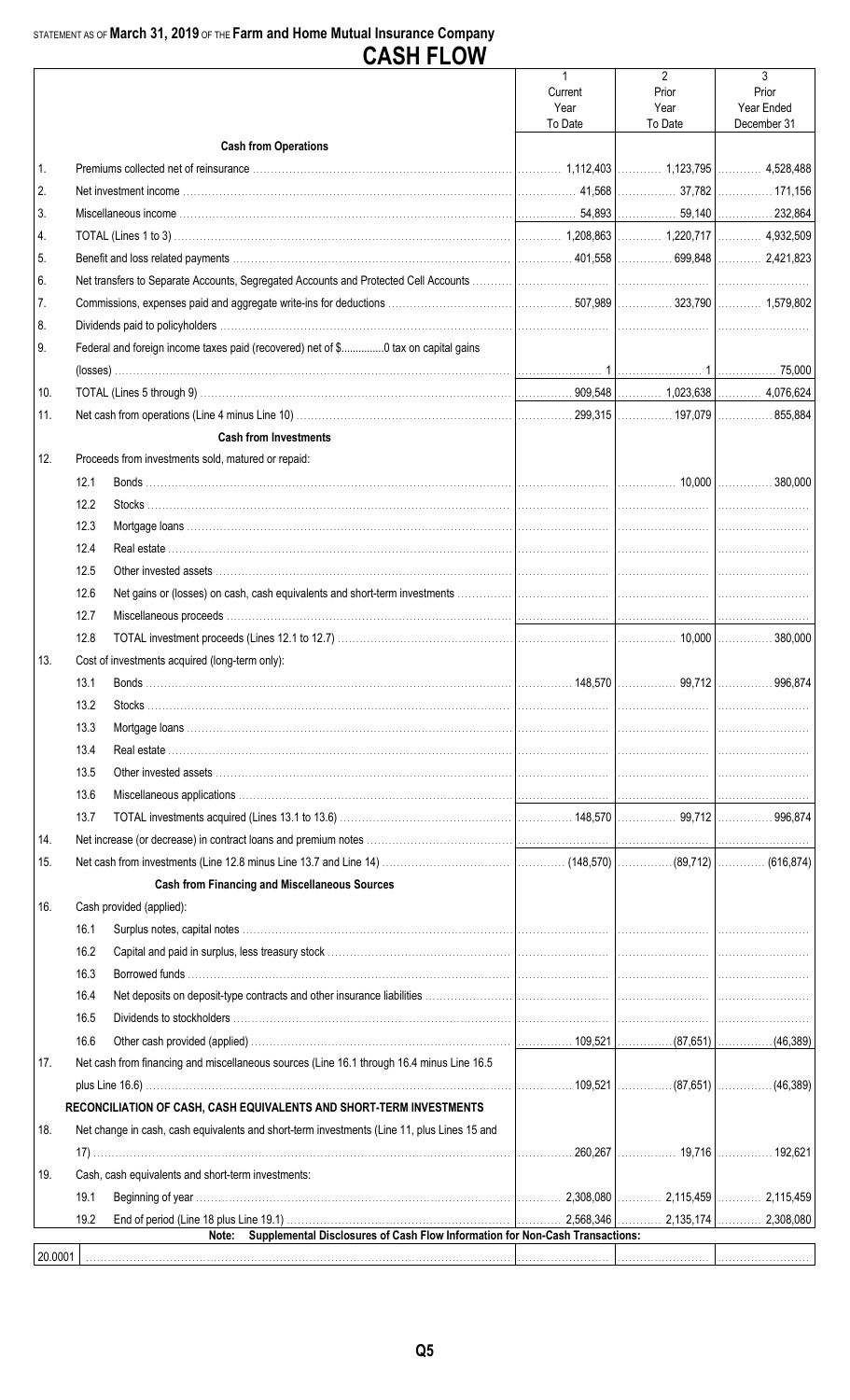### STATEMENT AS OF **March 31, 2019** OF THE **Farm and Home Mutual Insurance Company Notes to Financial Statement**

### **1. Summary of Significant Accounting Policies**

#### A. Accounting Practices

- A. The financial statements of Farm and Home Mutual Insurance Company are presented on the basis of accounting practices prescribed or permitted by the Arkansas Insurance Department. The National Association of Insurance Commissioners' *Accounting Practices and Procedures Manual* has been adopted as a component of prescribed or permitted practices by the state of Arkansas.
- B. The preparation of financial statements in conformity with Statutory Accounting Principles requires management to make estimates and assumptions that affect the reported amounts of assets and liabilities. It also requires disclosure of contingent assets and liabilities at the date of financial statements and reported amounts of revenue and expenses during the period. Actual results could differ from those estimates.
- C. Premiums are earned over the terms of the related insurance policies and reinsurance contracts. Unearned premium reserves are established to cover the unexpired portion of premiums written. Such reserves are computed by pro rata methods for direct business and are based on reports received from ceding companies for reinsurance. Expenses incurred in connection with acquiring new insurance business, including such acquisition cost as sales commissions, are charged to operations as incurred. In addition the company also uses the following accounting policies:
	- a. Short term investments, if any, are listed at cost
	- b. Bonds are stated at amortized cost using the interest method.
	- c. Publically traded common stocks, if any, are listed at market value
	- d. No preferred stock e. No mortgage loans
	- f. Book value for mortgage-backed securities is the cost of remaining principal plus accrual of the discount or less amortization of the premium over the life of the bond to maturity
	- g. See # 3
	- h. No joint ventures, partnerships or LLC's
	- i. No derivatives
	- j. No anticipated investment income utilized in calculations
	- k. Case loss reserve estimates per onsite inspection of damage with IBNR tied to historical norms. There are no liability exposures to toxic waste, asbestos, ect.
	- l. Company has not changed its capitalization policy form prior period
	- m. No pharmaceutical rebate receivable

|     |                                                               | SSAP#      | F/S Page   | $F/S$ Line # | 2019      | 2018      |
|-----|---------------------------------------------------------------|------------|------------|--------------|-----------|-----------|
|     | <b>NET INCOME</b>                                             |            |            |              |           |           |
| (1) | State basis (Page 4, Line 20, Columns 1 & 3)                  | XXX        | <b>XXX</b> | <b>XXX</b>   | 423,004   | 605,825   |
| (2) | State Prescribed Practices that increase/(decrease) NAIC SAP: |            |            |              |           |           |
|     |                                                               |            |            |              |           |           |
| (3) | State Permitted Practices that increase/(decrease) NAIC SAP:  |            |            |              |           |           |
|     |                                                               |            |            |              |           |           |
| (4) | NAIC SAP $(1-2-3=4)$                                          | XXX        | XXX        | XXX          | 423,004   | 605,825   |
|     | <b>SURPLUS</b>                                                |            |            |              |           |           |
| (5) | State basis (Page 3, Line 37, Columns 1 & 2)                  | <b>XXX</b> | <b>XXX</b> | <b>XXX</b>   | 5,564,725 | 5,143,477 |
| (6) | State Prescribed Practices that increase/(decrease) NAIC SAP: |            |            |              |           |           |
|     |                                                               |            |            |              |           |           |
| (7) | State Permitted Practices that increase/(decrease) NAIC SAP:  |            |            |              |           |           |
|     |                                                               |            |            |              |           |           |
| (8) | NAIC SAP $(5-6-7=8)$                                          | <b>XXX</b> | XXX        | XXX          | 5,564,725 | 5,143,477 |

### D. The management of Farm and Home Mutual Insurance Company does not have any going concerns about the Company's ability to continue.

#### **2. Accounting Changes and Corrections of Errors**

The Company did not have any material changes in accounting principles and/or corrections of errors.

#### **3. Business Combinations and Goodwill**

Not applicable. The Company did not have any business combinations.

#### **4. Discontinued Operations**

Not applicable. The Company did not have any discontinued operations.

#### **5. Investments**

A. Mortgage Loans, including Mezzanine Real Estate Loans

Not Applicable. The Company has no investments in real estate mortgage loans.

#### B. Debt Restructuring

Not Applicable. The Company did not have any debt investments restructured during 2019.

#### C. Reverse Mortgages

Not Applicable. The Company has no investments in reverse mortgages.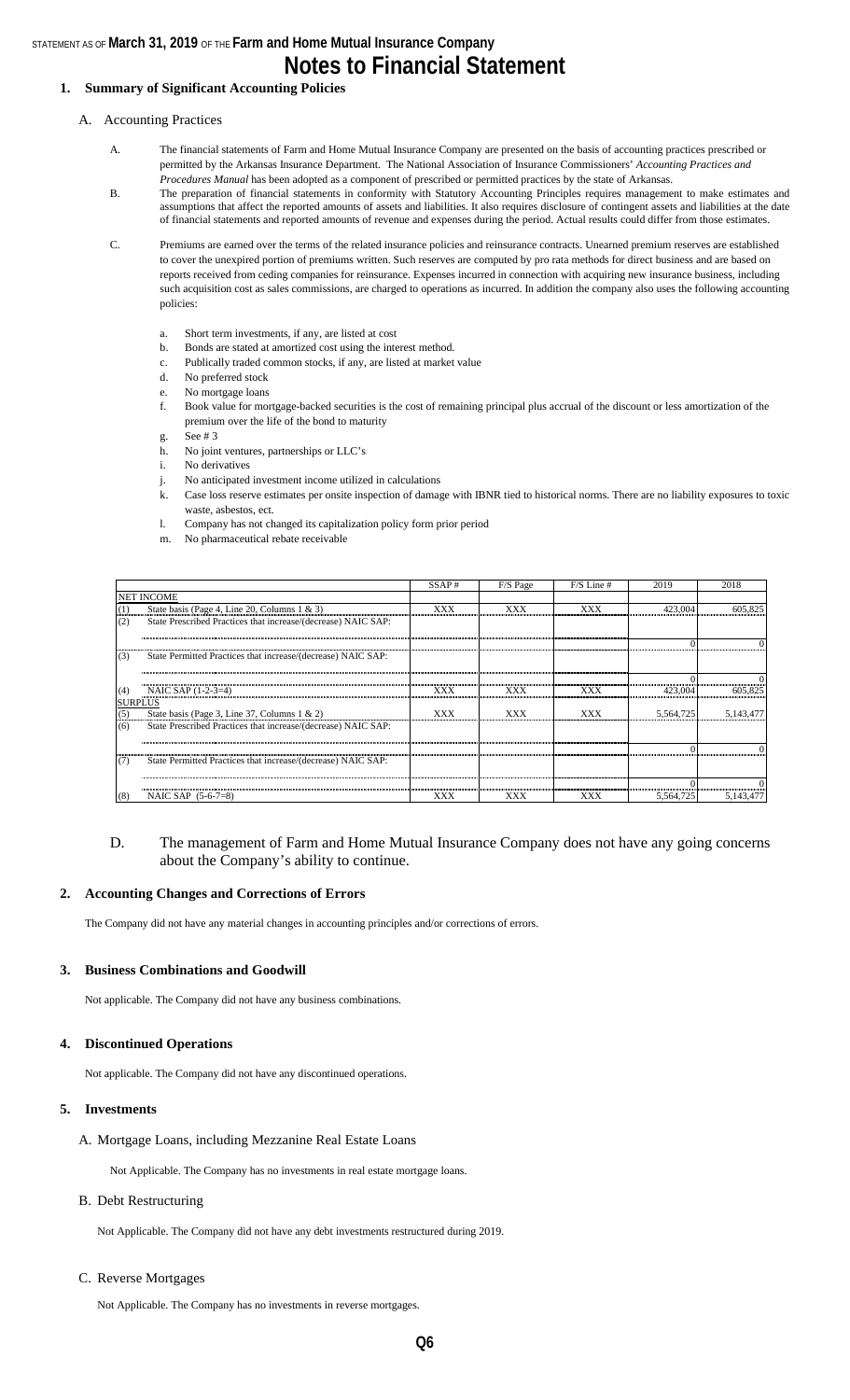#### D. Loan-Backed Securities

Not Applicable. The Company has no investments in loan-backed securities

E. Dollar Repurchase Agreements and/or Securities Lending Transactions

Not Applicable. The Company has no investments in repurchase agreement securities requiring collateral.

- F. Repurchase Agreements Transactions Accounted for as Secured Borrowing Not Applicable.
- G. Reverse Repurchase Agreements Transactions Accounted for as Secured Borrowing

Not Applicable.

H. Repurchase Agreements Transactions Accounted for as a Sale

Not Applicable

I. Reverse Repurchase Agreements Transactions Accounted for as a Sale

Not Applicable

L. Restricted Assets

As of 03/31/2019 Farm and Home Mutual Insurance Company has \$70,000 on deposit with Arkansas Bankers Bank.

|                   |                                  | <b>Current Year</b><br>Gross (Admitted & Nonadmited) Restricted |                                                       |                         |                       |                |                   |                        |             |                            |                  |                       |
|-------------------|----------------------------------|-----------------------------------------------------------------|-------------------------------------------------------|-------------------------|-----------------------|----------------|-------------------|------------------------|-------------|----------------------------|------------------|-----------------------|
|                   |                                  |                                                                 |                                                       | Current Year            |                       |                | 6                 | $\overline{7}$         | 8           | $\mathbf{Q}$<br>Percentage |                  |                       |
|                   |                                  |                                                                 | $\overline{2}$                                        | $\overline{\mathbf{3}}$ | 4                     | 5              |                   |                        |             |                            | 10               | $\overline{11}$       |
|                   |                                  |                                                                 | G/A Supporting                                        | <b>Total Protected</b>  | Protected Cell        |                |                   |                        |             | Total                      | Gross (Admitted  | Admitted              |
|                   |                                  |                                                                 | Protected Cell                                        | Cell Account            | <b>Account Assets</b> |                |                   | Increase/              | Total       | Admitted                   | & Nonadmitted)   | Restricted to         |
|                   |                                  | <b>Total General</b>                                            | <b>Account Activity</b>                               | Restricted              | Supporting G/A        | Total          | <b>Total From</b> | (Decrease)             | Nonadmitted | Restricted                 | Restricted to    | <b>Total Admitted</b> |
|                   | <b>Restricted Asset Category</b> | Account (G/A)                                                   | (a)                                                   | Assets                  | Activity (b)          | $(1$ plus $3)$ | Prior Year        | $(5 \text{ minus } 6)$ | Restricted  | $(5 \text{ minus } 8)$     | Total Assets (c) | Assets (d)            |
| (a)               | Subject to contractual           |                                                                 |                                                       |                         |                       |                |                   |                        |             |                            |                  |                       |
|                   | obligation for which             |                                                                 |                                                       |                         |                       |                |                   |                        |             |                            |                  |                       |
|                   | liability is not shown           | $\Omega$                                                        |                                                       | $\epsilon$              |                       | $\Omega$       | $\Omega$          | $\sqrt{ }$             |             |                            | 0.000            | 0.000                 |
| (b)               | Collateral held under            |                                                                 |                                                       |                         |                       |                |                   |                        |             |                            |                  |                       |
|                   | security lending agreements      | $\Omega$                                                        |                                                       | $\sqrt{ }$              | $\Omega$              | $\Omega$       | $\Omega$          | $\Omega$               | $\Omega$    | $\Omega$                   | 0.000            | 0.000                 |
| (c)               | Subject to repurchase            |                                                                 |                                                       |                         |                       |                |                   |                        |             |                            |                  |                       |
|                   | agreements                       | $\Omega$                                                        | C                                                     | $\sqrt{ }$              | $\Omega$              | $\Omega$       | $\Omega$          | $\epsilon$             | $\Omega$    | $\Omega$                   | 0.000            | 0.000                 |
| (d)               | Subject to reverse               |                                                                 |                                                       |                         |                       |                |                   |                        |             |                            |                  |                       |
|                   | repurchase agreements            | $\theta$                                                        | $\Omega$                                              | $\Omega$                | $\Omega$              | $\mathbf{0}$   | $\mathbf{0}$      | $\Omega$               | $\theta$    | $\Omega$                   | 0.000            | 0.000                 |
| (e)               | Subject to dollar repurchase     |                                                                 |                                                       |                         |                       |                |                   |                        |             |                            |                  |                       |
|                   | agreements                       | $\theta$                                                        |                                                       | $\epsilon$              | C                     | $\mathbf{0}$   | $\Omega$          | $\Omega$               | 0           | $\Omega$                   | 0.000            | 0.000                 |
| (f)               | Subject to dollar reverse        |                                                                 |                                                       |                         |                       |                |                   |                        |             |                            |                  |                       |
|                   | repurchase agreements            | $\Omega$                                                        | $\sqrt{ }$                                            | $\epsilon$              | $\sqrt{ }$            | $\Omega$       | $\Omega$          | $\Omega$               | $\Omega$    | $\Omega$                   | 0.000            | 0.000                 |
| (g)               | Placed under option              |                                                                 |                                                       |                         |                       |                |                   |                        |             |                            |                  |                       |
|                   | contracts                        | $\Omega$                                                        | C                                                     | $\sqrt{ }$              | $\sqrt{ }$            | $\Omega$       | $\Omega$          | $\Omega$               | $\Omega$    | $\Omega$                   | 0.000            | 0.000                 |
| (h)               | Letter stock or securities       |                                                                 |                                                       |                         |                       |                |                   |                        |             |                            |                  |                       |
|                   | restricted as to sale -          |                                                                 |                                                       |                         |                       |                |                   |                        |             |                            |                  |                       |
|                   | excluding FHLB capital           |                                                                 |                                                       |                         |                       |                |                   |                        |             |                            |                  |                       |
|                   | stock                            | $\Omega$                                                        | $\Omega$                                              | $\sqrt{ }$              | $\Omega$              | $\Omega$       | $\Omega$          | $\Omega$               | $\Omega$    | $\sqrt{ }$                 | 0.000            | 0.000                 |
| (i)               | FHLB capital stock               | $\Omega$                                                        | $\Omega$                                              | $\sqrt{ }$              | $\Omega$              | $\Omega$       |                   | $\Omega$               | $\theta$    |                            | 0.000            | 0.000                 |
| (i)               | On deposit with states           | 70,000                                                          | $\Omega$                                              | $\sqrt{ }$              | $\Omega$              | 70,000         | 70,000            | $\Omega$               | $\Omega$    | 70,000                     | 0.749            | 0.749                 |
| (k)               | On deposit with other            |                                                                 |                                                       |                         |                       |                |                   |                        |             |                            |                  |                       |
|                   | regulatory bodies                | $\Omega$                                                        | $\Omega$                                              | $\sqrt{ }$              | $\sqrt{ }$            | $\Omega$       | $\Omega$          | $\Omega$               | $\Omega$    | $\Omega$                   | 0.000            | 0.000                 |
| $\textcircled{1}$ | Pledged as collateral to         |                                                                 |                                                       |                         |                       |                |                   |                        |             |                            |                  |                       |
|                   | FHLB (including assets           |                                                                 |                                                       |                         |                       |                |                   |                        |             |                            |                  |                       |
|                   | backing funding                  |                                                                 |                                                       |                         |                       |                |                   |                        |             |                            |                  |                       |
|                   | agreements)                      | $\Omega$                                                        | C                                                     | $\sqrt{ }$              | $\Omega$              | $\Omega$       | 0                 | $\Omega$               | $\Omega$    | $\Omega$                   | 0.000            | 0.000                 |
|                   | (m) Pledged as collateral not    |                                                                 |                                                       |                         |                       |                |                   |                        |             |                            |                  |                       |
|                   | captured in other categories     | $\Omega$                                                        |                                                       |                         |                       | $\Omega$       | $\Omega$          | $\epsilon$             | 0           | C                          | 0.000            | 0.000                 |
| (n)               | Other restricted assets          | $\Omega$                                                        |                                                       | $\theta$                | C                     | $\overline{0}$ | $\theta$          | 0                      | $\theta$    | $\Omega$                   | 0.000            | 0.000                 |
| $\circ$           | <b>Total Restricted Assets</b>   | 70,000                                                          |                                                       | $\Omega$                | $\Omega$              | 70,000         | 70,000            | $\theta$               | $\Omega$    | 70,000                     | 0.749            | 0.749                 |
|                   | (a) Subset of column 1           |                                                                 | (c) Column 5 divided by Asset Page Column 1, Line 28  |                         |                       |                |                   |                        |             |                            |                  |                       |
|                   | (b) Subset of column 3           |                                                                 | (d) Column 9 divided by Asset Page, Column 3, Line 28 |                         |                       |                |                   |                        |             |                            |                  |                       |

(1) Restricted Assets (Including Pledged)

M. Working Capital Finance Investments

Not Applicable

N. Offsetting and Netting of Assets and Liabilities

Not Applicable

#### O. Structured Notes

Not Applicable

P. 5GI Securities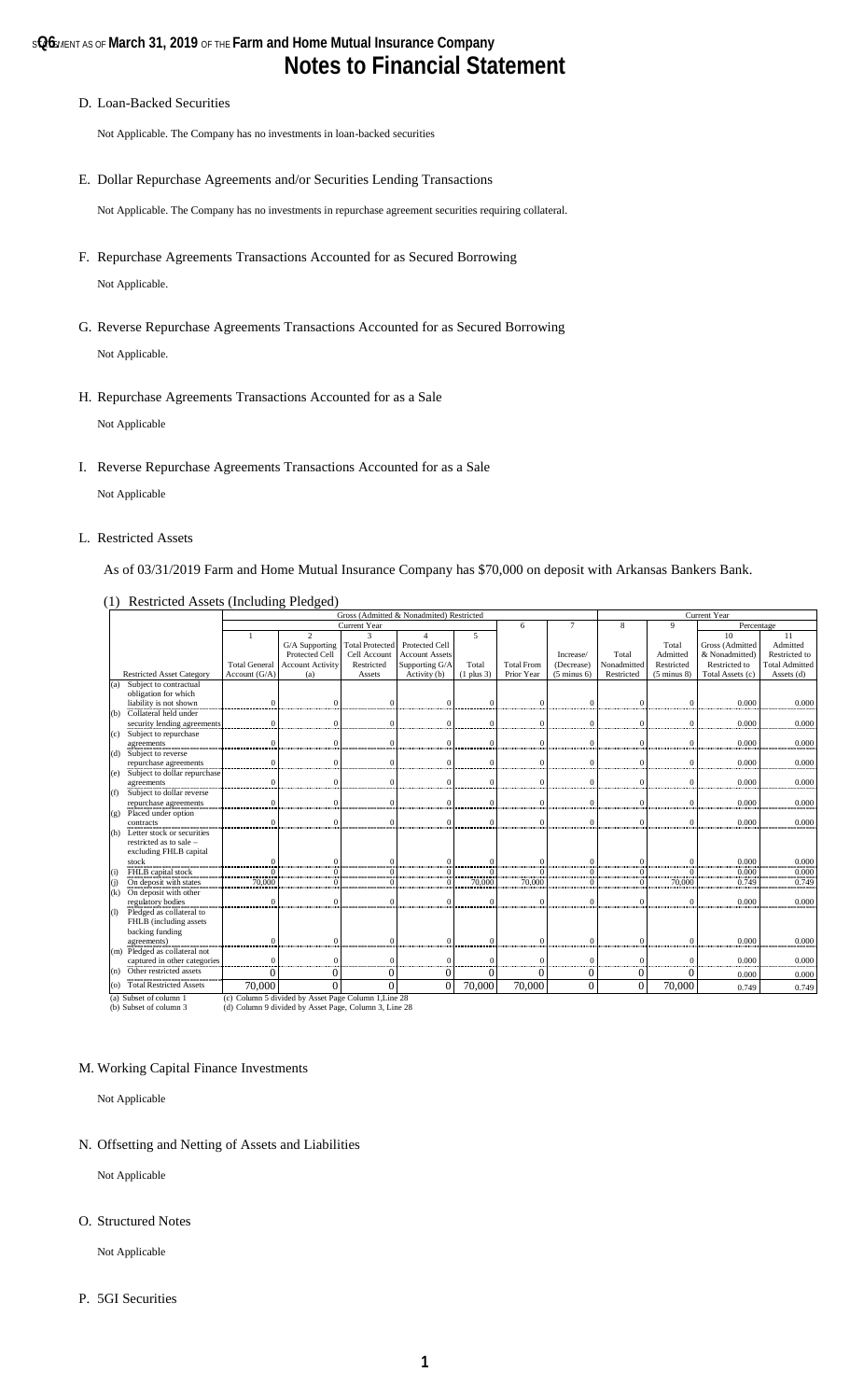# **Notes to Financial Statement**

Not Applicable

### Q. Short Sales

Not Applicable

#### R. Prepayment Penalty and Acceleration Fees

Not Applicable

### **6. Joint Ventures, Partnerships and Limited Liability Companies**

- A. The Company does not have any investments in joint ventures that exceed 10% of admitted assets.
- B. The Company did not recognize any impairment in its joint ventures

#### **7. Investment Income**

The Company does not have any investment income due and accrued over 90 days past due and does not have any amounts excluded from surplus.

#### **8. Derivative Instruments**

Not applicable. The Company does not invest in derivative type investments.

#### **9. Income Taxes**

A. The components of the net deferred tax asset/(liability) at December 31 are as follows:

| 1. |            |                                                                                                     |                  | 03/31/2019   |                         |              | 12/31/2018       |                         |                            | Change                    |                                  |
|----|------------|-----------------------------------------------------------------------------------------------------|------------------|--------------|-------------------------|--------------|------------------|-------------------------|----------------------------|---------------------------|----------------------------------|
|    |            |                                                                                                     | (1)              | (2)          | (3)                     | (4)          | (5)              | (6)                     | (7)                        | (8)                       | (9)                              |
|    |            | Description                                                                                         | Ordinary         | Capital      | $(Col. 1 + 2)$<br>Total | Ordinary     | Capital          | $(Col. 4 + 5)$<br>Total | $(Col. 1 - 4)$<br>Ordinary | $(Col. 2 - 5)$<br>Capital | $(Col. 7 + 8)$<br>Total          |
|    | (a)        | <b>Gross Deferred Tax Assets</b>                                                                    | 103,885          | 3,142        | 107,027                 | 105,363      | 3,417            | 108,780                 | (1, 478)                   | (275)                     | (1,753)                          |
|    | (b)        | Statutory Valuation Allowance Adjustments                                                           | $\Omega$         | $\Omega$     | $\Omega$                | $\Omega$     | $\mathbf{0}$     | $\mathbf{0}$            | $\Omega$                   |                           | $\mathbf{0}$<br>$\Omega$         |
|    | (c)        | Adjusted Gross Deferred Tax Assets $(1a - 1b)$                                                      | 103,885          | 3,142        | 107,027                 | 105,363      | 3,417            | 108,780                 | (1, 478)                   | (275)                     | (1,753)                          |
|    | (d)        | Deferred Tax Assets Nonadmitted                                                                     | $\boldsymbol{0}$ | $\mathbf{0}$ | $\boldsymbol{0}$        | $\mathbf{0}$ | $\bf{0}$         | $\mathbf{0}$            | $\overline{0}$             |                           | $\boldsymbol{0}$<br>$\mathbf{0}$ |
|    | (e)        | Subtotal Net Admitted Deferred Tax Asset $(1c - 1d)$                                                | 103,885          | 3,142        | 107,027                 | 105,363      | 3,417            | 108,780                 | (1, 478)                   | (275)                     | (1,753)                          |
|    | (f)<br>(g) | Deferred Tax Liabilities<br>Net Admitted Deferred Tax Asset/(Net Deferred Tax                       | $\boldsymbol{0}$ | $\mathbf{0}$ | $\mathbf{0}$            | $\mathbf{0}$ | $\mathbf{0}$     | $\mathbf{0}$            | $\mathbf{0}$               |                           | $\mathbf{0}$<br>$\mathbf{0}$     |
|    |            | Liability) $(1e - 1f)$                                                                              | 103,885          | 3,142        | 107,027                 | 105,363      | 3,417            | 108,780                 | (1, 478)                   | (275)                     | (1,753)                          |
| 2. |            |                                                                                                     |                  | 03/31/2019   |                         |              | 12/31/2018       |                         |                            | Change                    |                                  |
|    |            |                                                                                                     | (1)              | (2)          | (3)                     | (4)          | (5)              | (6)                     | (7)                        | (8)                       | (9)                              |
|    |            |                                                                                                     |                  |              | $(Col. 1 + 2)$          |              |                  | $(Col. 4 + 5)$          | $(Col. 1 - 4)$             | $(Col. 2 - 5)$            | $(Col. 7 + 8)$                   |
|    |            | Admission Calculation Components SSAP No. 101                                                       | Ordinary         | Capital      | Total                   | Ordinary     | Capital          | Total                   | Ordinary                   | Capital                   | Total                            |
|    | (a)        | Federal Income Taxes Paid In Prior Years                                                            |                  |              |                         |              |                  |                         |                            |                           |                                  |
|    |            | Recoverable Through Loss Carrybacks                                                                 | $\theta$         | $\mathbf{0}$ | $\mathbf{0}$            | $\mathbf{0}$ | $\mathbf{0}$     | $\Omega$                | $\theta$                   |                           | $\Omega$<br>$\mathbf{0}$         |
|    | (b)        | Adjusted Gross Deferred Tax Assets Expected To Be<br>Realized (Excluding The Amount Of Deferred Tax |                  |              |                         |              |                  |                         |                            |                           |                                  |
|    |            | Assets From 2(a) Above) After Application of the                                                    |                  |              |                         |              |                  |                         |                            |                           |                                  |
|    |            | Threshold Limitation (The Lesser of $2(b)1$ and $2(b)2$                                             |                  |              |                         |              |                  |                         |                            |                           |                                  |
|    |            | below)                                                                                              | 103,885          | 3,142        | 107,027                 | 105,363      | 3,417            | 108,780                 | (1, 478)                   | (275)                     | (1,753)                          |
|    |            | 1. Adjusted Gross Deferred Tax Assets Expected to                                                   |                  |              |                         |              |                  |                         |                            |                           |                                  |
|    |            | be Realized Following the Balance Sheet Date                                                        |                  | $\Omega$     | $\boldsymbol{0}$        | $\mathbf{0}$ | $\Omega$         | $\mathbf{0}$            | $\Omega$                   |                           | $\mathbf{0}$                     |
|    |            | 2. Adjusted Gross Deferred Tax Assets Allowed per<br><b>Limitation Threshold</b>                    | <b>XXX</b>       | <b>XXX</b>   | $\Omega$                | <b>XXX</b>   | <b>XXX</b>       | $\Omega$                | XXX                        | <b>XXX</b>                | $\mathbf{0}$                     |
|    | (c)        | Adjusted Gross Deferred Tax Assets (Excluding The                                                   |                  |              |                         |              |                  |                         |                            |                           |                                  |
|    |            | Amount Of Deferred Tax Assets From 2(a) and 2(b)                                                    |                  |              |                         |              |                  |                         |                            |                           |                                  |
|    |            | above) Offset by Gross Deferred Tax Liabilities                                                     | $\epsilon$       | $\theta$     | $\theta$                |              | $\Omega$         | $\Omega$                | $\Omega$                   |                           | $\Omega$                         |
|    | (d)        | Deferred Tax Assets Admitted as the result of                                                       |                  |              |                         |              |                  |                         |                            |                           |                                  |
|    |            | application of SSAP No. 101 Total $(2(a) + 2(b) +$<br>2(c)                                          | 103,885          | 3,142        | 107,027                 | 105,363      | 3,417            | 108,780                 | (1, 478)                   | (275)                     | (1,753)                          |
|    |            |                                                                                                     |                  |              |                         |              |                  |                         |                            |                           |                                  |
| 3. |            |                                                                                                     |                  | Description  |                         |              |                  |                         | 2019                       |                           | 2018                             |
|    | (a)        | Ratio Percentage Used To Determine Recovery Period And Threshold Limitation                         |                  |              |                         |              |                  |                         |                            |                           |                                  |
|    |            |                                                                                                     |                  |              |                         |              |                  |                         |                            |                           |                                  |
|    |            | Amount.                                                                                             |                  |              |                         |              |                  |                         |                            | 1,159.443                 | 1,159.443                        |
|    | (b)        | Amount Of Adjusted Capital And Surplus Used To Determine Recovery Period                            |                  |              |                         |              |                  |                         |                            |                           |                                  |
|    |            | And Threshold Limitation in 2(b)2 Above.                                                            |                  |              |                         |              |                  |                         |                            | 5,034,696                 | 5,034,696                        |
|    |            |                                                                                                     |                  |              |                         |              |                  |                         |                            |                           |                                  |
|    |            |                                                                                                     |                  |              |                         |              |                  |                         |                            |                           |                                  |
| 4. |            |                                                                                                     |                  | 03/31/2019   |                         |              | 12/31/2018       |                         |                            | Change                    |                                  |
|    |            |                                                                                                     | (1)              |              | (2)                     |              | $\overline{(3)}$ | (4)                     |                            | (5)                       | (6)                              |
|    |            |                                                                                                     |                  |              |                         |              |                  |                         |                            | $(Col. 1 - 3)$            | $(Col. 2 - 4)$                   |
|    |            | <b>Impact of Tax-Planning Strategies</b>                                                            | Ordinary         |              | Capital                 |              | Ordinary         | Capital                 |                            | Ordinary                  | Capital                          |
|    |            | (a) Determination of adjusted gross deferred                                                        |                  |              |                         |              |                  |                         |                            |                           |                                  |
|    |            | tax assets and net admitted deferred tax                                                            |                  |              |                         |              |                  |                         |                            |                           |                                  |
|    |            |                                                                                                     |                  |              |                         |              |                  |                         |                            |                           |                                  |
|    |            | assets, by tax character as a percentage                                                            |                  |              |                         |              |                  |                         |                            |                           |                                  |
|    | 1.         | Adjusted gross DTAs amount from                                                                     |                  |              |                         |              |                  |                         |                            |                           |                                  |
|    |            | Note $9A1(c)$                                                                                       |                  | 103,885      |                         | 3,142        | 105,363          | 3,417                   |                            | (1, 478)                  | (275)                            |
|    | 2.         | Percentage of adjusted gross DTAs by                                                                |                  |              |                         |              |                  |                         |                            |                           |                                  |
|    |            | tax character attributable to the impact                                                            |                  |              |                         |              |                  |                         |                            |                           |                                  |
|    |            | of tax planning strategies                                                                          |                  | $\theta$     |                         | $\Omega$     | $\theta$         |                         | $\theta$                   | $\overline{0}$            | $\overline{0}$                   |
|    | 3.         | Net Admitted Adjusted Gross DTAs                                                                    |                  |              |                         |              |                  |                         |                            |                           |                                  |
|    |            | amount from Note $9A1(e)$                                                                           |                  | 103,885      |                         | 3,142        | 105,363          | 3,417                   |                            | (1, 478)                  | (275)                            |
|    |            |                                                                                                     |                  |              |                         |              |                  |                         |                            |                           |                                  |

- (b) Does the Company's tax-planning strategies include the use of reinsurance? Yes[ ] No[X]
- B. Regarding deferred tax liabilities that are not recognized:

4. Percentage of net admitted adjusted gross DTAs by tax character admitted because of the impact of tax planning

strategies 0 0 0 0 0 0 0 0 0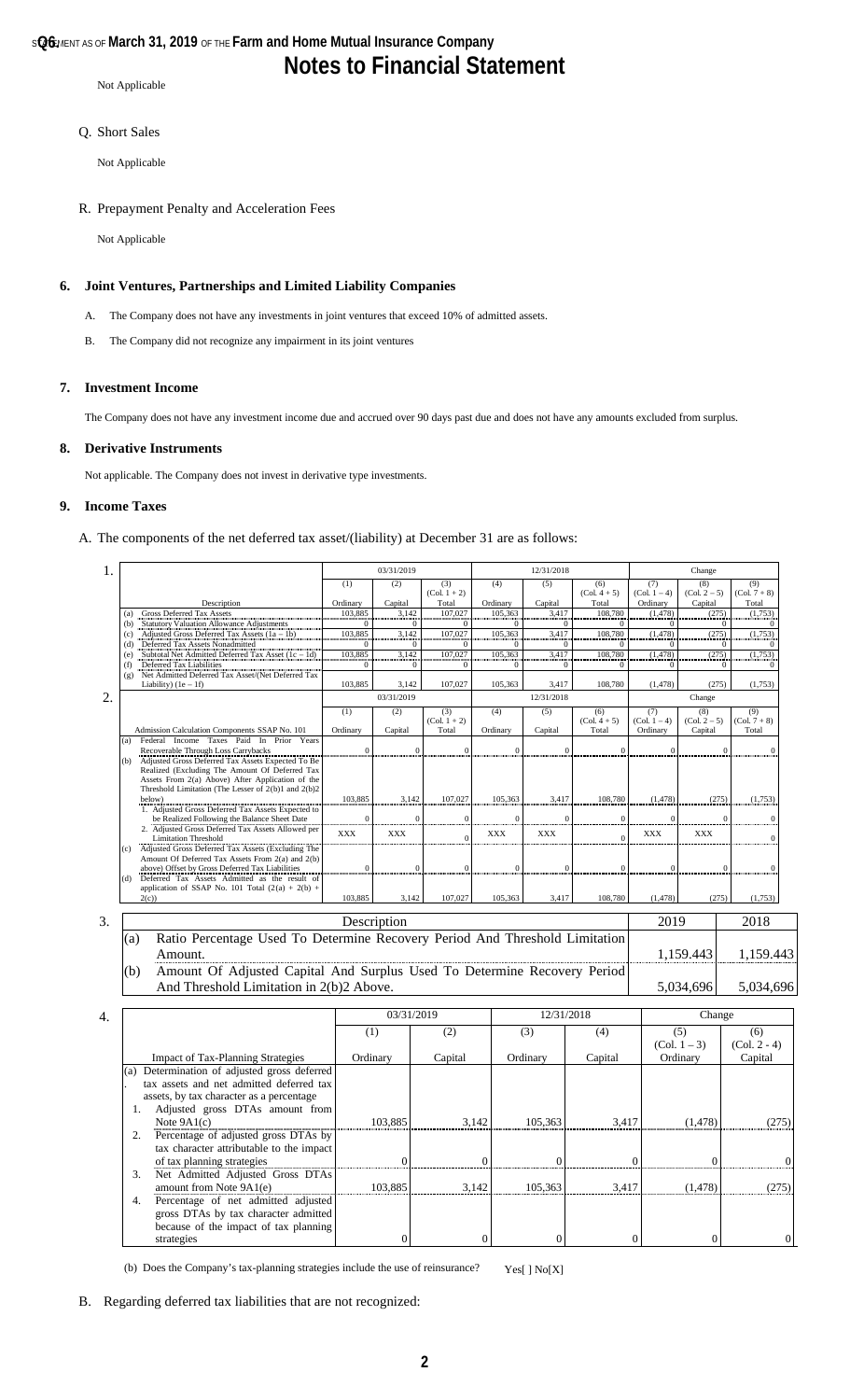## **s@6** March 31, 2019 of the Farm and Home Mutual Insurance Company **Notes to Financial Statement**

|    | Current income taxes incurred consist of the following major components:          | (1)        | (2)                  | (3)                              |
|----|-----------------------------------------------------------------------------------|------------|----------------------|----------------------------------|
|    |                                                                                   |            |                      | $(Col. 1 - 2)$                   |
|    | Description                                                                       | 12/31/2019 | 12/31/2018           | Change                           |
| 1. | <b>Current Income Tax</b>                                                         |            |                      |                                  |
|    | (a)<br>Federal                                                                    | 100,291    | 119,372              | (19,081)                         |
|    | (b)<br>Foreign                                                                    | 0          | 0                    | $\theta$                         |
|    | Subtotal<br>(c)                                                                   | 100,291    | 119,372              | (19,081)                         |
|    | Federal income tax on net capital gains<br>(d)                                    | 0          | 0                    | $\theta$                         |
|    | Utilization of capital loss carry-forwards<br>(e)                                 | $\theta$   | $\theta$             | $\boldsymbol{0}$                 |
|    | (f)<br>Other                                                                      | 0          | 0                    | $\boldsymbol{0}$                 |
|    | Federal and foreign income taxes incurred<br>(g)                                  | 100,291    | 119,372              | (19,081)                         |
| 2. | Deferred Tax Assets:                                                              |            |                      |                                  |
|    | (a) Ordinary                                                                      |            |                      |                                  |
|    | (1) Discounting of unpaid losses                                                  | 5,227      | 5,973<br>99,391      | (746)                            |
|    | (2) Unearned premium reserve                                                      | 98,658     |                      | (733)                            |
|    | (3) Policyholder reserves                                                         | 0          | $\theta$             | $\boldsymbol{0}$                 |
|    | (4) Investments                                                                   | 0          | $\theta$             | $\boldsymbol{0}$                 |
|    | (5) Deferred acquisition costs                                                    | 0          | $\theta$             | $\boldsymbol{0}$                 |
|    | (6) Policyholder dividends accrual                                                | 0          | $\boldsymbol{0}$     | $\boldsymbol{0}$                 |
|    | (7) Fixed assets                                                                  | 0          | $\boldsymbol{0}$     | $\boldsymbol{0}$                 |
|    | (8) Compensation and benefits accrual<br>(9) Pension accrual                      | 0          | $\theta$             | $\boldsymbol{0}$                 |
|    | $(10)$ Receivables – nonadmitted                                                  | 0          | $\boldsymbol{0}$     | $\boldsymbol{0}$                 |
|    |                                                                                   | 0          | $\boldsymbol{0}$     | $\boldsymbol{0}$                 |
|    | (11) Net operating loss carry-forward                                             | 0          | $\theta$             | $\boldsymbol{0}$                 |
|    | (12) Tax credit carry-forward                                                     | 0          | $\theta$             | $\boldsymbol{0}$                 |
|    | (13) Other (including items $<$ 5% of total ordinary tax assets)<br>(99) Subtotal | 0          | $\Omega$             | $\boldsymbol{0}$                 |
|    |                                                                                   | 103,885    | 105,364              | (1, 479)                         |
|    | (b) Statutory valuation allowance adjustment<br>(c) Nonadmitted                   | 0<br>0     | $\theta$<br>$\Omega$ | $\boldsymbol{0}$<br>$\mathbf{0}$ |
|    | (d) Admitted ordinary deferred tax assets $(2a99 – 2b – 2c)$                      | 103,885    | 105,364              | (1, 479)                         |
|    | (e) Capital:                                                                      |            |                      |                                  |
|    | (1) Investments                                                                   | 3,142      | 3,417                | (275)                            |
|    | (2) Net capital loss carry-forward                                                | 0          | $\Omega$             | $\boldsymbol{0}$                 |
|    | (3) Real estate                                                                   | 0          | $\Omega$             | $\boldsymbol{0}$                 |
|    | (4) Other (including items $<$ 5% of total capital tax assets)                    | 0          | $\Omega$             | $\boldsymbol{0}$                 |
|    | (99) Subtotal                                                                     | 3,142      | 3,417                | (275)                            |
|    | (f) Statutory valuation allowance adjustment                                      | 0          | $\mathbf{0}$         | $\boldsymbol{0}$                 |
|    | (g) Nonadmitted                                                                   | $\bf{0}$   | 0                    | $\theta$                         |
|    | (h) Admitted capital deferred tax assets $(2e99 – 2f – 2g)$                       | 3,142      | 3,417                | (275)                            |
|    | (i) Admitted deferred tax assets $(2d + 2h)$                                      | 107,027    | 108,781              | (1,754)                          |
|    | 3. Deferred Tax Liabilities:                                                      |            |                      |                                  |
|    | (a) Ordinary                                                                      |            |                      |                                  |
|    | (1) Investments                                                                   | 0          | 0                    | 0                                |
|    | (2) Fixed assets                                                                  | 0          | 0                    | 0                                |
|    | (3) Deferred and uncollected premium                                              | 0          | 0                    | 0                                |
|    | (4) Policyholder reserves                                                         | 0          | 0                    | 0                                |
|    | (5) Other (including items $<$ 5% of total ordinary tax liabilities)              | 0          | $\bf{0}$             | 0                                |
|    | (99) Subtotal                                                                     | $\theta$   | $\theta$             | 0                                |
|    | (b) Capital:                                                                      |            |                      |                                  |
|    | (1) Investments                                                                   | 0          | $\boldsymbol{0}$     | 0                                |
|    | (2) Real estate                                                                   | 0          | 0                    | 0                                |
|    | (3) Other (including items $<$ 5% of total capital tax liabilities)               | 0          | 0                    | 0                                |
|    | (99) Subtotal                                                                     | 0          | 0                    | 0                                |
|    | (c) Deferred tax liabilities $(3a99 + 3b99)$                                      | 0          | $\theta$             | $\Omega$                         |
|    | 4. Net deferred tax assets/liabilities $(2i – 3c)$                                | 107,027    | 108,781              | (1,754)                          |
|    |                                                                                   |            |                      |                                  |

# C. Current income taxes incurred consist of the following major

### **10. Information Concerning Parent, Subsidiaries, Affiliates and Other Related Parties**

A. Farm and Home Mutual Insurance Company is managed by Farmers Home Holding Company an Arkansas C Corporation

B. Farm and Home Mutual Insurance has made the following payments to Farmers Home Holding Company for management fees:

01/04/2019 \$125,000

C. See item B

- D. As of 03/31/2019 Farm and Home Mutual Insurance Company has a liability on its books for \$250,438.58 due to Farmers Home Holding Company E. Not Applicable
- E. Not Applicable<br>
F. Not Applicable<br>
H. Not Applicable<br>
I. Not Applicable
- G. Not Applicable
- H. Not Applicable
- I. Not Applicable
- J. Not Applicable K. Not Applicable
- L. Not Applicable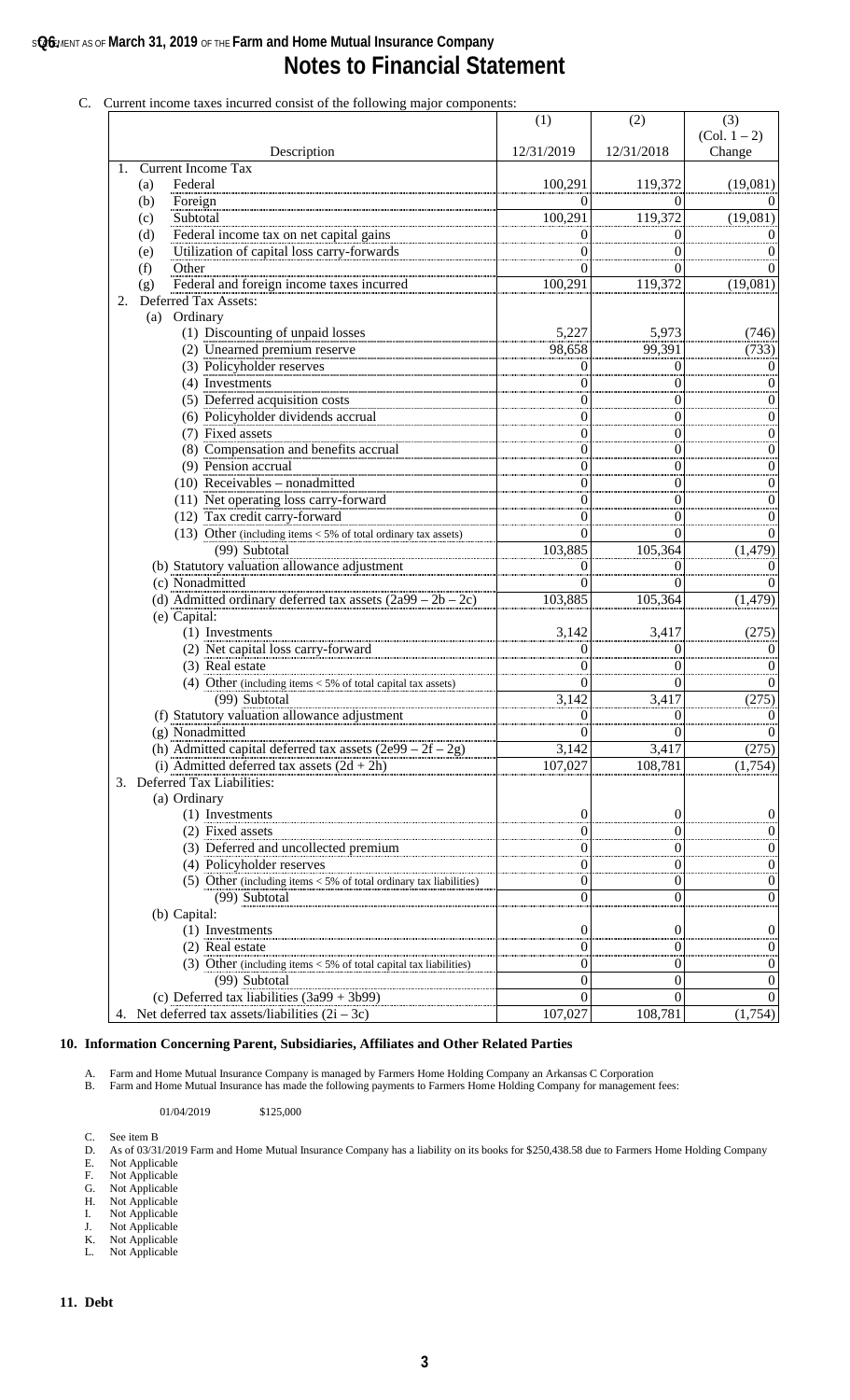### **s@6** March 31, 2019 of the Farm and Home Mutual Insurance Company

# **Notes to Financial Statement**

A. The company has no capital notes. It does have a \$50,000 line of credit with First National Bank of Paragould, AR. The outstanding balance as of 03/31/2019 was \$100. This line of credit is collateralized by a \$256,069.95 certificate of deposit at the same bank.

#### **12. Retirement Plans, Deferred Compensation, Postemployment Benefits and Compensated Absences and Other Postretirement Benefit Plans.**

Not Applicable

#### **13. Capital and Surplus, Dividend Restrictions and Quasi-Reorganizations**

Not Applicable

#### **14. Liabilities, Contingencies and Assessments**

- A. Contingent Commitments The Company has no commitments, contingent commitments or guarantees or commitments to provide additional capital contributions.
- B. Assessments Not Applicable.
- C. Gain Contingencies The Company has recorded no gain contingencies as of March 31, 2019
- D. Claims Related to Extra Contractual Obligations and Bad Faith Losses Stemming from Lawsuits The Company has no claims related to extra contractual obligations or bad faith losses.
- E. Product Warranties Not Applicable.
- F. Joint and Several Liabilities Not Applicable.
- G. All Other Contingencies

In the normal course of business, the Company is subject to various contingent liabilities, including possible income tax assessment resulting from issues raised by taxing or regulatory authorities in their regular examinations. Management does not anticipate any significant losses or costs to result from any known or existing contingencies.

There are no material legal proceedings other than those arising in the normal course of business and which generally pertain to claim matters relating to insurance policies and contracts issued by the Company.

#### **15. Leases**

- A. Lessee Operating Lease Not Applicable.
- B. Lessor Leases Not Applicable.

#### **16. Information About Financial Instruments With Off-Balance-Sheet Risk And Financial Instruments With Concentrations of Credit Risk**

The Company does not invest in swaps, futures, derivatives or options.

#### **17. Sale, Transfer and Servicing of Financial Assets and Extinguishments of Liabilities**

Not Applicable

#### **18. Gain or Loss to the Reporting Entity from Uninsured Plans and the Uninsured Portion of Partially Insured Plans**

The Company does not write insurance for these types of A&H Plans.

### **19. Direct Premium Written/Produced by Managing General Agents/Third Party Administrators**

Not Applicable

#### **20. Fair Value Measurements**

As of March 31, 2019, there are no assets on the books that are required to be measured at fair value.

#### **21. Other Items**

- A. Unusual or Infrequent Items Not Applicable.
- B. Troubled Debt Restructuring Not Applicable.
- C. Other Disclosures Not Applicable
- D. Business Interruption Insurance Recoveries Not Applicable
- E. State Transferable and Non-transferable Tax Credits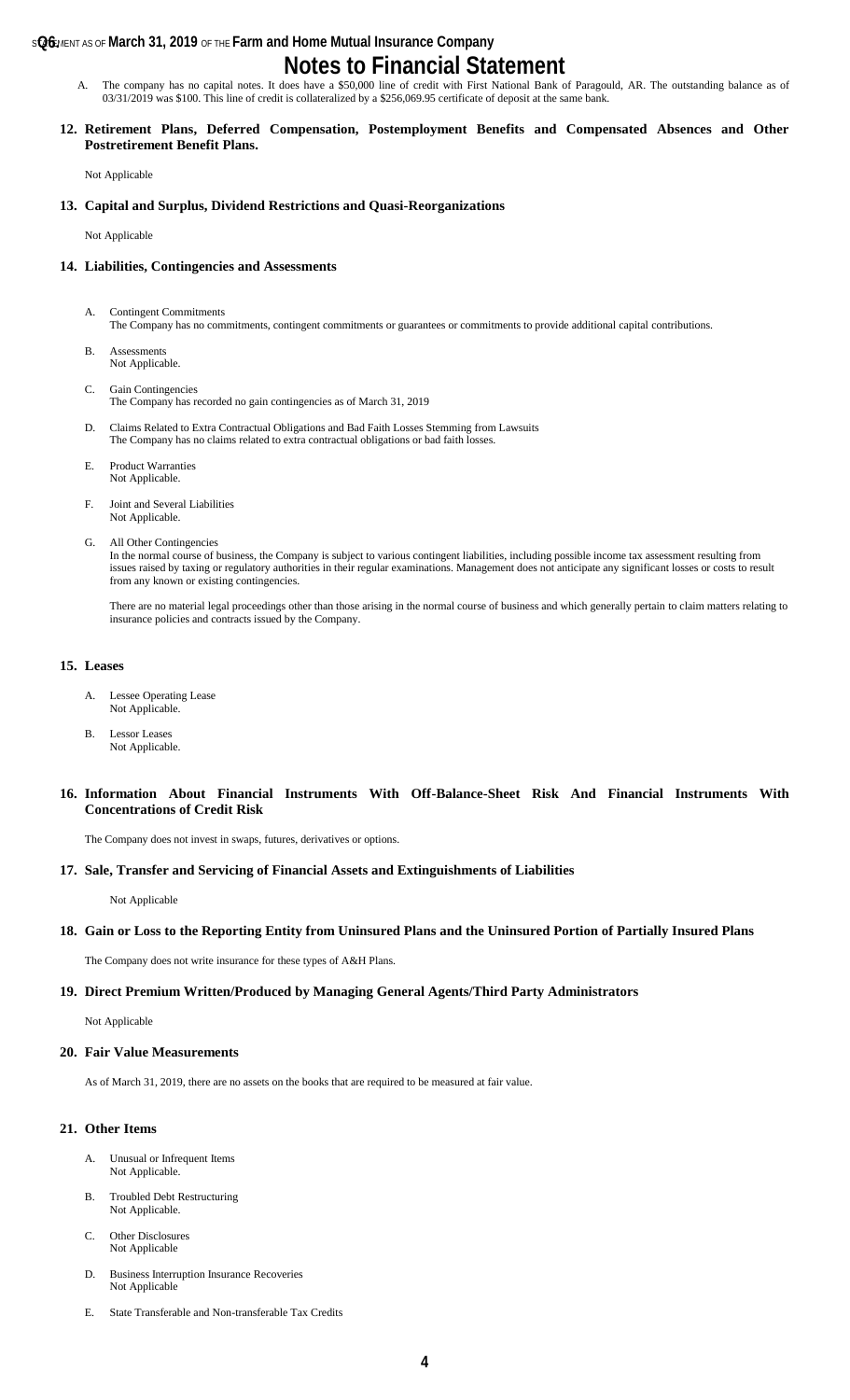### **s@6** March 31, 2019 of the Farm and Home Mutual Insurance Company **Notes to Financial Statement**

#### Not Applicable

- F. Subprime-Mortgage-Related Risk Exposure Not Applicable
- G. Insurance-Linked Securities (ILS) Contracts Not Applicable

#### **22. Events Subsequent**

There were no material events subsequent to March 31, 2019.

#### **23. Reinsurance**

- B. Reinsurance Recoverable in Dispute Not Applicable
- C. Reinsurance Assumed and Ceded Not Applicable
- D. Uncollectible Reinsurance Not Applicable
- E. Commutation of Ceded Reinsurance Not Applicable
- F. Retroactive Reinsurance Not Applicable
- **G.** Reinsurance Accounted for as a Deposit Not Applicable
- I. Certified Reinsurer Rating Downgraded or Status Subject to Revocation Not Applicable
- J. Reinsurance Agreements Qualifying for Reinsurer Aggregation Not Applicable

#### **24. Retrospectively Rated Contracts & Contracts Subject to Redetermination**

The Company does not participate in this type of business.

#### **25. Changes in Incurred Losses and Loss Adjustment Expenses**

Reserves for losses and loss adjustment expense as of December 31, 2018 were \$1,162,555. As of March 31, 2019, \$238.611 has been paid for incurred losses and loss adjustment expenses attributable to insured events of prior years. Reserves remaining for prior years are now \$284,421 as a result of re-estimation of unpaid claims and claim adjustment expenses. Therefore there has been no favorable prior year development from December 31, 2018 to December 31, 2019. This change is the result of ongoing analysis of the recent loss development trends. Original estimates are increased and decreased as additional information becomes known regarding individual claims.

#### **26. Intercompany Pooling Arrangements**

The Company does not participate in any intercompany pooling arrangements.

#### **27. Structured Settlements**

Not Applicable

#### **28. Health Care Receivables**

Not Applicable

#### **29. Participating Policies**

Not Applicable

#### **30. Premium Deficiency Reserves**

Not Applicable

#### **31. High Deductibles**

Not Applicable

#### **32. Discounting of Liabilities for Unpaid Losses or Unpaid Loss Adjustment Expenses**

The Company does not discount liabilities for unpaid losses and loss adjustment expenses.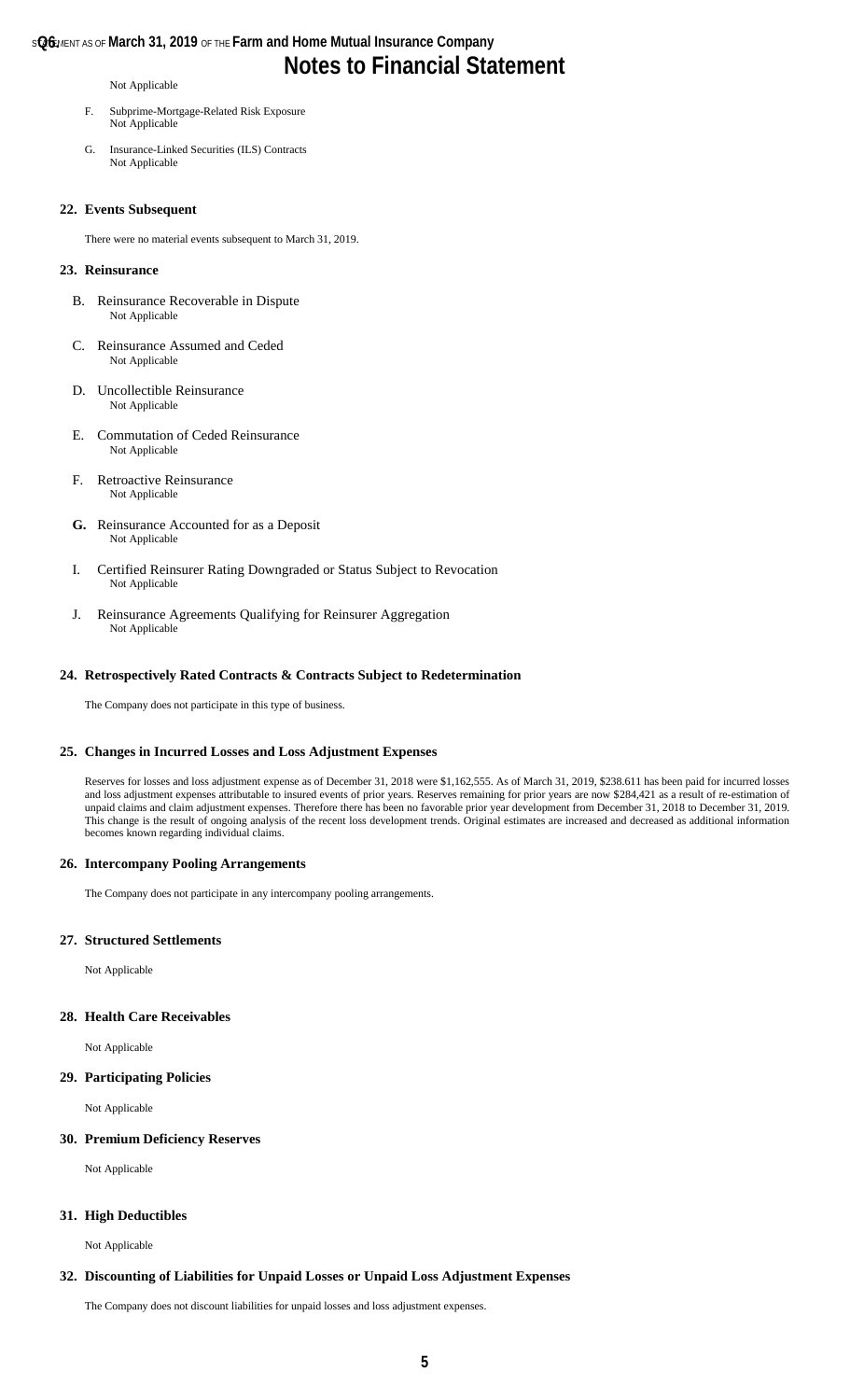### **33. Asbestos/Environmental Reserves**

The Company does not have exposure to asbestos or environmental claims.

### **34. Subscriber Savings Accounts**

The Company does not utilize subscriber savings accounts.

#### **35. Multiple Peril Crop Insurance**

The Company does not write Multiple Peril Crop Insurance.

### **36. Financial Guaranty Insurance**

The Company does not write Financial Guaranty Insurance.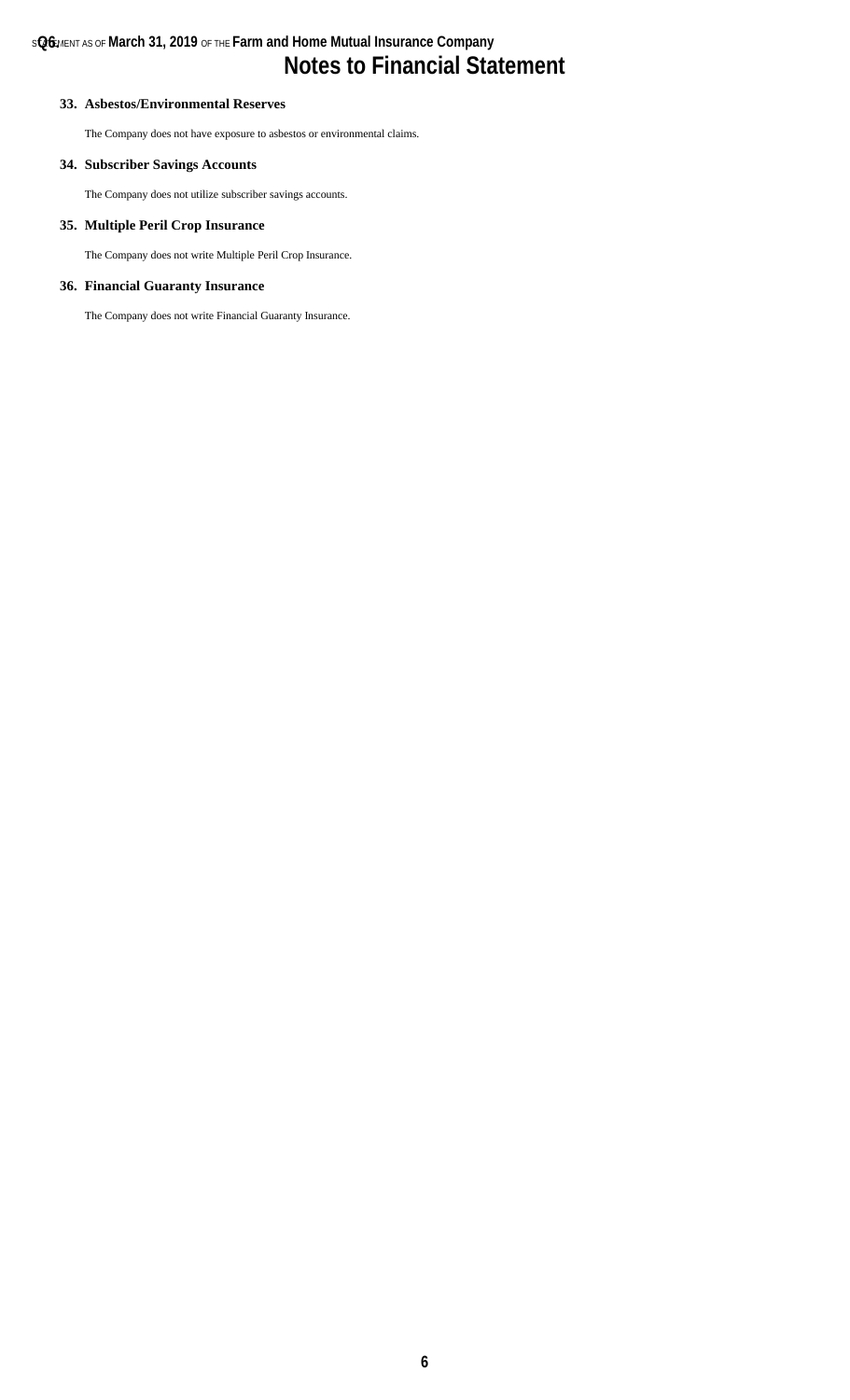STATEMENT AS OF **March 31, 2019** OF THE **Farm and Home Mutual Insurance Company**

# **GENERAL INTERROGATORIES**

### **PART 1 - COMMON INTERROGATORIES GENERAL**

1.1 Did the reporting entity experience any material transactions requiring the filing of Disclosure of Material Transactions with the State of

| Domicile, as required by the Model Act?<br>1.2 If yes, has the report been filed with the domiciliary state?                                                                                                                                                                                                             | Yes[] No[X]<br>Yes[ ] No[ ] N/A[X] |
|--------------------------------------------------------------------------------------------------------------------------------------------------------------------------------------------------------------------------------------------------------------------------------------------------------------------------|------------------------------------|
| 2.1 Has any change been made during the year of this statement in the charter, by-laws, articles of incorporation, or deed of settlement of the<br>reporting entity?<br>2.2 If yes, date of change:                                                                                                                      |                                    |
| 3.1 Is the reporting entity a member of an Insurance Holding Company System consisting of two or more affiliated persons, one or more of which is<br>an insurer?<br>If yes, complete Schedule Y, Parts 1 and 1A.<br>3.2 Have there been any substantial changes in the organizational chart since the prior quarter end? | Yes[ ] No[X]<br>Yes[ ] No[X]       |
| 3.3 If the response to 3.2 is yes, provide a brief description of those changes:<br>3.4 Is the reporting entity publicly traded or a member of a publicly traded group?<br>3.5 If the response to 3.4 is yes, provide the CIK (Central Index Key) code issued by the SEC for the entity/group.                           | Yes[ ] No[X]                       |
|                                                                                                                                                                                                                                                                                                                          |                                    |

4.1 Has the reporting entity been a party to a merger or consolidation during the period covered by this statement? Yes[ ] No[X]

If yes, complete and file the merger history data file with the NAIC for the annual filing corresponding to this period. 4.2 If yes, provide the name of entity, NAIC Company Code, and state of domicile (use two letter state abbreviation) for any entity that has ceased to exist as a result of the merger or consolidation.

| Name of | Code<br>טרעו | ∴tot∆ |
|---------|--------------|-------|
|         |              |       |

| 5. If the reporting entity is subject to a management agreement, including third-party administrator(s), managing general agent(s), attorney-in-fact,<br>or similar agreement, have there been any significant changes regarding the terms of the agreement or principals involved?<br>If yes, attach an explanation.                                                                                                                                                                                                                                                                                                                                                                                        | Yes[] No[] N/A[X]                        |
|--------------------------------------------------------------------------------------------------------------------------------------------------------------------------------------------------------------------------------------------------------------------------------------------------------------------------------------------------------------------------------------------------------------------------------------------------------------------------------------------------------------------------------------------------------------------------------------------------------------------------------------------------------------------------------------------------------------|------------------------------------------|
| 6.1 State as of what date the latest financial examination of the reporting entity was made or is being made.<br>6.2 State the as of date that the latest financial examination report became available from either the state of domicile or the reporting entity. This<br>date should be the date of the examined balance sheet and not the date the report was completed or released.<br>6.3 State as of what date the latest financial examination report became available to other states or the public from either the state of domicile or<br>the reporting entity. This is the release date or completion date of the examination report and not the date of the examination (balance sheet<br>date). |                                          |
| 6.4 By what department or departments?<br>6.5 Have all financial statement adjustments within the latest financial examination report been accounted for in a subsequent financial statement<br>filed with Departments?<br>6.6 Have all of the recommendations within the latest financial examination report been complied with?                                                                                                                                                                                                                                                                                                                                                                            | Yes[] No[] N/A[X]<br>Yes[ ] No[ ] N/A[X] |
| 7.1 Has this reporting entity had any Certificates of Authority, licenses or registrations (including corporate registration, if applicable) suspended or<br>revoked by any governmental entity during the reporting period?<br>7.2 If yes, give full information                                                                                                                                                                                                                                                                                                                                                                                                                                            | Yes[ ] No[X]                             |
| 8.1 Is the company a subsidiary of a bank holding company regulated by the Federal Reserve Board?                                                                                                                                                                                                                                                                                                                                                                                                                                                                                                                                                                                                            | Yes[] No[X]                              |
| 8.2 If response to 8.1 is yes, please identify the name of the bank holding company.<br>8.3 Is the company affiliated with one or more banks, thrifts or securities firms?<br>8.4 If response to 8.3 is yes, please provide below the names and location (city and state of the main office) of any affiliates regulated by a federal<br>requilatory services agency li.e. the Eederal Reserve Board (ERR), the Office of the Comptroller of the Currency (OCC), the Eederal Deposit                                                                                                                                                                                                                         | Yes[] No[X]                              |

regulatory services agency [i.e. the Federal Reserve Board (FRB), the Office of the Comptroller of the Currency (OCC), the Federal Deposit Insurance Corporation (FDIC) and the Securities Exchange Commission (SEC)] and identify the affiliate's primary federal regulator.]

| filiate Name | State)<br>'Citv.<br>Location |        |                                               | ŕ           |
|--------------|------------------------------|--------|-----------------------------------------------|-------------|
|              |                              | . No 1 | $\left[\ldots\ldots\right]$ NO $\ldots\ldots$ | I <b>No</b> |

9.1 Are the senior officers (principal executive officer, principal financial officer, principal accounting officer or controller, or persons performing similar functions) of the reporting entity subject to a code of ethics, which includes the following standards? Yes[X] No[ ] (a) Honest and ethical conduct, including the ethical handling of actual or apparent conflicts of interest between personal and professional

- relationships;
	- (b) Full, fair, accurate, timely and understandable disclosure in the periodic reports required to be filed by the reporting entity;

(c) Compliance with applicable governmental laws, rules and regulations; (d) The prompt internal reporting of violations to an appropriate person or persons identified in the code; and

(e) Accountability for adherence to the code.

9.11 If the response to 9.1 is No, please explain:

9.2 Has the code of ethics for senior managers been amended? Yes[ ] No[X] 9.21 If the response to 9.2 is Yes, provide information related to amendment(s). 9.3 Have any provisions of the code of ethics been waived for any of the specified officers? The state of the specified officers and the specified officers? 9.31 If the response to 9.3 is Yes, provide the nature of any waiver(s).

### **FINANCIAL**

| 10.1 Does the reporting entity report any amounts due from parent, subsidiaries or affiliates on Page 2 of this statement? | Yes[] No[X]   |
|----------------------------------------------------------------------------------------------------------------------------|---------------|
| 10.2 If yes, indicate any amounts receivable from parent included in the Page 2 amount:                                    | $\frac{1}{2}$ |
|                                                                                                                            |               |

### **INVESTMENT**

| 11.1 Were any of the stocks, bonds, or other assets of the reporting entity loaned, placed under option agreement, or otherwise made available for<br>use by another person? (Exclude securities under securities lending agreements.)<br>11.2 If yes, give full and complete information relating thereto: | Yes[ ] No[X]    |  |
|-------------------------------------------------------------------------------------------------------------------------------------------------------------------------------------------------------------------------------------------------------------------------------------------------------------|-----------------|--|
| 12. Amount of real estate and mortgages held in other invested assets in Schedule BA:                                                                                                                                                                                                                       | $\sim$ $\sim$ 0 |  |
| 13. Amount of real estate and mortgages held in short-term investments:                                                                                                                                                                                                                                     | $\sim$ 0        |  |
| 14.1 Does the reporting entity have any investments in parent, subsidiaries and affiliates?<br>14.2 If yes, please complete the following:                                                                                                                                                                  | Yes[ ] No[X]    |  |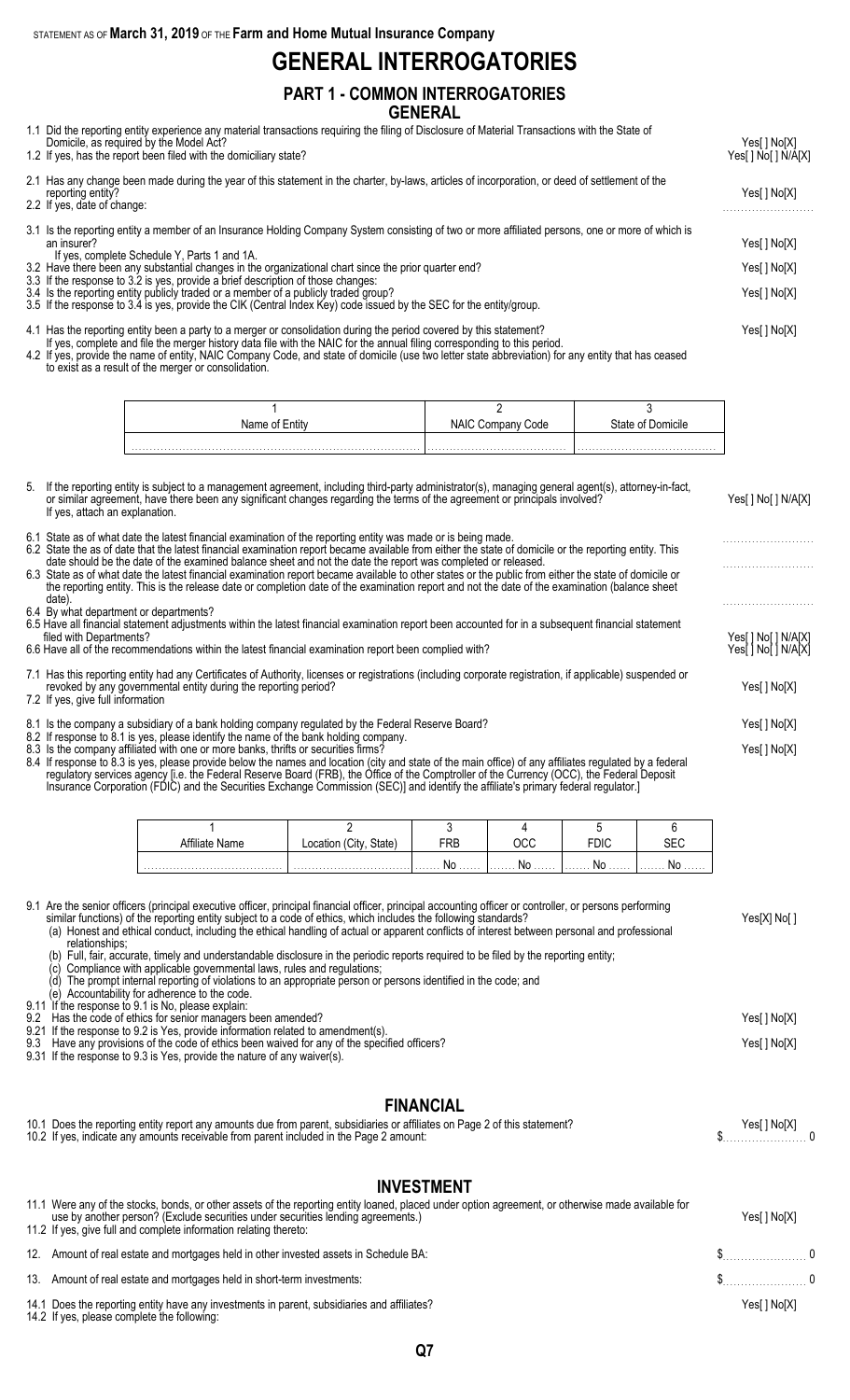# **GENERAL INTERROGATORIES (Continued)**

|       |                                                                                         | Prior Year-End | <b>Current Quarter</b> |
|-------|-----------------------------------------------------------------------------------------|----------------|------------------------|
|       |                                                                                         | Book/Adjusted  | Book/Adjusted          |
|       |                                                                                         | Carrying Value | Carrying Value         |
| 14.21 | <b>Bonds</b>                                                                            |                |                        |
| 14.22 | <b>Preferred Stock Communications</b>                                                   |                |                        |
| 14.23 |                                                                                         |                |                        |
| 14.24 |                                                                                         |                |                        |
| 14.25 |                                                                                         |                |                        |
| 14.26 | All Other                                                                               |                |                        |
| 14.27 |                                                                                         |                |                        |
| 14.28 | Total Investment in Parent included in Lines 14.21 to 14.26 above ……………………………………………………… |                |                        |

15.1 Has the reporting entity entered into any hedging transactions reported on Schedule DB? Yes[ ] No[X]

# 15.2 If yes, has a comprehensive description of the hedging program been made available to the domiciliary state? Yesel 1 No [ ] No [ ] N/A[X]

- 16. For the reporting entity's security lending program, state the amount of the following as of the current statement date:
	- 16.1 Total fair value of reinvested collateral assets reported on Schedule DL, Parts 1 and 2 **but a set a set a set a** set a set a set a set a protect on Schedule DL, Parts 1 and 2 **but a set a set a set a set a set a set** 16.2 Total book adjusted/carrying value of reinvested collateral assets reported on Schedule DL, Parts 1 and 2 \$. . . . . . . . . . . . . . . . . . . . . . . 0 16.2 Total book adjusted/carrying value of reinvested collateral assets reported on Schedule DL, Parts 1 and 2<br>16.3 Total payable for securities lending reported on the liability page the schedule DL, Parts 1 and 2 to the
	-

If no, attach a description with this statement.

- 17. Excluding items in Schedule E Part 3 Special Deposits, real estate, mortgage loans and investments held physically in the reporting entity's offices, vaults or safety deposit boxes, were all stocks, bonds and other securities, owned throughout the current year held pursuant to a custodial agreement with a qualified bank or trust company in accordance with Section 1, III - General Examination Considerations, F.
- Outsourcing of Critical Functions, Custodial or Safekeeping Agreements of the NAIC Financial Condition Examiners Handbook? Yes[ ] No[X] 17.1 For all agreements that comply with the requirements of the NAIC Financial Condition Examiners Handbook, complete the following:

1 and  $\overline{2}$ Name of Custodian(s) and Custodian Address Morgan Stanley . . . . . . . . . . . . . . . . . . . . . . . . . . . . . . . . . . . . . . . . . . . . . . . . . . . . . . . . . . . . 1585 Broadway, New York, NY10036 . . . . . . . . . . . . . . . . . . . . 1020 West 2nd Street, Little Rock AR 72201

17.2 For all agreements that do not comply with the requirements of the NAIC Financial Condition Examiners Handbook, provide the name, location and a complete explanation:

| Name(s | .ocation(s | Complete<br>ationi si |
|--------|------------|-----------------------|
|        |            |                       |

17.3 Have there been any changes, including name changes, in the custodian(s) identified in 17.1 during the current quarter? Yes[ ] No[X] 17.4 If yes, give full and complete information relating thereto:

| ٦k.<br>าเล | New Custoc |  |
|------------|------------|--|
|            |            |  |

17.5 Investment management - Identify all investment advisors, investment managers, broker/dealers, including individuals that have the authority to make investment decisions on behalf of the reporting entity. For assets that are managed internally by employees of the reporting entity, note as such. [" that have access to the investment accounts"; " handle securities"]

| Name of Firm or Individual |  |
|----------------------------|--|
|                            |  |

17.5097 For those firms/individuals listed in the table for Question 17.5, do any firms/individuals unaffiliated with the reporting entity (i.e. designated with a "U") manage more than 10% of the reporting entity's assets? Yes[ ] No[X] 17.5098 For firms/individuals unaffiliated with the reporting entity (i.e. designated with a "U") listed in the table for Question 17.5, does the

total assets under management aggregate to more than 50% of the reporting entity's assets? Yese and the reporting than the reporting entity's assets? 17.6 For those firms or individuals listed in the table for 17.5 with an affiliation code of "A" (affiliated) or "U" (unaffiliated), provide the information for the table below.

| Central Registration |                            | Legal Entity     | Registered | Hnvestment Management |
|----------------------|----------------------------|------------------|------------|-----------------------|
| Depository Number    | Name of Firm or Individual | Identifier (LEI) | With       | Agreement (IMA) Filed |
|                      |                            |                  |            |                       |
|                      |                            | .                |            |                       |

18.1 Have all the filing requirements of the Purposes and Procedures Manual of the NAIC Investment Analysis Office been followed? Yes[X] No[ ] 18.2 If no, list exceptions:

19. By self-designating 5GI securities, the reporting entity is certifying the following elements for each self-designated 5GI security:

a. Documentation necessary to permit a full credit analysis of the security does not exist or an NAIC CRP credit rating for an FE or PL

- security is not available.
- b. Issuer or obligor is current on all contracted interest and principal payments. c. The insurer has an actual expectation of ultimate payment of all contracted interest and principal.
- Has the reporting entity self-designated 5GI securities? The reporting entity self-designated 5GI securities? Yes[] No[X]
- 20. By self-designating PLGI securities, the reporting entity is certifying the following elements for each self-designated PLGI security:
	- a. The security was purchased prior to January 1, 2018 .
	- b. The reporting entity is holding capital commensurate with the NAIC Designation reported for the security.
	- c. The NAIC Designation was derived from the credit rating assigned by an NAIC CRP in its legal capacity as a NRSRO which is shown
	- on a current private letter rating held by the insurer and available for examination by state insurance regulators. d. The reporting entity is not permitted to share this credit rating of the PL security with the SVO.

Has the reporting entity self-designated PLGI securities?<br>Has the reporting entity self-designated PLGI securities?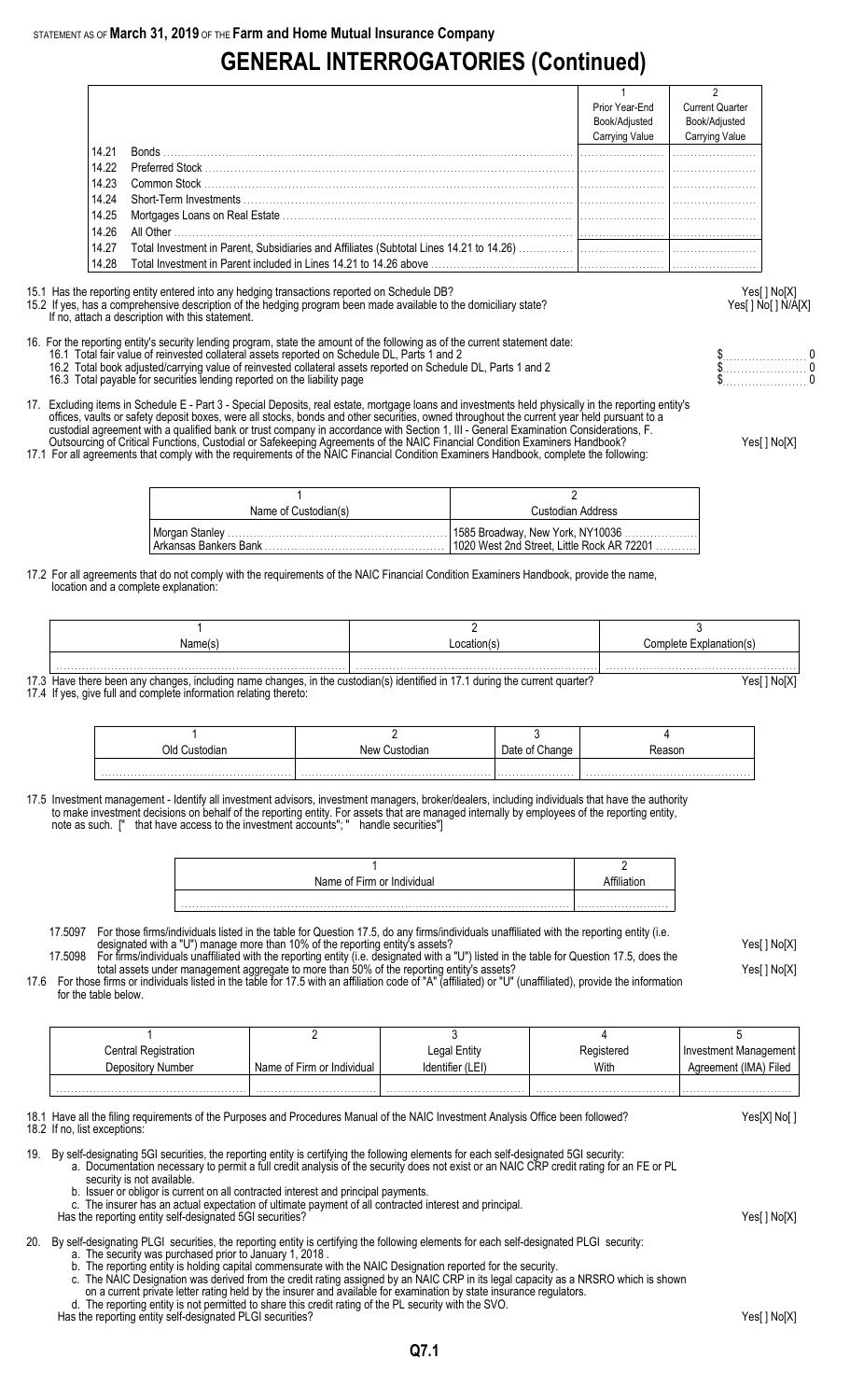STATEMENT AS OF **March 31, 2019** OF THE **Farm and Home Mutual Insurance Company**

# **GENERAL INTERROGATORIES**

## **PART 2 - PROPERTY & CASUALTY INTERROGATORIES**

- 1. If the reporting entity is a member of a pooling arrangement, did the agreement or the reporting entity's participation change? Yes[ ] No[ ] N/A[X] If yes, attach an explanation.
- 2 . Has the reporting entity reinsured any risk with any other reporting entity and agreed to release such entity from liability, in whole or in part, from any loss that may occur on the risk, or portion thereof, reinsured? Yes[ ] No[X] If yes, attach an explanation.
- 3.1 Have any of the reporting entity's primary reinsurance contracts been canceled? Yes[ ] No[X]
- 3.2 If yes, give full and complete information thereto
- 4.1 Are any of the liabilities for unpaid losses and loss adjustment expenses other than certain workers' compensation tabular reserves (see annual statement instructions pertaining to disclosure of discounting for definition of "tabular reserves,") discounted at a rate of interest greater than zero? Yes[ ] No[X]
- 4.2 If yes, complete the following schedule:

|                                                                                                                                                                |                                                                                                                                                                                                                                                                                                                 | TOTAL DISCOUNT<br>DISCOUNT TAKEN DURING PERIOD |                 |        |        |             |              |        |                                  |             |              |
|----------------------------------------------------------------------------------------------------------------------------------------------------------------|-----------------------------------------------------------------------------------------------------------------------------------------------------------------------------------------------------------------------------------------------------------------------------------------------------------------|------------------------------------------------|-----------------|--------|--------|-------------|--------------|--------|----------------------------------|-------------|--------------|
|                                                                                                                                                                |                                                                                                                                                                                                                                                                                                                 | 2                                              | 3               |        |        | 6           |              |        | 9                                | 10          | 11           |
|                                                                                                                                                                |                                                                                                                                                                                                                                                                                                                 | Maximum                                        | <b>Discount</b> | Unpaid | Unpaid |             |              | Unpaid | Unpaid                           |             |              |
|                                                                                                                                                                | Line of Business                                                                                                                                                                                                                                                                                                | Interest                                       | Rate            | Losses | LAE    | <b>IBNR</b> | <b>TOTAL</b> | Losses | LAE                              | <b>IBNR</b> | TOTAL        |
|                                                                                                                                                                | 04.2999 Total                                                                                                                                                                                                                                                                                                   |                                                |                 |        |        |             |              |        |                                  |             |              |
| <b>Operating Percentages:</b><br>5.<br>5.1 A&H loss percent<br>5.2 A&H cost containment percent<br>5.3 A&H expense percent excluding cost containment expenses |                                                                                                                                                                                                                                                                                                                 |                                                |                 |        |        |             |              |        | $0.000\%$<br>0.000%<br>$0.000\%$ |             |              |
|                                                                                                                                                                | 6.1 Do you act as a custodian for health savings accounts?                                                                                                                                                                                                                                                      |                                                |                 |        |        |             |              |        |                                  |             | Yes[] No[X]  |
|                                                                                                                                                                | 6.2 If yes, please provide the amount of custodial funds held as of the reporting date.<br>6.3 Do you act as an administrator for health savings accounts?                                                                                                                                                      |                                                |                 |        |        |             |              |        |                                  |             | Yes[ ] No[X] |
|                                                                                                                                                                | 6.4 If yes, please provide the balance of the funds administered as of the reporting date.                                                                                                                                                                                                                      |                                                |                 |        |        |             |              |        |                                  |             |              |
|                                                                                                                                                                | 7. Is the reporting entity licensed or chartered, registered, qualified, eligible or writing business in at least two states?<br>7.1 If no, does the reporting entity assume reinsurance business that covers risks residing in at least one state other than the state of domicile of<br>the reporting entity? |                                                |                 |        |        |             |              |        | Yes[] No[X]                      |             |              |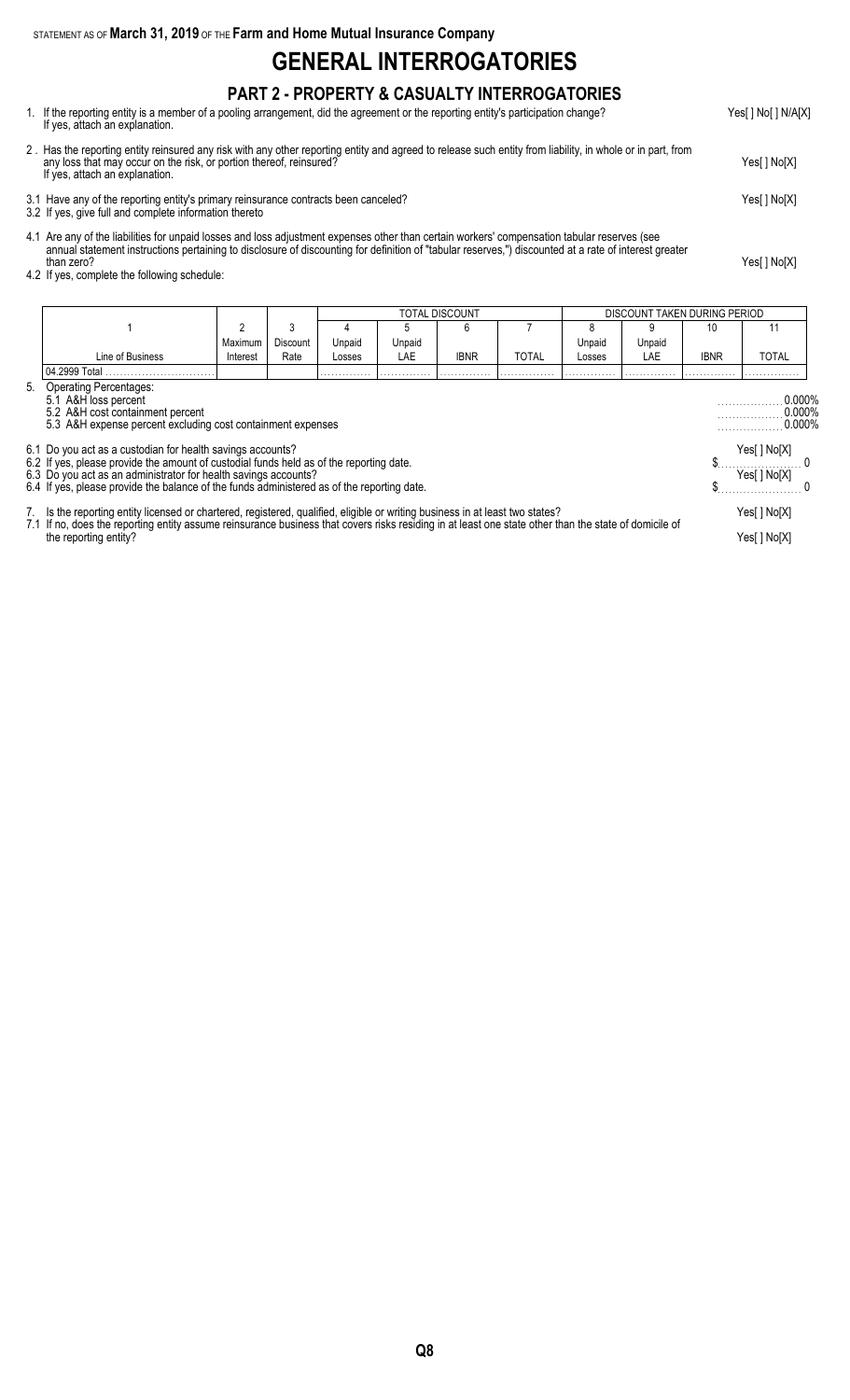## STATEMENT AS OF **March 31, 2019** OF THE **Farm and Home Mutual Insurance Company**

**Showing all new reinsurers - Current Year to Date**

| <b>NAIC</b> |                  |           |              |           | Certified               | <b>Effective Date</b>   |
|-------------|------------------|-----------|--------------|-----------|-------------------------|-------------------------|
| Company     |                  | Name of   | Domiciliary  | Type of   | <b>Reinsurer Rating</b> | of Certified            |
| Code        | <b>ID Number</b> | Reinsurer | Jurisdiction | Reinsurer | (1 through 6)           | <b>Reinsurer Rating</b> |
|             |                  |           | NONE         |           |                         |                         |
|             |                  |           |              |           |                         |                         |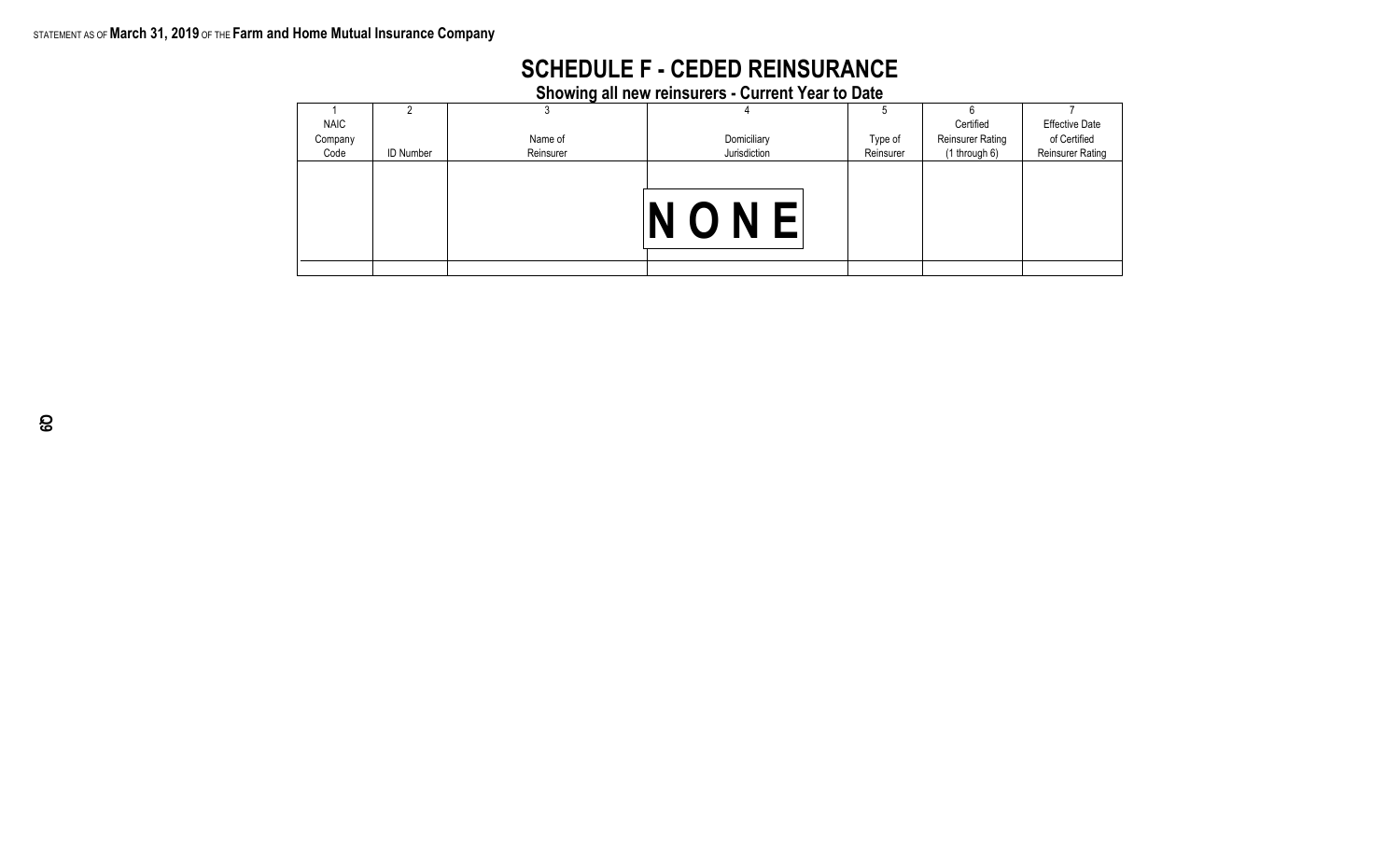### STATEMENT AS OF March 31, 2019 OF THE Farm and Home Mutual Insurance Company **SCHEDULE T - EXHIBIT OF PRÉMIUMS WRITTEN Current Year to Date - Allocated by States and Territories**

|                |                                                                                                                                                                                                                                                                  |                         |                     | <b>THROWLED BY DIRECT RIM TUTTIONED</b><br>Direct Premiums Written |                              | Direct Losses Paid (Deducting Salvage)                                                                            |                     | Direct Losses Unpaid |
|----------------|------------------------------------------------------------------------------------------------------------------------------------------------------------------------------------------------------------------------------------------------------------------|-------------------------|---------------------|--------------------------------------------------------------------|------------------------------|-------------------------------------------------------------------------------------------------------------------|---------------------|----------------------|
|                |                                                                                                                                                                                                                                                                  |                         | 2                   | 3                                                                  |                              |                                                                                                                   |                     |                      |
|                |                                                                                                                                                                                                                                                                  |                         |                     |                                                                    |                              |                                                                                                                   |                     |                      |
|                |                                                                                                                                                                                                                                                                  | <b>Active Status</b>    | <b>Current Year</b> | Prior Year                                                         | <b>Current Year</b>          | Prior Year                                                                                                        | <b>Current Year</b> | Prior Year           |
|                | States, etc.                                                                                                                                                                                                                                                     | (a)                     | To Date             | To Date                                                            | To Date                      | To Date                                                                                                           | To Date             | To Date              |
| $\mathbf{1}$ . |                                                                                                                                                                                                                                                                  | N                       |                     |                                                                    | .                            | .                                                                                                                 | .                   |                      |
| 2.             |                                                                                                                                                                                                                                                                  |                         |                     |                                                                    |                              | .                                                                                                                 | .                   |                      |
| 3.             |                                                                                                                                                                                                                                                                  |                         |                     |                                                                    |                              |                                                                                                                   | .                   | .                    |
| 4.             |                                                                                                                                                                                                                                                                  |                         |                     |                                                                    |                              |                                                                                                                   |                     |                      |
| 5.             |                                                                                                                                                                                                                                                                  |                         |                     |                                                                    |                              |                                                                                                                   |                     |                      |
| 6.             |                                                                                                                                                                                                                                                                  |                         |                     |                                                                    |                              | .                                                                                                                 | .                   | .                    |
| 7.             |                                                                                                                                                                                                                                                                  |                         |                     |                                                                    |                              |                                                                                                                   | .                   |                      |
| 8.             |                                                                                                                                                                                                                                                                  |                         |                     |                                                                    |                              |                                                                                                                   |                     | .                    |
| 9.             |                                                                                                                                                                                                                                                                  |                         |                     |                                                                    |                              |                                                                                                                   |                     | .                    |
| 10.            |                                                                                                                                                                                                                                                                  |                         |                     |                                                                    |                              |                                                                                                                   |                     |                      |
| 11.            |                                                                                                                                                                                                                                                                  |                         |                     |                                                                    |                              |                                                                                                                   |                     | .                    |
| 12.            |                                                                                                                                                                                                                                                                  |                         |                     |                                                                    |                              |                                                                                                                   |                     | .                    |
| 13.            |                                                                                                                                                                                                                                                                  |                         |                     |                                                                    | .                            | .                                                                                                                 | .                   |                      |
| 14.            |                                                                                                                                                                                                                                                                  |                         |                     |                                                                    |                              | .                                                                                                                 | .                   |                      |
| 15.            |                                                                                                                                                                                                                                                                  |                         |                     |                                                                    | .                            | .                                                                                                                 | .                   |                      |
| 16.            |                                                                                                                                                                                                                                                                  |                         |                     |                                                                    |                              | .                                                                                                                 |                     |                      |
| 17.            |                                                                                                                                                                                                                                                                  |                         |                     |                                                                    |                              | .                                                                                                                 | .                   |                      |
| 18.            |                                                                                                                                                                                                                                                                  |                         |                     |                                                                    |                              | .                                                                                                                 | .                   |                      |
| 19.            |                                                                                                                                                                                                                                                                  |                         |                     |                                                                    |                              | .                                                                                                                 |                     |                      |
| 20.            |                                                                                                                                                                                                                                                                  |                         |                     |                                                                    |                              |                                                                                                                   | .                   |                      |
|                |                                                                                                                                                                                                                                                                  |                         |                     |                                                                    |                              |                                                                                                                   |                     |                      |
| 21.<br>22.     |                                                                                                                                                                                                                                                                  |                         |                     |                                                                    |                              |                                                                                                                   |                     |                      |
|                |                                                                                                                                                                                                                                                                  |                         |                     |                                                                    |                              |                                                                                                                   |                     |                      |
| 23.            |                                                                                                                                                                                                                                                                  |                         |                     |                                                                    |                              |                                                                                                                   |                     | .                    |
| 24.            |                                                                                                                                                                                                                                                                  |                         |                     |                                                                    |                              |                                                                                                                   |                     | .                    |
| 25.            |                                                                                                                                                                                                                                                                  |                         |                     |                                                                    |                              | .                                                                                                                 | .                   |                      |
| 26.            |                                                                                                                                                                                                                                                                  |                         |                     |                                                                    | .                            | .                                                                                                                 | .                   |                      |
| 27.            |                                                                                                                                                                                                                                                                  |                         |                     |                                                                    | .                            | .                                                                                                                 | .                   |                      |
| 28.            |                                                                                                                                                                                                                                                                  |                         |                     |                                                                    | <br>                         | .                                                                                                                 |                     |                      |
| 29.            |                                                                                                                                                                                                                                                                  |                         |                     |                                                                    | <br> ----------------------- | . <b>.</b> .                                                                                                      | .                   |                      |
| 30.            |                                                                                                                                                                                                                                                                  |                         |                     |                                                                    |                              | .                                                                                                                 | .                   |                      |
| 31.            |                                                                                                                                                                                                                                                                  |                         |                     |                                                                    |                              | .                                                                                                                 | .                   |                      |
| 32.            |                                                                                                                                                                                                                                                                  |                         |                     |                                                                    |                              |                                                                                                                   | .                   | .                    |
| 33.            |                                                                                                                                                                                                                                                                  |                         |                     |                                                                    |                              |                                                                                                                   |                     | .                    |
| 34.            |                                                                                                                                                                                                                                                                  |                         |                     |                                                                    |                              |                                                                                                                   |                     |                      |
| 35.            |                                                                                                                                                                                                                                                                  |                         |                     |                                                                    |                              | .                                                                                                                 | .                   |                      |
| 36.            |                                                                                                                                                                                                                                                                  |                         |                     |                                                                    |                              | .                                                                                                                 | .                   |                      |
| 37.            |                                                                                                                                                                                                                                                                  |                         |                     |                                                                    | .                            | .                                                                                                                 | .                   |                      |
| 38.            |                                                                                                                                                                                                                                                                  |                         |                     |                                                                    | .                            | .                                                                                                                 | .                   | .                    |
| 39.            |                                                                                                                                                                                                                                                                  |                         |                     |                                                                    | .                            | .                                                                                                                 | .                   |                      |
| 40.            |                                                                                                                                                                                                                                                                  |                         |                     |                                                                    | .                            | .                                                                                                                 |                     |                      |
| 41.            |                                                                                                                                                                                                                                                                  |                         |                     |                                                                    | .                            | .                                                                                                                 | .                   |                      |
| 42.            |                                                                                                                                                                                                                                                                  |                         |                     |                                                                    | .                            | .                                                                                                                 | .                   |                      |
| 43.            |                                                                                                                                                                                                                                                                  |                         |                     |                                                                    |                              | .                                                                                                                 | .                   |                      |
| 44.            |                                                                                                                                                                                                                                                                  |                         |                     |                                                                    |                              |                                                                                                                   | .                   | .                    |
| 45.            |                                                                                                                                                                                                                                                                  |                         |                     |                                                                    |                              |                                                                                                                   |                     | .                    |
| 46.            |                                                                                                                                                                                                                                                                  |                         |                     |                                                                    |                              |                                                                                                                   |                     |                      |
| 47.            |                                                                                                                                                                                                                                                                  |                         |                     |                                                                    |                              |                                                                                                                   |                     |                      |
| 48.            |                                                                                                                                                                                                                                                                  |                         |                     |                                                                    |                              |                                                                                                                   |                     |                      |
|                |                                                                                                                                                                                                                                                                  |                         |                     |                                                                    |                              | .                                                                                                                 | .                   |                      |
| 49.            |                                                                                                                                                                                                                                                                  |                         |                     |                                                                    | .                            | .                                                                                                                 | .                   |                      |
| 50.            |                                                                                                                                                                                                                                                                  |                         |                     |                                                                    | .                            | .                                                                                                                 | .                   |                      |
| 51.            |                                                                                                                                                                                                                                                                  |                         |                     |                                                                    |                              | .                                                                                                                 | .                   |                      |
| 52.            |                                                                                                                                                                                                                                                                  |                         |                     |                                                                    |                              | .                                                                                                                 |                     |                      |
| 53.            |                                                                                                                                                                                                                                                                  |                         |                     |                                                                    | .                            | .                                                                                                                 | .                   |                      |
| 54.            |                                                                                                                                                                                                                                                                  |                         |                     |                                                                    |                              | .                                                                                                                 | .                   |                      |
| 55.            |                                                                                                                                                                                                                                                                  |                         |                     |                                                                    |                              | .                                                                                                                 | .                   |                      |
| 56.            |                                                                                                                                                                                                                                                                  |                         |                     |                                                                    |                              | . 1                                                                                                               | .                   | .                    |
| 57.            |                                                                                                                                                                                                                                                                  |                         |                     |                                                                    |                              |                                                                                                                   |                     | .                    |
| 58.            |                                                                                                                                                                                                                                                                  |                         |                     |                                                                    |                              |                                                                                                                   |                     |                      |
| 59.            |                                                                                                                                                                                                                                                                  |                         |                     |                                                                    |                              |                                                                                                                   |                     |                      |
|                | <b>DETAILS OF WRITE-INS</b>                                                                                                                                                                                                                                      |                         |                     |                                                                    |                              |                                                                                                                   |                     |                      |
|                |                                                                                                                                                                                                                                                                  | $\ldots$ X X X $\ldots$ | .                   | .                                                                  | .                            | .                                                                                                                 |                     |                      |
| 58002.         |                                                                                                                                                                                                                                                                  | $\ldots$ X X X $\ldots$ | .                   | .                                                                  | .                            | .                                                                                                                 | .                   |                      |
| 58003.         |                                                                                                                                                                                                                                                                  | $$ $XXX$                | .                   | .                                                                  | .                            | .                                                                                                                 |                     |                      |
|                | 58998Summary of remaining write-ins for Line                                                                                                                                                                                                                     |                         |                     |                                                                    |                              |                                                                                                                   |                     |                      |
|                | 58 from overflow page                                                                                                                                                                                                                                            |                         |                     |                                                                    |                              |                                                                                                                   | .                   |                      |
|                | 58999TOTALS (Lines 58001 through 58003                                                                                                                                                                                                                           |                         |                     |                                                                    |                              |                                                                                                                   |                     |                      |
|                | plus 58998) (Line 58 above)                                                                                                                                                                                                                                      | $\ldots$ $XXX$ $\ldots$ |                     |                                                                    |                              | .                                                                                                                 | .                   |                      |
|                | (a) Active Status Counts:                                                                                                                                                                                                                                        |                         |                     |                                                                    |                              |                                                                                                                   |                     |                      |
|                | L Licensed or Chartered - Licensed insurance carrier or domiciled RRG                                                                                                                                                                                            |                         |                     |                                                                    |                              | R Registered - Non-domiciled RRGs                                                                                 |                     |                      |
|                | E Eligible - Reporting entities eligible or approved to write surplus lines in the state (other than their state of domicile See DSLI)<br>D Domestic Surplus Lines Insurer (DSLI) Reporting entities authorized to write surplus lines in the state of domicile. |                         |                     |                                                                    |                              | Q Qualified - Qualified or accredited reinsurer<br>N None of the above Not allowed to write business in the state |                     | 56                   |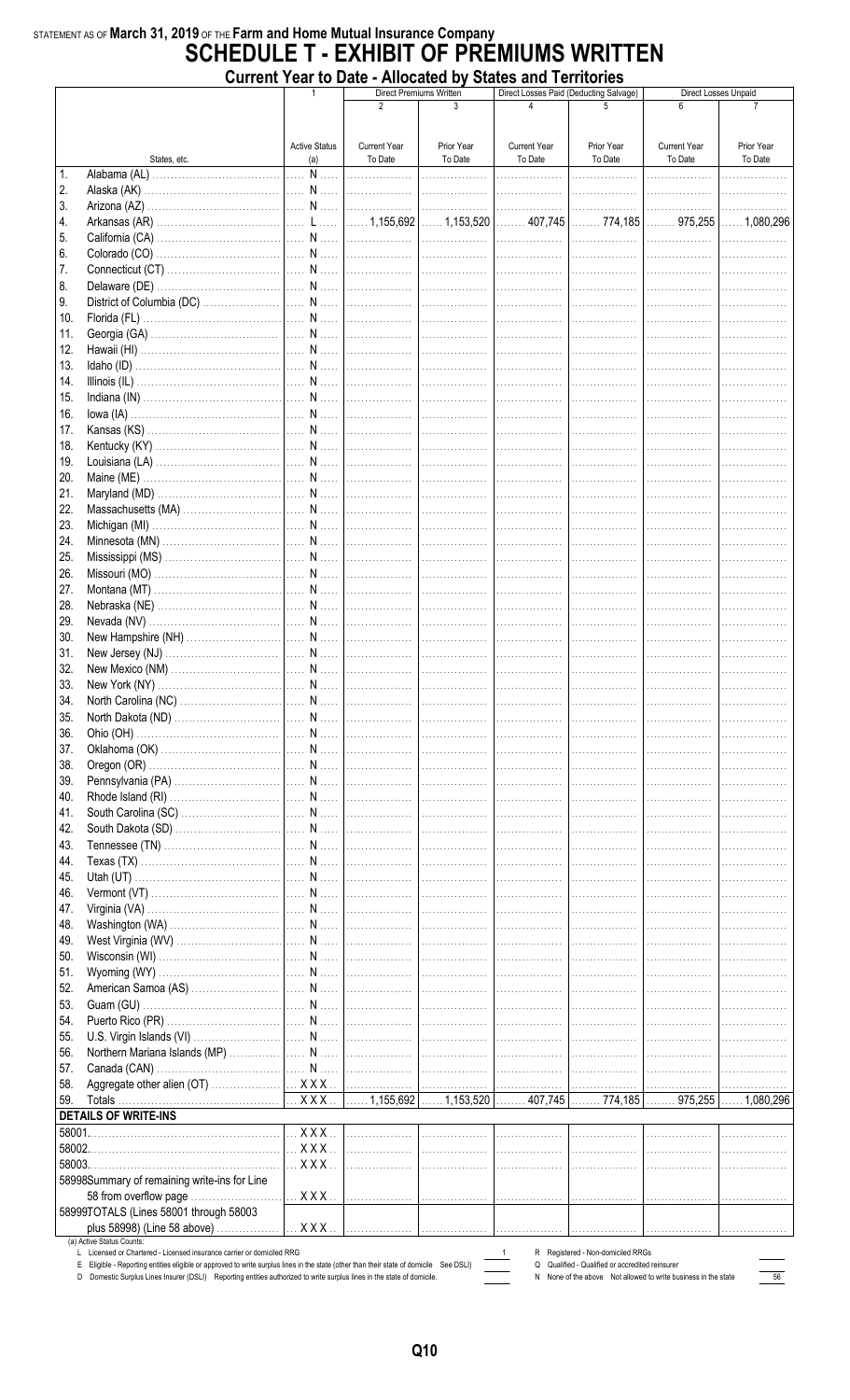**11 Schedule Y Part 1 . . . . . . . . . . . . . . . . . . . . . . . . . . . . . . . . . . . . . . . . . . . . . . . . . . NONE**

**12 Schedule Y Part 1A - Detail of Insurance Holding Company System . . . . . . . . . NONE**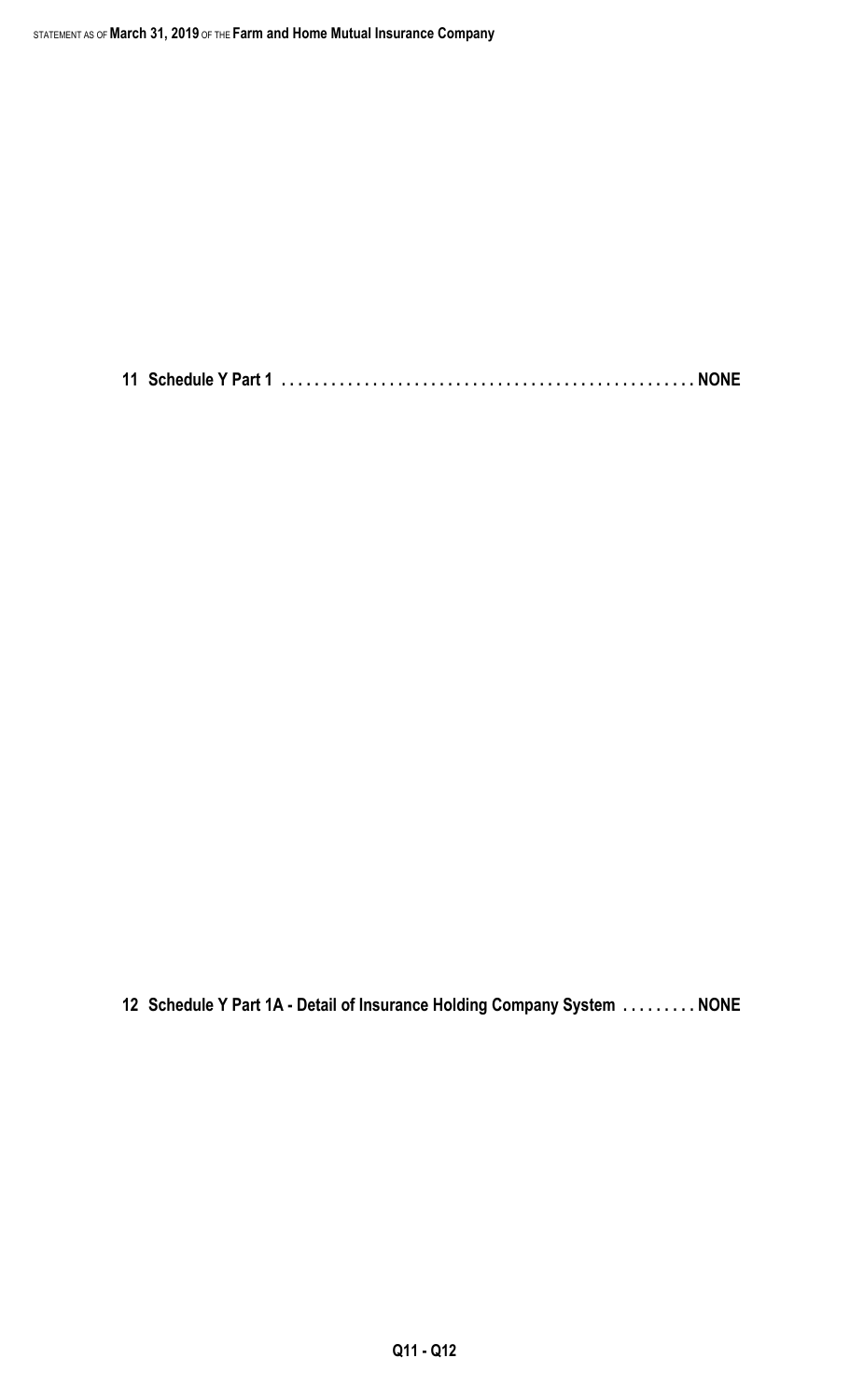# STATEMENT AS OF March 31, 2019 OF THE Farm and Home Mutual Insurance Company<br>PART 1 - LOSS EXPERIENCE

| Current Year to Date<br>$\mathfrak{p}$<br>$\mathbf{3}$<br>$\mathbf{1}$<br>Prior Year to Date<br>Direct<br><b>Direct Premiums</b><br>Direct Losses<br>Direct Loss<br>Earned<br>Incurred<br>Loss Percentage<br>Earned Incurred Loss Percentage Percentage Percentage Line of Business Earned Earned Loss Percentage Percentage Percentage Percentage Percentage Percentage Percentage Percentage Percentage Percentage Percentage Percentage<br>1.<br>2.<br>3.<br>4.<br>5.<br>6.<br>8.<br>9.<br>10.<br>11.1<br>11.2<br>12.<br>13.<br>14.<br>15.<br>16.<br>17.1<br>17.2<br>17.3<br>18.1<br>18.2<br>19.1<br>19.3<br>21.<br>22.<br>23.<br>24.<br>26.<br>27.<br>28.<br>29.<br>30.<br>31.<br>32.<br>33.<br>34.<br>35.<br><b>DETAILS OF WRITE-INS</b><br>3401.<br>3402.<br>3403.<br>3498.<br>3499. |  |  |  |
|--------------------------------------------------------------------------------------------------------------------------------------------------------------------------------------------------------------------------------------------------------------------------------------------------------------------------------------------------------------------------------------------------------------------------------------------------------------------------------------------------------------------------------------------------------------------------------------------------------------------------------------------------------------------------------------------------------------------------------------------------------------------------------------------|--|--|--|
|                                                                                                                                                                                                                                                                                                                                                                                                                                                                                                                                                                                                                                                                                                                                                                                            |  |  |  |
|                                                                                                                                                                                                                                                                                                                                                                                                                                                                                                                                                                                                                                                                                                                                                                                            |  |  |  |
|                                                                                                                                                                                                                                                                                                                                                                                                                                                                                                                                                                                                                                                                                                                                                                                            |  |  |  |
|                                                                                                                                                                                                                                                                                                                                                                                                                                                                                                                                                                                                                                                                                                                                                                                            |  |  |  |
|                                                                                                                                                                                                                                                                                                                                                                                                                                                                                                                                                                                                                                                                                                                                                                                            |  |  |  |
|                                                                                                                                                                                                                                                                                                                                                                                                                                                                                                                                                                                                                                                                                                                                                                                            |  |  |  |
|                                                                                                                                                                                                                                                                                                                                                                                                                                                                                                                                                                                                                                                                                                                                                                                            |  |  |  |
|                                                                                                                                                                                                                                                                                                                                                                                                                                                                                                                                                                                                                                                                                                                                                                                            |  |  |  |
|                                                                                                                                                                                                                                                                                                                                                                                                                                                                                                                                                                                                                                                                                                                                                                                            |  |  |  |
|                                                                                                                                                                                                                                                                                                                                                                                                                                                                                                                                                                                                                                                                                                                                                                                            |  |  |  |
|                                                                                                                                                                                                                                                                                                                                                                                                                                                                                                                                                                                                                                                                                                                                                                                            |  |  |  |
|                                                                                                                                                                                                                                                                                                                                                                                                                                                                                                                                                                                                                                                                                                                                                                                            |  |  |  |
|                                                                                                                                                                                                                                                                                                                                                                                                                                                                                                                                                                                                                                                                                                                                                                                            |  |  |  |
|                                                                                                                                                                                                                                                                                                                                                                                                                                                                                                                                                                                                                                                                                                                                                                                            |  |  |  |
|                                                                                                                                                                                                                                                                                                                                                                                                                                                                                                                                                                                                                                                                                                                                                                                            |  |  |  |
|                                                                                                                                                                                                                                                                                                                                                                                                                                                                                                                                                                                                                                                                                                                                                                                            |  |  |  |
|                                                                                                                                                                                                                                                                                                                                                                                                                                                                                                                                                                                                                                                                                                                                                                                            |  |  |  |
|                                                                                                                                                                                                                                                                                                                                                                                                                                                                                                                                                                                                                                                                                                                                                                                            |  |  |  |
|                                                                                                                                                                                                                                                                                                                                                                                                                                                                                                                                                                                                                                                                                                                                                                                            |  |  |  |
|                                                                                                                                                                                                                                                                                                                                                                                                                                                                                                                                                                                                                                                                                                                                                                                            |  |  |  |
|                                                                                                                                                                                                                                                                                                                                                                                                                                                                                                                                                                                                                                                                                                                                                                                            |  |  |  |
|                                                                                                                                                                                                                                                                                                                                                                                                                                                                                                                                                                                                                                                                                                                                                                                            |  |  |  |
|                                                                                                                                                                                                                                                                                                                                                                                                                                                                                                                                                                                                                                                                                                                                                                                            |  |  |  |
|                                                                                                                                                                                                                                                                                                                                                                                                                                                                                                                                                                                                                                                                                                                                                                                            |  |  |  |
|                                                                                                                                                                                                                                                                                                                                                                                                                                                                                                                                                                                                                                                                                                                                                                                            |  |  |  |
|                                                                                                                                                                                                                                                                                                                                                                                                                                                                                                                                                                                                                                                                                                                                                                                            |  |  |  |
|                                                                                                                                                                                                                                                                                                                                                                                                                                                                                                                                                                                                                                                                                                                                                                                            |  |  |  |
|                                                                                                                                                                                                                                                                                                                                                                                                                                                                                                                                                                                                                                                                                                                                                                                            |  |  |  |
|                                                                                                                                                                                                                                                                                                                                                                                                                                                                                                                                                                                                                                                                                                                                                                                            |  |  |  |
|                                                                                                                                                                                                                                                                                                                                                                                                                                                                                                                                                                                                                                                                                                                                                                                            |  |  |  |
|                                                                                                                                                                                                                                                                                                                                                                                                                                                                                                                                                                                                                                                                                                                                                                                            |  |  |  |
|                                                                                                                                                                                                                                                                                                                                                                                                                                                                                                                                                                                                                                                                                                                                                                                            |  |  |  |
|                                                                                                                                                                                                                                                                                                                                                                                                                                                                                                                                                                                                                                                                                                                                                                                            |  |  |  |
|                                                                                                                                                                                                                                                                                                                                                                                                                                                                                                                                                                                                                                                                                                                                                                                            |  |  |  |
|                                                                                                                                                                                                                                                                                                                                                                                                                                                                                                                                                                                                                                                                                                                                                                                            |  |  |  |
|                                                                                                                                                                                                                                                                                                                                                                                                                                                                                                                                                                                                                                                                                                                                                                                            |  |  |  |
|                                                                                                                                                                                                                                                                                                                                                                                                                                                                                                                                                                                                                                                                                                                                                                                            |  |  |  |
|                                                                                                                                                                                                                                                                                                                                                                                                                                                                                                                                                                                                                                                                                                                                                                                            |  |  |  |
|                                                                                                                                                                                                                                                                                                                                                                                                                                                                                                                                                                                                                                                                                                                                                                                            |  |  |  |
|                                                                                                                                                                                                                                                                                                                                                                                                                                                                                                                                                                                                                                                                                                                                                                                            |  |  |  |
|                                                                                                                                                                                                                                                                                                                                                                                                                                                                                                                                                                                                                                                                                                                                                                                            |  |  |  |
|                                                                                                                                                                                                                                                                                                                                                                                                                                                                                                                                                                                                                                                                                                                                                                                            |  |  |  |
|                                                                                                                                                                                                                                                                                                                                                                                                                                                                                                                                                                                                                                                                                                                                                                                            |  |  |  |
|                                                                                                                                                                                                                                                                                                                                                                                                                                                                                                                                                                                                                                                                                                                                                                                            |  |  |  |
|                                                                                                                                                                                                                                                                                                                                                                                                                                                                                                                                                                                                                                                                                                                                                                                            |  |  |  |
|                                                                                                                                                                                                                                                                                                                                                                                                                                                                                                                                                                                                                                                                                                                                                                                            |  |  |  |
|                                                                                                                                                                                                                                                                                                                                                                                                                                                                                                                                                                                                                                                                                                                                                                                            |  |  |  |
|                                                                                                                                                                                                                                                                                                                                                                                                                                                                                                                                                                                                                                                                                                                                                                                            |  |  |  |

## **PART 2 - DIRECT PREMIUMS WRITTEN**

|                 |                             |         | 2            | 3            |
|-----------------|-----------------------------|---------|--------------|--------------|
|                 |                             | Current | Current      | Prior Year   |
|                 | Line of Business            | Quarter | Year to Date | Year to Date |
| $\mathbf{1}$    |                             |         |              |              |
| 2.              |                             |         |              |              |
| 3.              |                             |         |              |              |
| 4.              |                             |         |              |              |
| 5.              |                             |         |              |              |
| 6.              |                             |         |              |              |
| 8.              |                             |         |              |              |
| 9.              |                             |         |              |              |
| 10 <sup>1</sup> |                             |         |              |              |
| 11.1            |                             |         |              |              |
| 11.2            |                             |         |              |              |
| 12.             |                             |         |              |              |
| 13.             |                             |         |              |              |
| 14.             |                             |         |              |              |
| 15.             |                             |         |              |              |
| 16.             |                             |         |              |              |
| 17.1            |                             |         |              |              |
| 17.2            |                             |         |              |              |
| 17.3            |                             |         |              |              |
| 18.1            |                             |         |              |              |
| 18.2            |                             |         |              |              |
| 19.1            |                             |         |              |              |
| 19.3            |                             |         |              |              |
| 21.             |                             |         |              |              |
| 22.             |                             |         |              |              |
| 23.             |                             |         |              |              |
| 24.             |                             |         |              |              |
| 26.             |                             |         |              |              |
| 27.             |                             |         |              |              |
| 28.             |                             |         |              |              |
| 29.             |                             |         |              |              |
| 30.             |                             |         |              |              |
| 31.             |                             |         |              |              |
| 32.             |                             |         |              |              |
| 33.             |                             |         |              |              |
| 34.             |                             |         |              |              |
| 35.             |                             |         |              |              |
|                 | <b>DETAILS OF WRITE-INS</b> |         |              |              |
| 3401.           |                             |         |              |              |
| 3402.           |                             |         |              |              |
| 3403.           |                             |         |              |              |
| 3498.           |                             |         |              |              |
| 3499.           |                             |         |              |              |
|                 |                             |         |              |              |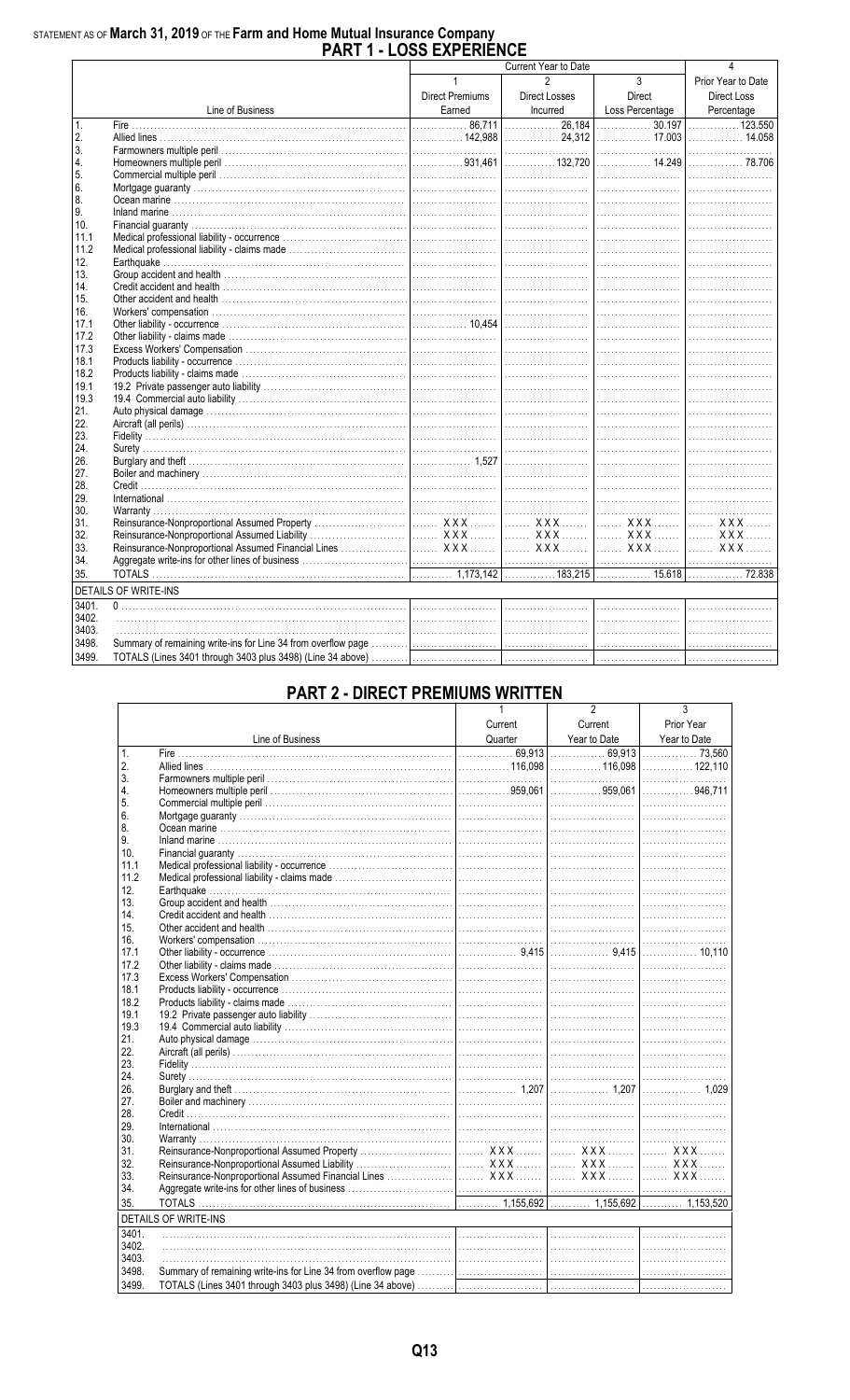# **PART 3 (000 omitted) LOSS AND LOSS ADJUSTMENT EXPENSE RESERVES SCHEDULE**

|      |                           |            |             |                    |              |             | 6               |                  |                    |                  | 10                  |                  | 12                  | 13                           |
|------|---------------------------|------------|-------------|--------------------|--------------|-------------|-----------------|------------------|--------------------|------------------|---------------------|------------------|---------------------|------------------------------|
|      |                           |            |             |                    |              |             |                 | Q.S. Date        | Q.S. Date          |                  |                     | Prior Year-End   | Prior Year-End      | Prior Year-End               |
|      |                           |            |             |                    | 2019         | 2019 Loss   |                 | Known Case       | Known Case         |                  |                     | Known Case Loss  | <b>IBNR Loss</b>    | <b>Total Loss</b>            |
|      |                           | Prior      | Prior       | <b>Total Prior</b> | Loss and LAE | and LAE     |                 | Loss and LAE     | Loss and LAE       |                  |                     | and LAE Reserves | and LAE Reserves    | and LAE                      |
|      |                           | Year-End   | Year-End    | Year-End           | Payments     | Payments    | Total           | Reserves         | Reserves on Claims |                  | Total               | Developed        | Developed           | Reserves                     |
|      |                           | Known      | <b>IBNR</b> | Loss and           | on Claims    | on Claims   | 2019 Loss       | on Claims        | Reported or        | Q.S. Date        | Q.S. Loss           | (Savings)/       | (Savings)/          | Developed                    |
|      | Years in Which            | Case Loss  | Loss and    | LAE                | Reported     | Unreported  | and LAE         | Reported and     | Reopened           | <b>IBNR Loss</b> | and LAE             | Deficiency       | Deficiency          | (Savings)/                   |
|      | Losses                    | and LAE    | LAE         | Reserves           | as of Prior  | as of Prior | Payments        | Open as of Prior | Subsequent         | and LAE          | Reserves            | $(Cols. 4 + 7)$  | $(Cols. 5 + 8 + 9)$ | Deficiency                   |
|      | Occurred                  | Reserves   | Reserves    | $(Cols. 1 + 2)$    | Year-End     | Year-End    | $(Cols. 4 + 5)$ | Year-End         | to Prior Year-End  | Reserves         | $(Cols. 7 + 8 + 9)$ | minus Col. 1)    | minus Col. 2)       | (Cols. 11 + 12)              |
|      |                           |            |             |                    | .            | .           | .               |                  |                    | .                |                     |                  |                     |                              |
|      |                           |            |             | .                  | .            | .           | .               |                  |                    | .                | 26<br>.             | . (27)           | .                   |                              |
| l 3. | Subtotals 2017 + Prior.   | . 36       | 28          | 64                 |              |             |                 |                  |                    |                  |                     |                  |                     |                              |
|      | 2018.                     | 577        | . 522       | 1,099              | . 237        | . 13        | . 250           | . 245            |                    | . 310            | . 555               | . (95)           | (199)<br>.          | . (294)                      |
| l 5. | Subtotals $2018 + Prior$  | 613        | 550         | 1,163              | . 239        | . 19        | 258             | . 285            |                    | 361              | 651                 | . (89)           |                     | . (254)                      |
| l 6. | 2019                      | <b>XXX</b> | <b>XXX</b>  | <b>XXX</b>         | <b>XXX</b>   | 128         | 128             | <b>XXX</b>       |                    | 189              | 360                 | <b>XXX</b>       | <b>XXX</b> .        | <b>XXX</b>                   |
|      | Totals                    | 613        | . 550       | $\ldots$ 1,163     | . 239        | 147         |                 | . 285            | . 176              | . 550            | 1,011               | (89)             |                     | $\ldots \ldots \ldots (254)$ |
|      |                           |            |             |                    |              |             |                 |                  |                    |                  |                     | Col. 11, Line 7  | Col. 12, Line 7     | Col. 13, Line $7$            |
|      |                           |            |             |                    |              |             |                 |                  |                    |                  |                     | As % of Col. 1   | As % of Col. 2      | As % of Col. 3               |
|      |                           |            |             |                    |              |             |                 |                  |                    |                  |                     | Line 7           | Line 7              | Line 7                       |
| 8.   | Prior Year-End Surplus As |            |             |                    |              |             |                 |                  |                    |                  |                     |                  |                     |                              |
|      | Regards Policyholders     | 5,143,476  |             |                    |              |             |                 |                  |                    |                  |                     | $(14.519)$ 2.    |                     | $(30.000)$ 3 $(21.840)$      |
|      |                           |            |             |                    |              |             |                 |                  |                    |                  |                     |                  |                     | Col. 13, Line 7              |
|      |                           |            |             |                    |              |             |                 |                  |                    |                  |                     |                  |                     | Line 8                       |
|      |                           |            |             |                    |              |             |                 |                  |                    |                  |                     |                  |                     |                              |
|      |                           |            |             |                    |              |             |                 |                  |                    |                  |                     |                  |                     | (0.005)                      |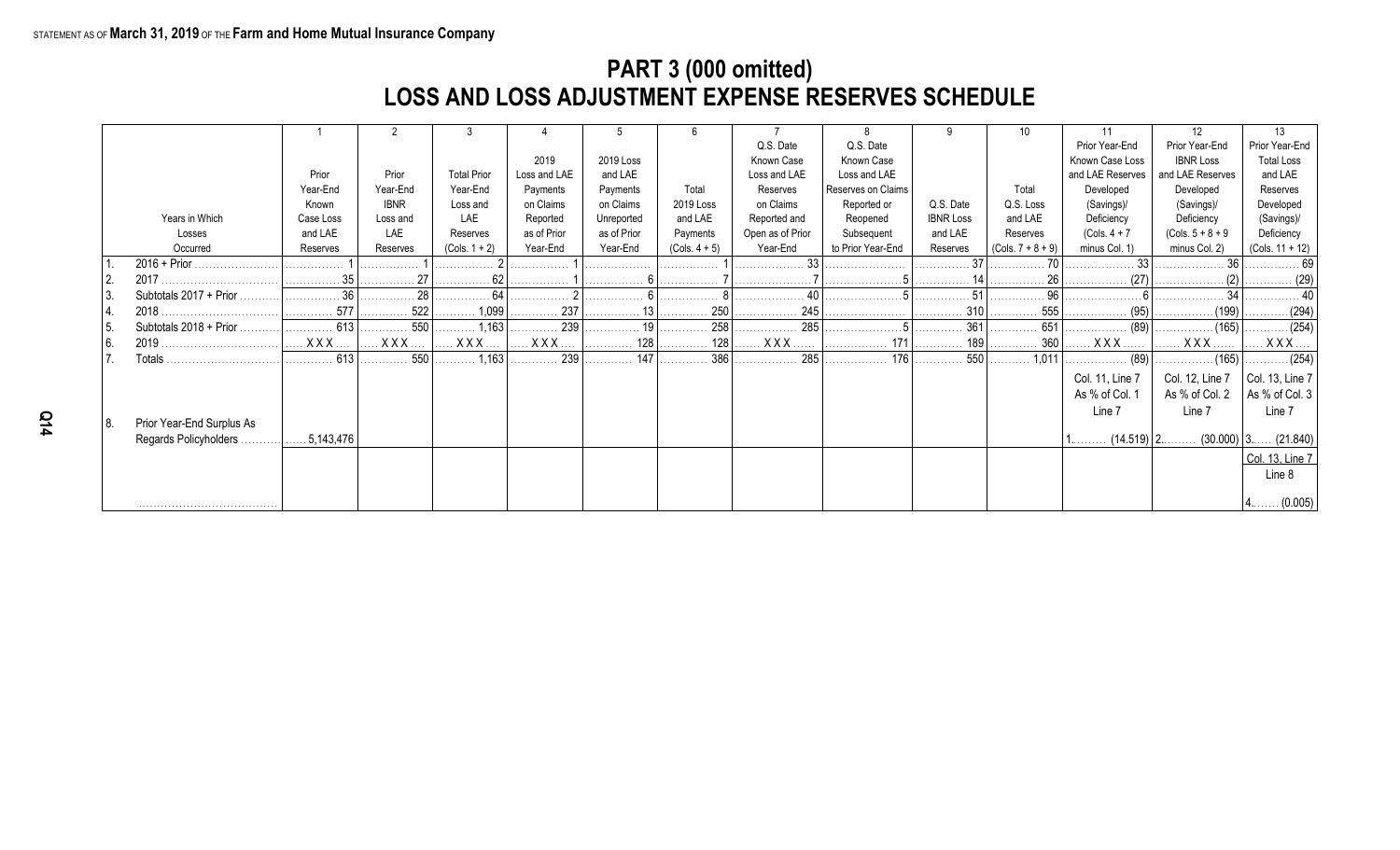# **SUPPLEMENTAL EXHIBITS AND SCHEDULES INTERROGATORIES**

The following supplemental reports are required to be filed as part of your statement filing. However, in the event that your company does not transact the type of business for which the special report must be filed, your response of NO to the specific interrogatory will be accepted in lieu of filing a "NONE" report and a bar code will be printed below. If the supplement is required of your company but is not being filed for whatever reason enter SEE EXPLANATION and provide an explanation following the interrogatory questions.

**RESPONSES** 1. Will the Trusteed Surplus Statement be filed with the state of domicile and the NAIC with this statement? No 2. Will Supplement A to Schedule T (Medical Professional Liability Supplement) be filed with this statement? No 3. Will the Medicare Part D Coverage Supplement be filed with the state of domicile and the NAIC with this statement? No 3. Will the Medicare Part D Coverage Supplement be filed with the state of domicile and the NAIC with this statement?<br>4. Will the Director and Officer Insurance Coverage Supplement be filed with the state of domicile and t Explanations: Bar Codes:







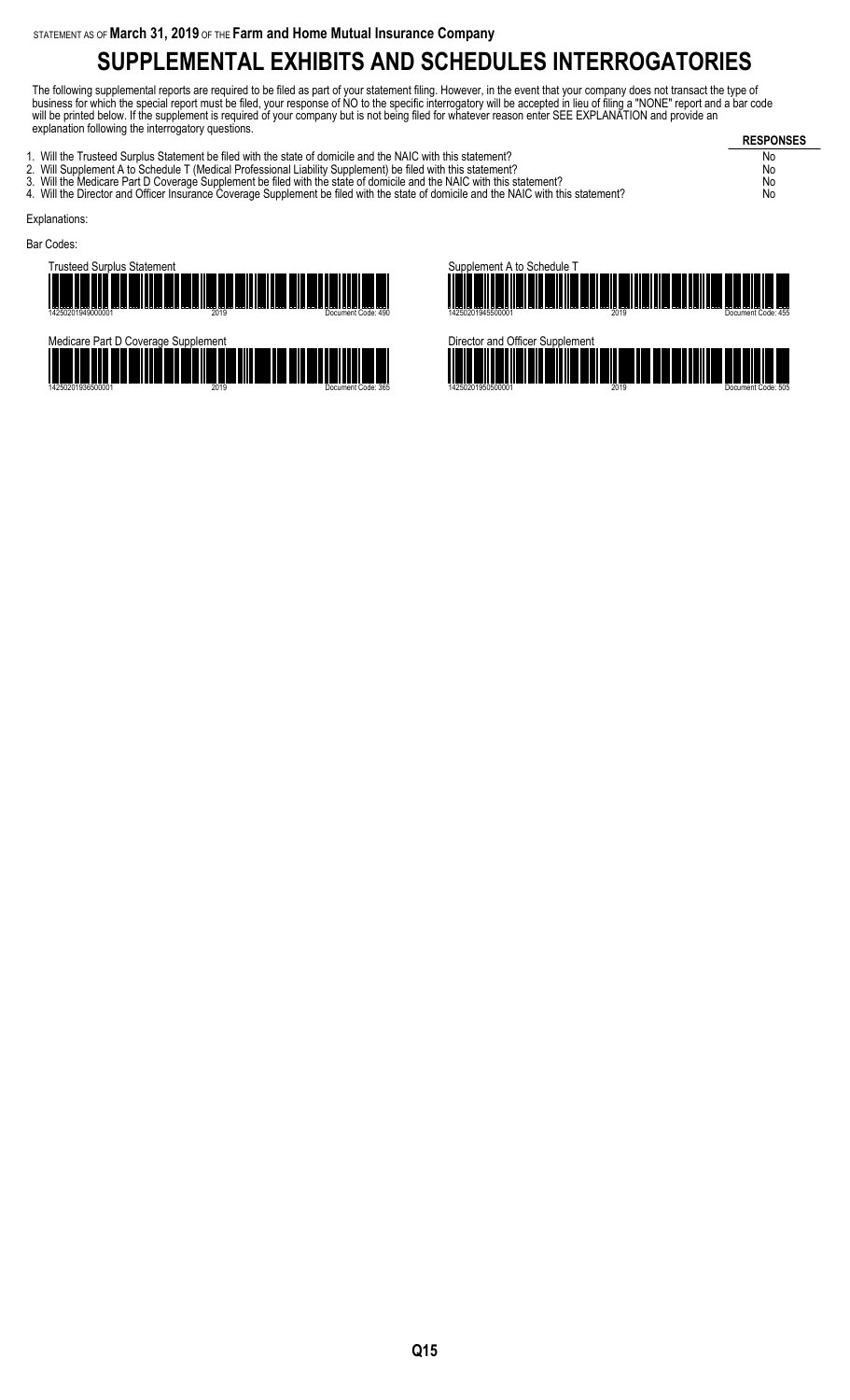**OVERFLOW PAGE FOR WRITE-INS**

# **STATEMENT OF INCOME**

|                    |                                                                      | <b>Current Year</b> | <b>Prior Year</b> | Prior Year Ended |
|--------------------|----------------------------------------------------------------------|---------------------|-------------------|------------------|
|                    |                                                                      | to Date             | to Date           | December 31      |
| 10597.             | Summary of remaining write-ins for Line 5 (Lines 0504 through 0596)  |                     |                   |                  |
| 1404               |                                                                      |                     |                   |                  |
| <sup>1</sup> 1497. | Summary of remaining write-ins for Line 14 (Lines 1404 through 1496) |                     |                   |                  |
| 3797.              | Summary of remaining write-ins for Line 37 (Lines 3704 through 3796) |                     |                   |                  |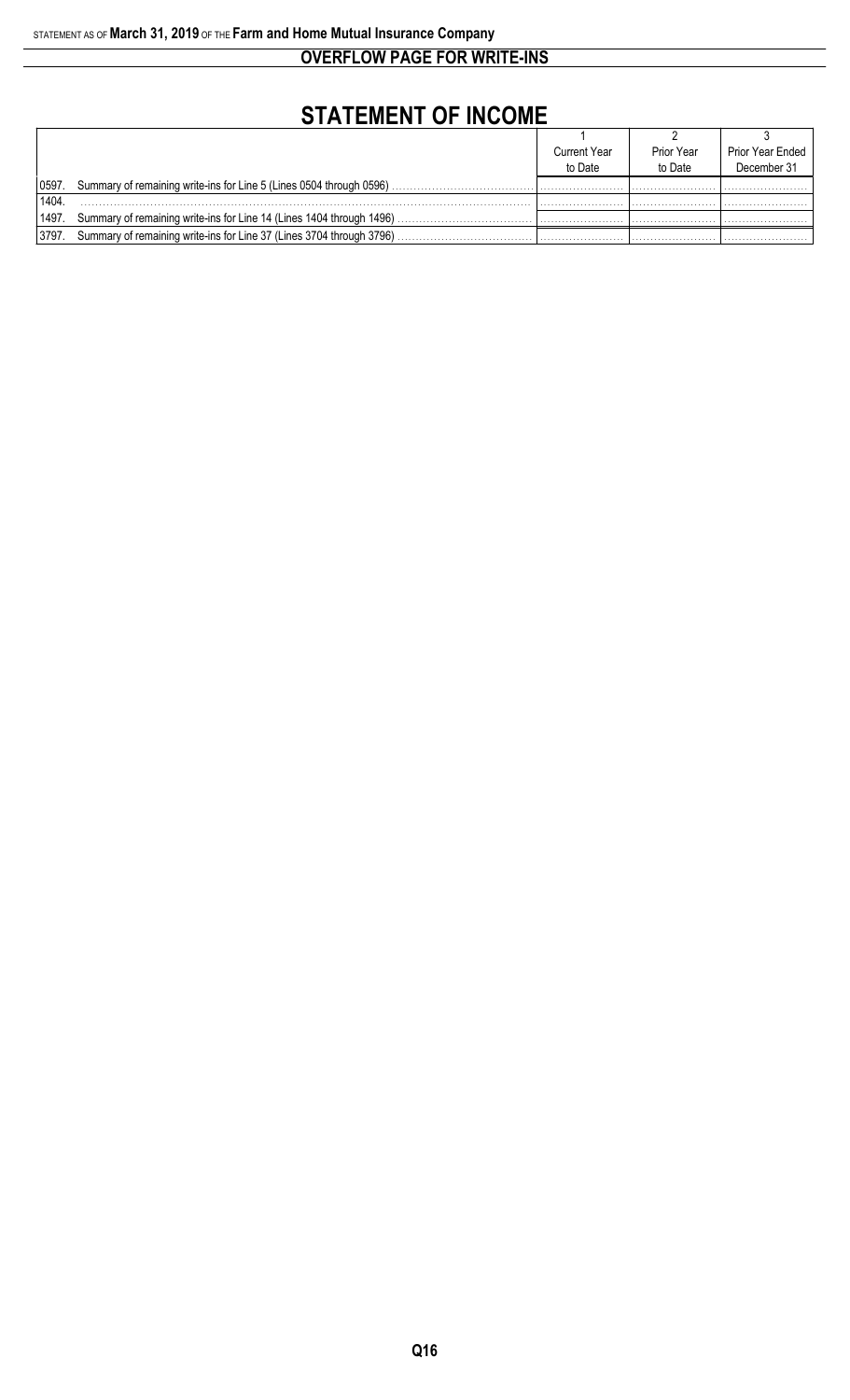### STATEMENT AS OF **March 31, 2019** OF THE **Farm and Home Mutual Insurance Company SCHEDULE A - VERIFICATION Real Estate**

|             |                                                                                                                                                                                                                                |              | Prior Year Ended |
|-------------|--------------------------------------------------------------------------------------------------------------------------------------------------------------------------------------------------------------------------------|--------------|------------------|
|             |                                                                                                                                                                                                                                | Year To Date | December 31      |
|             |                                                                                                                                                                                                                                |              |                  |
| 2.          | Cost of acquired:                                                                                                                                                                                                              |              |                  |
|             | 2.1                                                                                                                                                                                                                            |              |                  |
|             | Additional investment made after acquisition measure that contain the control of the control of the control of<br>$2.2\degree$                                                                                                 |              |                  |
| 3.          |                                                                                                                                                                                                                                |              |                  |
| 4.          | Total gain (loss) on disposals<br>Deduct amounts received on disposals<br>Total foreign exchange change in book/adjusted carrying va                                                                                           |              |                  |
| $\boxed{5}$ |                                                                                                                                                                                                                                |              |                  |
| l 6.        |                                                                                                                                                                                                                                |              |                  |
| 7.          | Deduct current year's other-than-temporary impairment recotomers contained and contained and contained and contained and contained and contained and contained and contained and contained and contained and contained and con |              |                  |
| 8.          | Deduct current year's depreciation.                                                                                                                                                                                            |              |                  |
| l 9.        |                                                                                                                                                                                                                                |              |                  |
| 10.         | Deduct total nonadmitted amounts                                                                                                                                                                                               |              |                  |
|             |                                                                                                                                                                                                                                |              |                  |

### **SCHEDULE B - VERIFICATION Mortgage Loans**

|     |                                                                                                                                     |              | Prior Year Ended |
|-----|-------------------------------------------------------------------------------------------------------------------------------------|--------------|------------------|
|     |                                                                                                                                     | Year To Date | December 31      |
|     |                                                                                                                                     |              |                  |
| 2.  | Cost of acquired:                                                                                                                   |              |                  |
|     | 2.1                                                                                                                                 |              |                  |
|     | $2.2^{\circ}$                                                                                                                       |              |                  |
| 3.  |                                                                                                                                     |              |                  |
| 4.  |                                                                                                                                     |              |                  |
| 5.  |                                                                                                                                     |              |                  |
| 6.  | Total gain (loss) on disposals<br>Deduct amounts received on disposals<br>Deduct amortization of premium and mortgage interest poin |              |                  |
| 7.  |                                                                                                                                     |              |                  |
| 8.  |                                                                                                                                     |              |                  |
| 9.  | Total foreign exchange change in book value/recorded inve                                                                           |              |                  |
| 10. | Deduct current year's other-than-temporary impairment recognized                                                                    |              |                  |
| 11. | Book value/recorded investment excluding accrued interest at end of current period (Lines $1 + 2 + 3 + 4 + 5 + 1$ )                 |              |                  |
|     |                                                                                                                                     |              |                  |
| 12. |                                                                                                                                     |              |                  |
| 13. |                                                                                                                                     |              |                  |
| 14. |                                                                                                                                     |              |                  |
| 15. |                                                                                                                                     |              |                  |

#### **SCHEDULE BA - VERIFICATION Other Long-Term Invested Assets**

|      |                                                                                                                                                                                                                                |              | Prior Year Ended |
|------|--------------------------------------------------------------------------------------------------------------------------------------------------------------------------------------------------------------------------------|--------------|------------------|
|      |                                                                                                                                                                                                                                | Year To Date | December 31      |
|      |                                                                                                                                                                                                                                |              |                  |
| 2.   | Cost of acquired:                                                                                                                                                                                                              |              |                  |
|      | 2.1                                                                                                                                                                                                                            |              |                  |
|      | $2.2^{\circ}$                                                                                                                                                                                                                  |              |                  |
| 3.   | Capitalized deferred interest and other manufactured and content to the content of the content of the content of the content of the content of the content of the content of the content of the content of the content of the  |              |                  |
| 4.   |                                                                                                                                                                                                                                |              |                  |
| l 5. |                                                                                                                                                                                                                                |              |                  |
| 16.  | Unrealized valuation increase (decrease)<br>Total gain (loss) on disposals<br>Deduct amounts received on disposals<br>Deduct amounts received on disposals                                                                     |              |                  |
| 7.   |                                                                                                                                                                                                                                |              |                  |
| 8.   | Deduct amortization of premium and depreciation measured the contract of the contract of the contract of the contract of the contract of the contract of the contract of the contract of the contract of the contract of the c |              |                  |
| I 9. |                                                                                                                                                                                                                                |              |                  |
| 10.  |                                                                                                                                                                                                                                |              |                  |
| 11.  |                                                                                                                                                                                                                                |              |                  |
| 12.  | Deduct total nonadmitted amounts                                                                                                                                                                                               |              |                  |
| 13.  |                                                                                                                                                                                                                                |              |                  |
|      |                                                                                                                                                                                                                                |              |                  |

### **SCHEDULE D - VERIFICATION Bonds and Stocks**

|         |                                  |              | Prior Year Ended |
|---------|----------------------------------|--------------|------------------|
|         |                                  | Year To Date | December 31      |
|         |                                  |              |                  |
| 2.      |                                  |              |                  |
| l 3.    |                                  |              |                  |
| 4.      |                                  |              |                  |
| 5.      |                                  |              |                  |
| 6.      |                                  |              |                  |
| 7.      |                                  |              |                  |
| 8.      |                                  |              |                  |
| 9.      |                                  |              |                  |
| 10.     |                                  |              |                  |
| $ 11$ . |                                  |              |                  |
| 12.     | Deduct total nonadmitted amounts |              |                  |
| 13.     |                                  |              |                  |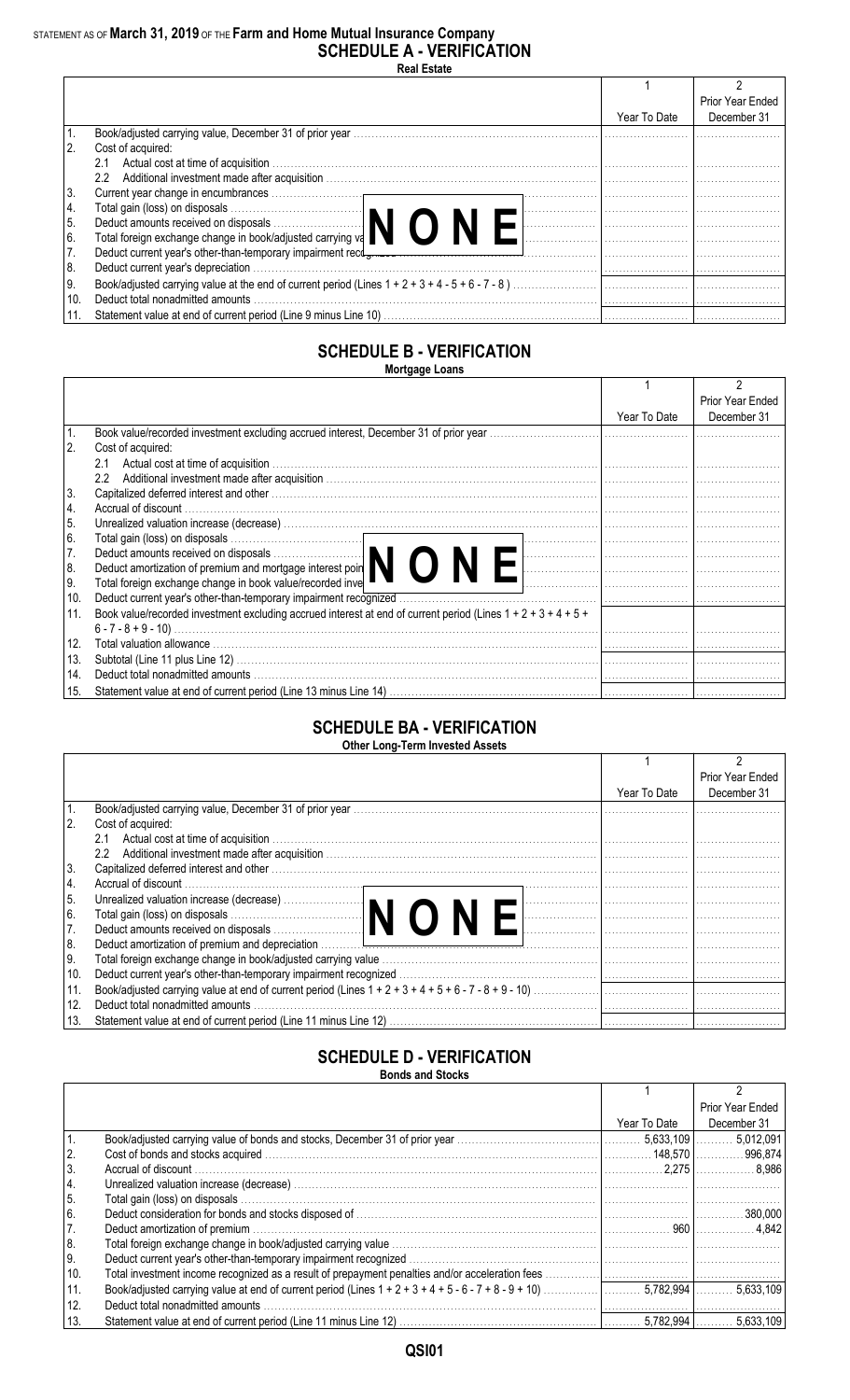## **SCHEDULE D - PART 1B**

Showing the Acquisitions, Dispositions and Non-Trading Activity

During the Current Quarter for all Bonds and Preferred Stock by NAIC Designation

|              |                         | Book/Adjusted          |                |                |                        | Book/Adjusted         | Book/Adjusted  | Book/Adjusted         | Book/Adjusted         |
|--------------|-------------------------|------------------------|----------------|----------------|------------------------|-----------------------|----------------|-----------------------|-----------------------|
|              |                         | <b>Carrying Value</b>  | Acquisitions   | Dispositions   | Non-Trading            | <b>Carrying Value</b> | Carrying Value | <b>Carrying Value</b> | <b>Carrying Value</b> |
|              |                         | Beginning of           | During Current | During Current | <b>Activity During</b> | End of                | End of         | End of                | December 31           |
|              | <b>NAIC Designation</b> | <b>Current Quarter</b> | Quarter        | Quarter        | <b>Current Quarter</b> | <b>First Quarter</b>  | Second Quarter | <b>Third Quarter</b>  | Prior Year            |
| <b>BONDS</b> |                         |                        |                |                |                        |                       |                |                       |                       |
| 1.           | NAIC $1(a)$ .           |                        |                |                |                        |                       |                |                       |                       |
| 2.           | NAIC $2(a)$             |                        |                |                |                        |                       |                |                       |                       |
| 3.           |                         |                        |                |                |                        |                       |                |                       |                       |
| 4.           | NAIC $4(a)$             |                        |                |                |                        |                       |                |                       |                       |
| 5.           | NAIC $5(a)$ .           |                        |                |                |                        |                       |                |                       |                       |
| 6.           | NAIC $6(a)$ .           |                        |                |                |                        |                       |                |                       |                       |
|              |                         |                        |                |                |                        |                       |                |                       |                       |
|              | <b>PREFERRED STOCK</b>  |                        |                |                |                        |                       |                |                       |                       |
| 8.           | NAIC 1                  |                        |                |                |                        |                       |                |                       |                       |
| 9.           | NAIC 2                  |                        |                |                |                        |                       |                |                       |                       |
| 10.          | NAIC 3                  |                        |                |                |                        |                       |                |                       |                       |
| 11.          | NAIC <sub>4</sub>       |                        |                |                |                        |                       |                |                       |                       |
| 12.          | NAIC 5                  |                        |                |                |                        |                       |                |                       |                       |
| 13.          |                         |                        |                |                |                        |                       |                |                       |                       |
| 14.          |                         |                        |                |                |                        |                       |                |                       |                       |
| 15.          |                         |                        |                |                |                        |                       |                |                       | 5,633,109             |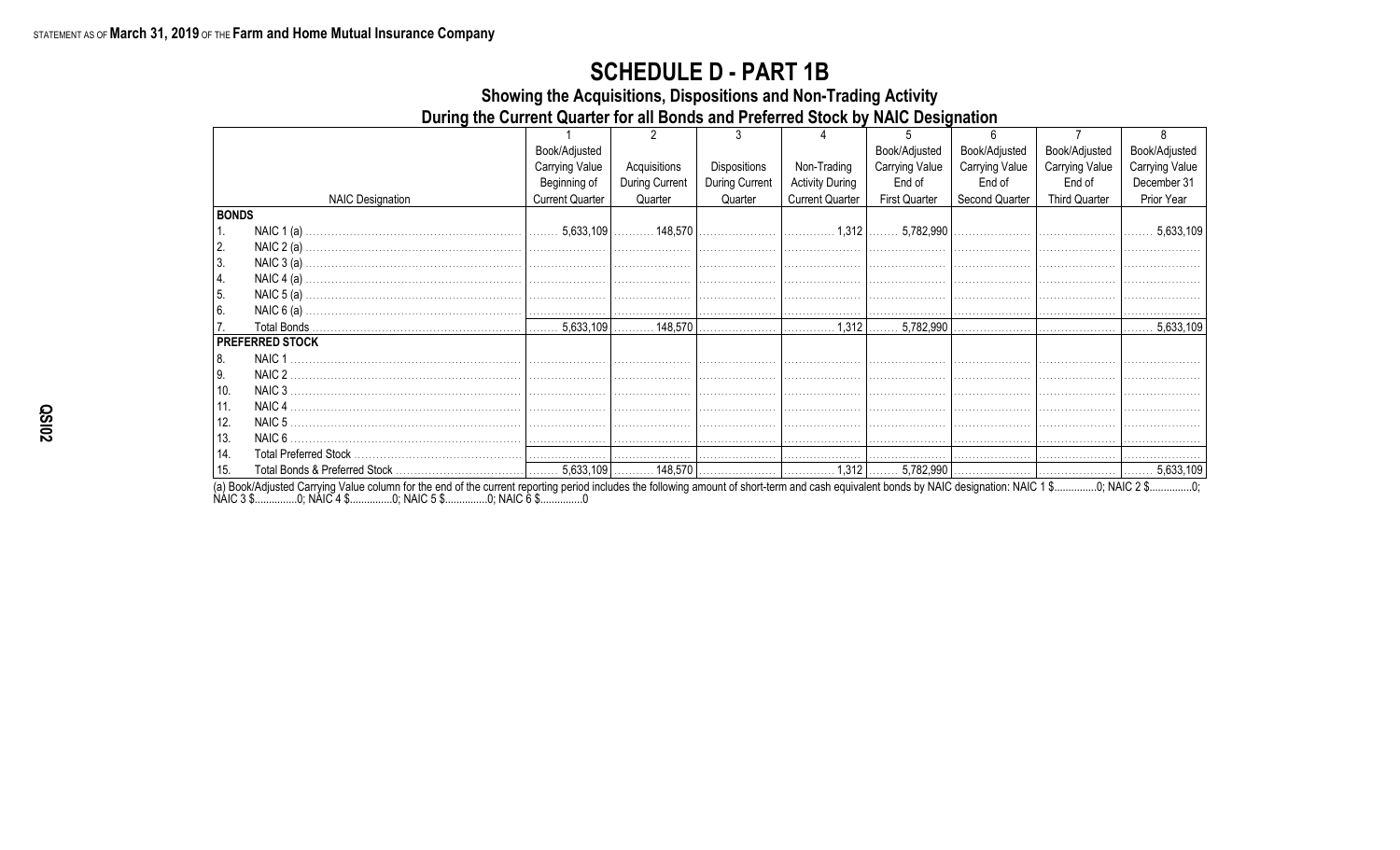| SI08 Schedule E - Verification (Cash Equivalents)  NONE |
|---------------------------------------------------------|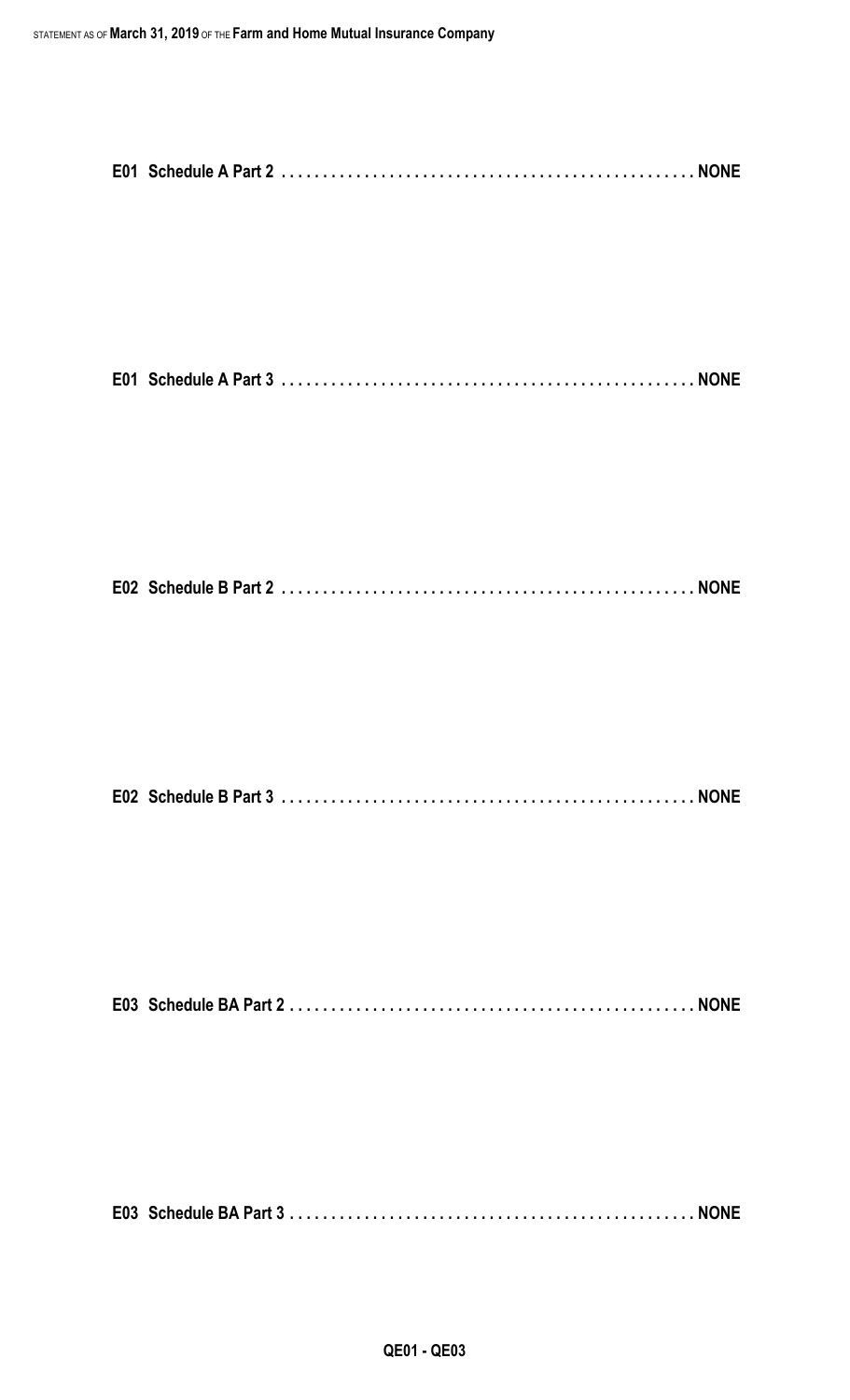# **SCHEDULE D - PART 3**

**Show All Long-Term Bonds and Stock Acquired During the Current Quarter**

|                                  |                                                                                                         |         |                    |                |                        |                    |            | Paid for Accrued | NAIC Designation an |
|----------------------------------|---------------------------------------------------------------------------------------------------------|---------|--------------------|----------------|------------------------|--------------------|------------|------------------|---------------------|
| <b>CUSIP</b>                     |                                                                                                         |         |                    | Name of        | Number of              |                    |            | Interest and     |                     |
| Identification                   | Description                                                                                             | Foreign | Date Acquired      | Vendor         | <b>Shares of Stock</b> | <b>Actual Cost</b> | Par Value  | Dividends        | Market Indicator (a |
|                                  | Bonds - U.S. Political Subdivisions of States, Territories and Possessions                              |         |                    |                |                        |                    |            |                  |                     |
| 641161ZG2                        | Nettleton AR School District                                                                            |         | 02/20/2019         | Morgan Stanley | <b>XXX</b>             | 100 477            | 100 001    |                  |                     |
| 699142GE9                        | . Paragould AR School District.                                                                         |         | $\vert$ 03/01/2019 | Morgan Stanley | <b>XXX</b>             | 48.094             | 50.000     |                  |                     |
|                                  | 2499999 Subtotal - Bonds - U.S. Political Subdivisions of States, Territories and Possessions           |         |                    |                | <b>XXX</b>             | 148.57'            | 150,000    |                  | x x x               |
|                                  | 8399997 Subtotal - Bonds - Part 3                                                                       |         |                    |                | <b>XXX</b>             | 148.57             | 150.000    |                  | <b>XXX</b>          |
|                                  |                                                                                                         |         |                    |                | <b>XXX</b>             | XXX                | XXX        | <b>XXX</b>       | <b>XXX</b>          |
| 8399999 Subtotal - Bonds         |                                                                                                         |         |                    |                | <b>XXX</b>             | 148.57'            | 150.000    |                  | <b>XXX</b>          |
|                                  | 8999998 Summary Item from Part 5 for Preferred Stocks (N/A to Quarterly) ……………………………………………………………………………… |         |                    |                | <b>XXX</b>             | <b>XXX</b>         | <b>XXX</b> | <b>XXX</b>       |                     |
|                                  | 8999999 Subtotal - Preferred Stocks                                                                     |         |                    |                | <b>XXX</b>             |                    | <b>XXX</b> |                  | <b>XXX</b>          |
|                                  |                                                                                                         |         |                    |                | <b>XXX</b>             | <b>XXX</b>         | <b>XXX</b> | $X$ $X$ $X$      |                     |
| 9799999 Subtotal - Common Stocks |                                                                                                         |         |                    |                | <b>XXX</b>             |                    | <b>XXX</b> |                  |                     |
|                                  | 9899999 Subtotal - Preferred and Common Stocks                                                          |         |                    |                | <b>XXX</b>             |                    | <b>XXX</b> |                  | <b>XXX</b>          |
|                                  |                                                                                                         |         |                    |                | . X X X                | 148.57'            | <b>XXX</b> |                  | <b>XXX</b>          |

(a) For all common stock bearing the NAIC market indicator "U" provide: the number of such issues ...............0.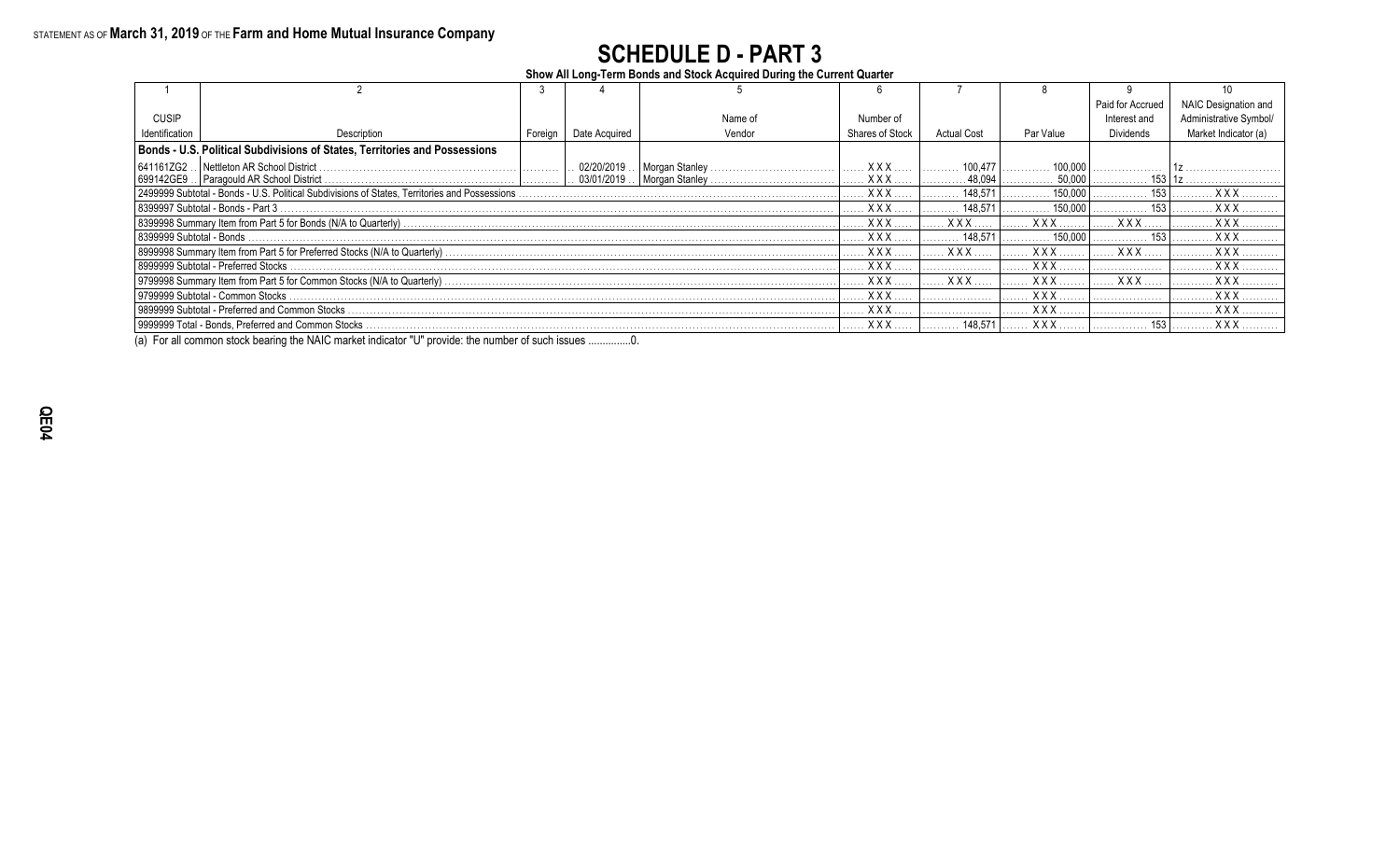|--|--|--|--|--|

```
E07 Schedule DB Part B Section 1 . . . . . . . . . . . . . . . . . . . . . . . . . . . . . . . . . . . . . . . . NONE
```

|--|--|--|

**E09 Schedule DB Part D Section 2 - Collateral Pledged By Reporting Entity . . . . . . NONE**

**E09 Schedule DB Part D Section 2 - Collateral Pledged To Reporting Entity . . . . . . NONE**

**E10 Schedule DL - Part 1 - Securities Lending Collateral Assets . . . . . . . . . . . . . . . . NONE**

**E11 Schedule DL - Part 2 - Securities Lending Collateral Assets . . . . . . . . . . . . . . . . NONE**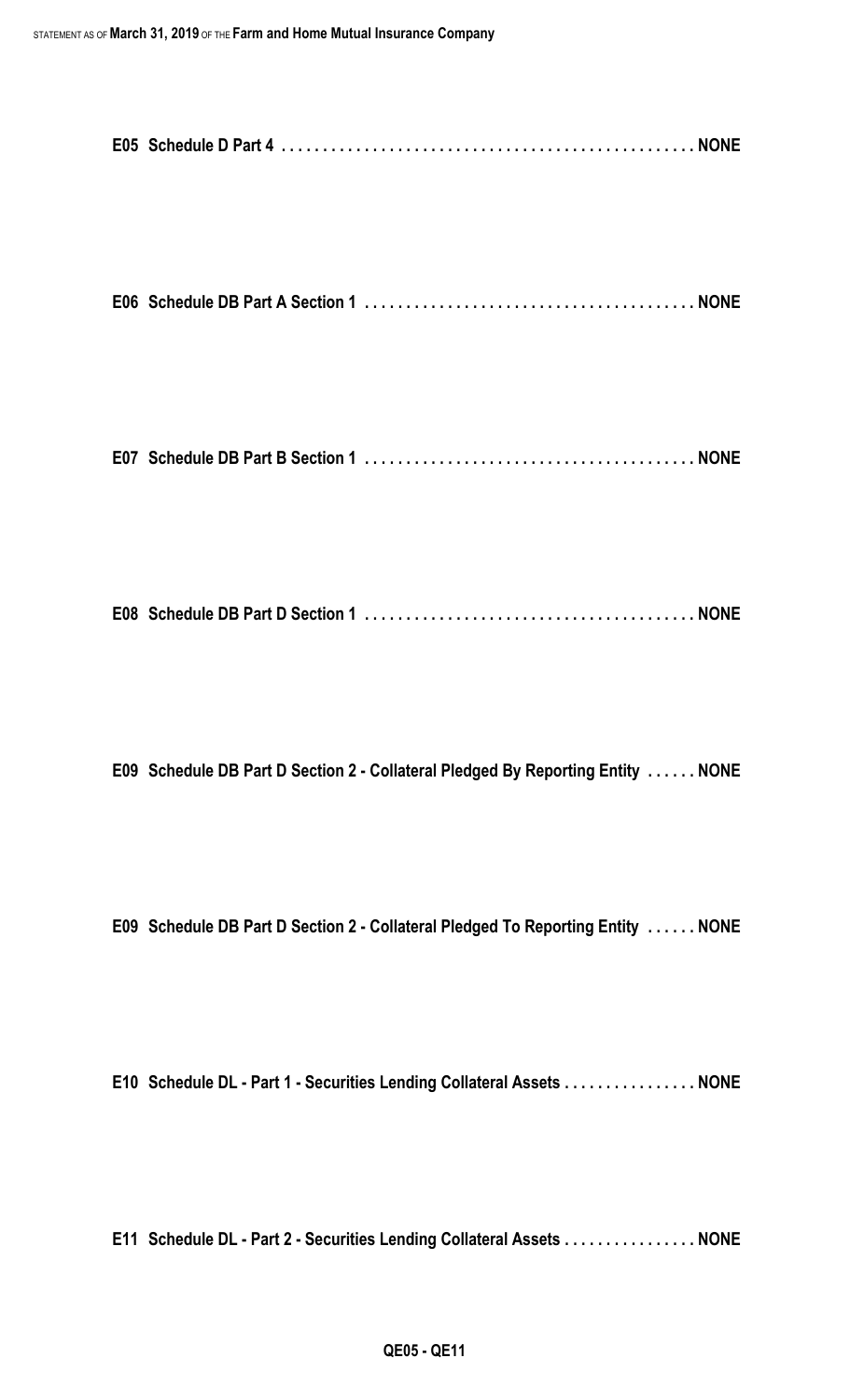## STATEMENT AS OF **March 31, 2019** OF THE **Farm and Home Mutual Insurance Company SCHEDULE E - PART 1 - CASH**

| <b>Month End Depository Balances</b>                                          |            |                                                   |             |            |                              |                                   |                                                               |              |  |  |
|-------------------------------------------------------------------------------|------------|---------------------------------------------------|-------------|------------|------------------------------|-----------------------------------|---------------------------------------------------------------|--------------|--|--|
|                                                                               |            | 3                                                 |             | 5.         |                              | Book Balance at End of Each Month | 9                                                             |              |  |  |
|                                                                               |            |                                                   | Amount      | Amount of  | During Current Quarter       |                                   |                                                               |              |  |  |
|                                                                               |            |                                                   | of Interest | Interest   | 6                            |                                   | 8                                                             |              |  |  |
|                                                                               |            |                                                   | Received    | Accrued    |                              |                                   |                                                               |              |  |  |
|                                                                               |            |                                                   | Durina      | at Current |                              |                                   |                                                               |              |  |  |
|                                                                               |            | Rate of                                           | Current     | Statement  | First                        | Second                            | Third                                                         |              |  |  |
| Depository                                                                    | Code       | Interest                                          | Quarter     | Date       | Month                        | Month                             | Month                                                         |              |  |  |
| open depositories                                                             |            |                                                   |             |            |                              |                                   |                                                               |              |  |  |
| Checking Account<br>  Paragould, AR    11/17/2019  <br>CD-FNB                 | 1.1.1.1.1  |                                                   |             |            | 1,656,034<br>$ $ 256,070 $ $ | $\ldots$ 1,823,747                | $2,037,667$ $\mid$ X X X $\mid$<br>256,070    256,070   X X X |              |  |  |
| CD Focus Bank-3002650    Paragould, AR    12/31/2021                          | .          |                                                   |             |            | 89.172                       | 89,172                            | 89,436   X X X                                                |              |  |  |
| Paragould, AR    08/31/2019  <br>CD Focus Bank-3014848                        | .          | $\left[\,\,\ldots\,\,\ldots\,\,\ldots\,\,\right]$ | . 1         | .          | 184,515                      |                                   | 184,515   ……. 185,061   X X X                                 |              |  |  |
| Morgan Stanley Money Market                                                   | .          |                                                   |             |            | 9.920                        | (57,346)                          | .                                                             | .62   X X X  |  |  |
| 0199998 Deposits in  0 depositories that do not exceed the                    |            |                                                   |             |            |                              |                                   |                                                               |              |  |  |
| allowable limit in any one depository (see Instructions) - open depositories. | XXX        | XXX                                               |             |            |                              |                                   |                                                               | XXX          |  |  |
|                                                                               | <b>XXX</b> | $. \mathsf{XXX}$                                  |             |            | 2.195.711                    | 2.296.158                         | 2,568,296                                                     | <b>XXX</b>   |  |  |
| 0299998 Deposits in  0 depositories that do not exceed the                    |            |                                                   |             |            |                              |                                   |                                                               |              |  |  |
| allowable limit in any one depository (see Instructions) - suspended          |            |                                                   |             |            |                              |                                   |                                                               |              |  |  |
|                                                                               |            | $XXX$ $\ldots$ $XXX$ $\ldots$                     | . 1         | .          |                              |                                   |                                                               | XXX          |  |  |
|                                                                               | XXX        | <b>X X X</b>                                      |             |            |                              |                                   |                                                               | XXX          |  |  |
|                                                                               | <b>XXX</b> | XXX.                                              |             |            | 2,195,711                    | 2,296,158                         | 2,568,296                                                     | XXX          |  |  |
|                                                                               | <b>XXX</b> | XXX.                                              | XXX.        | XXX        | 50                           | 50                                | 50 I                                                          | $ X$ $X$ $X$ |  |  |
|                                                                               |            | $XXX$ $\ldots$ $XXX$ $\ldots$                     |             |            | 2,195,761                    |                                   | 2,296,208    2,568,346   X X X                                |              |  |  |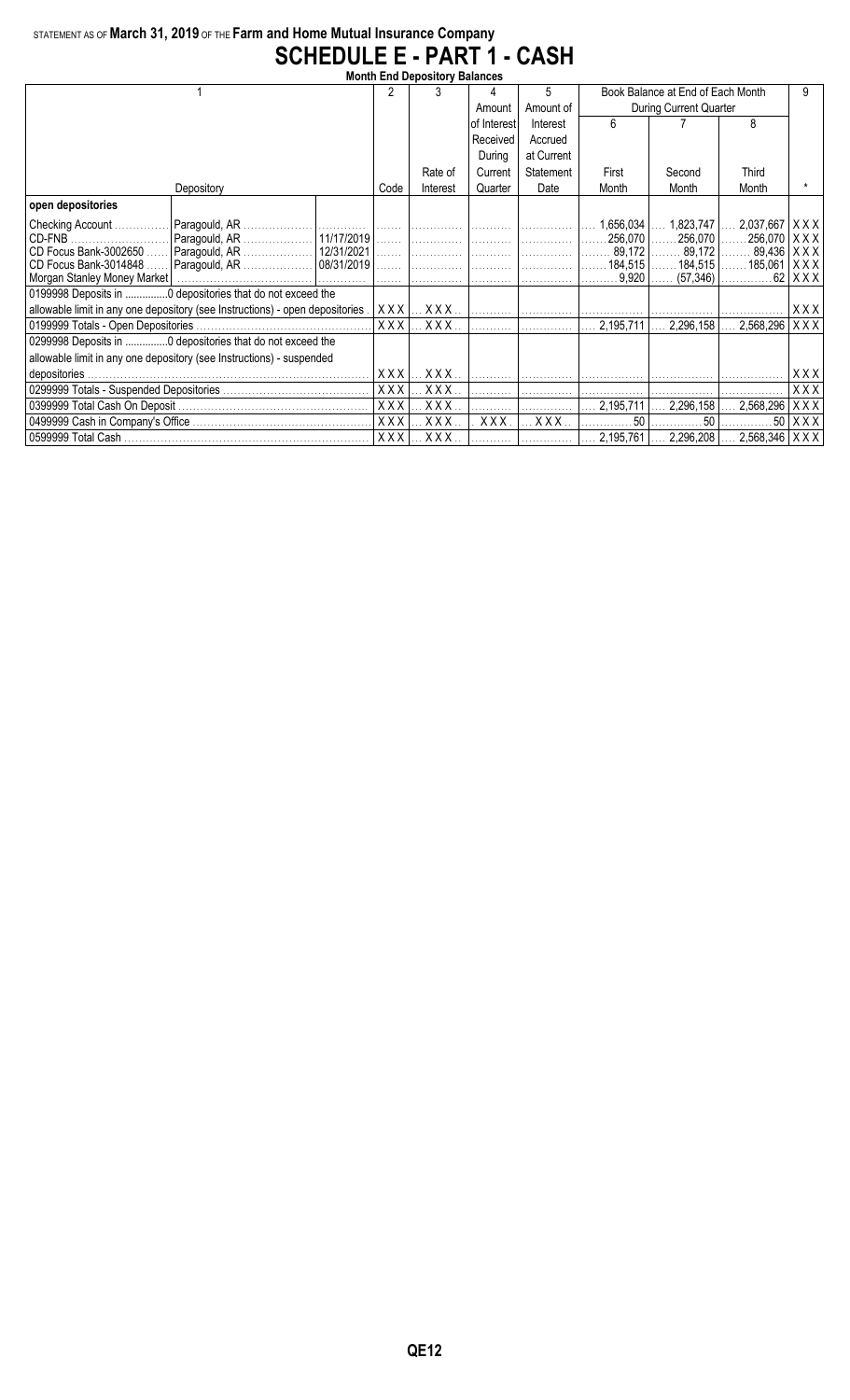# **SCHEDULE E - PART 2 - CASH EQUIVALENTS**

**Show Investments Owned End of Current Quarter**

|       |                                   | ັບ   |          |          |          |                       |               |                                |
|-------|-----------------------------------|------|----------|----------|----------|-----------------------|---------------|--------------------------------|
|       |                                   |      |          |          |          |                       | Amount of     |                                |
|       |                                   |      | Date     | Rate of  | Maturity | Book/Adjusted         | Interest      | Amount Received<br>During Year |
| Cusip | Description                       | Code | Acquired | Interest | Date     | <b>Carrying Value</b> | Due & Accrued |                                |
|       |                                   |      |          |          |          |                       |               |                                |
|       | 8899999 Total - Cash Equivalents. |      |          |          |          |                       |               |                                |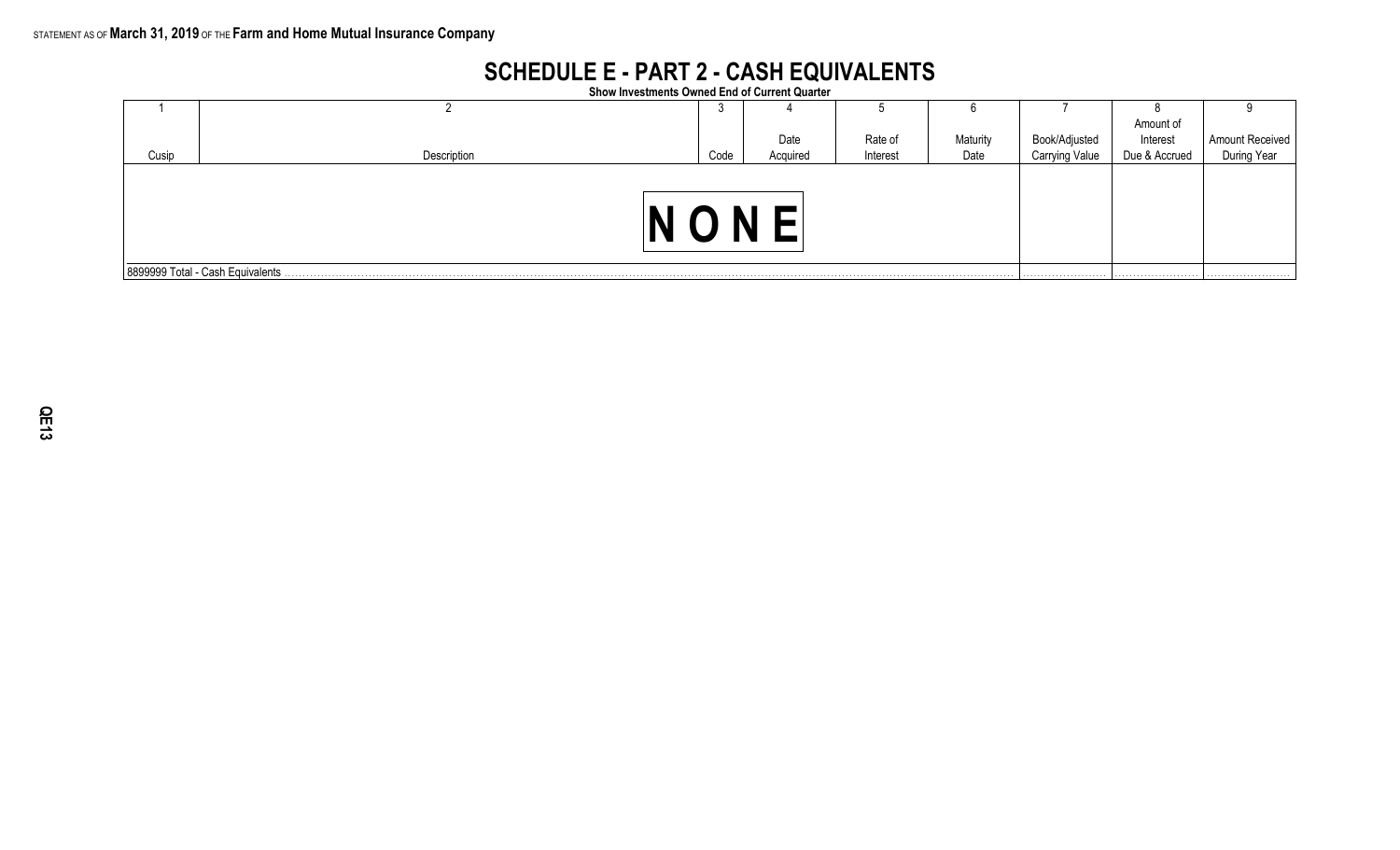# **Amended Statement Cover**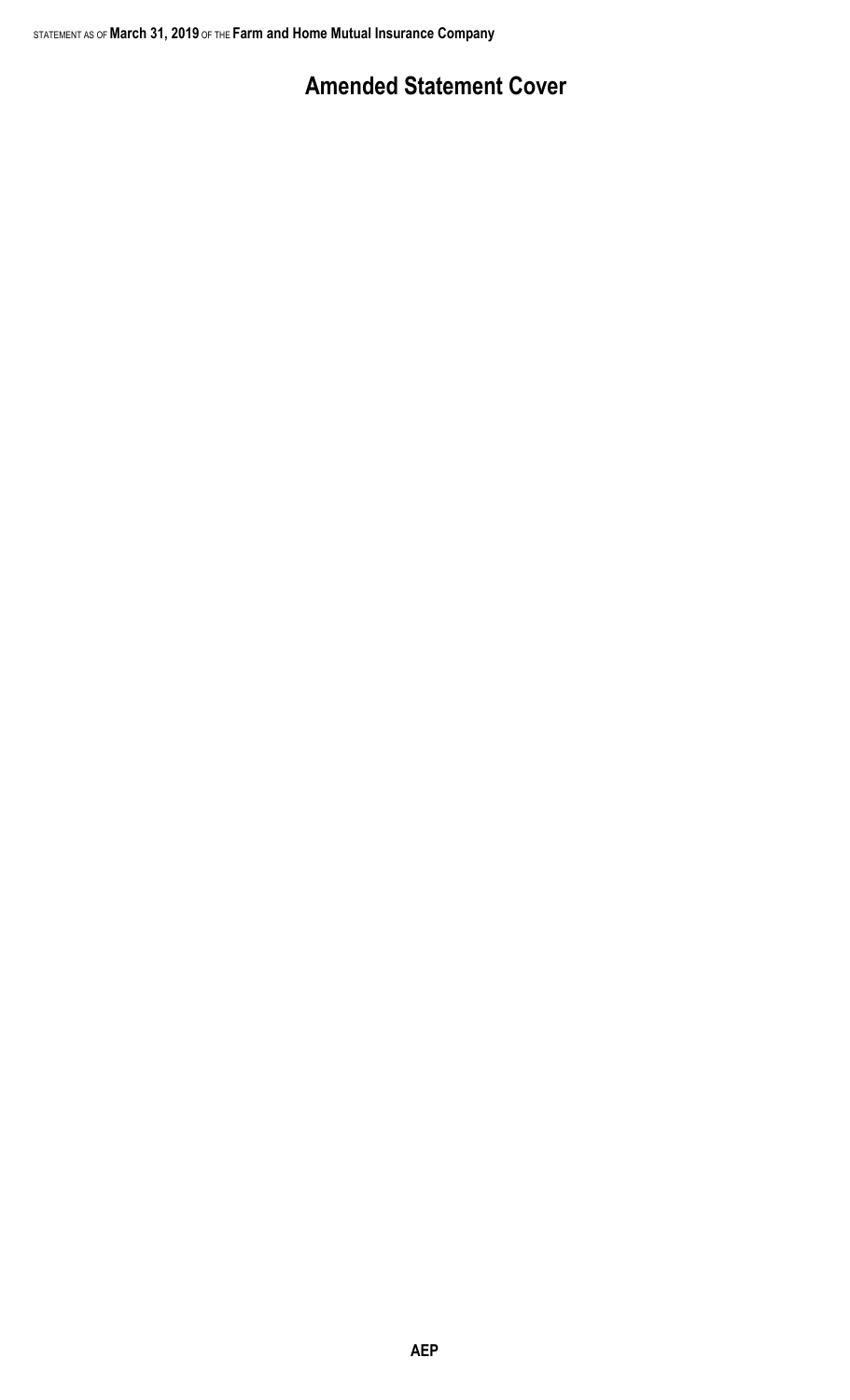# **INDEX TO PROPERTY & CASUALTY QUARTERLY STATEMENT**

Accident and Health Insurance; Q3; Q13 Accounting Changes and Corrections of Errors; Q6, Note 2 Accounting Practices and Policies; Q6, Note 1 Admitted Assets; Q2; QSI01 Affiliated Transactions; Q2; Q3; Q7; Q7.1 Asbestos Losses and Loss Adjustment Expenses; Q6, Note 33 Bonds; Q2; Q5; Q7.1; Q7.2; QSI01; QSI02; QE04; QE05; QSupp2 Business Combinations and Goodwill; Q6, Note 3 Capital Gains (Losses); Q3; Q4; Q5 Capital Stock; Q3; Q4; Q6, Note 13 Capital Notes; Q3; Q5; Q6, Note 11 Caps; QE06; QSI04 Cash; Q2; Q5; QE12; QSupp2 Cash Equivalents; Q2; Q5; QE13 Collars; QE06; QSI04 Commissions; Q3; Q5 Common Stock; Q2; Q7.1; Q7.2; QSI01; QE04; QE05; QSupp2 Counterparty Exposure; Q6, Note 8; QE06; QE08 Contingencies; Q6, Note 14 Debt; Q6, Note 11 Deferred Compensation; Q6, Note 12 Derivative Instruments; Q6, Note 8; QSI04; QSI05; QSI06; QSI07; QE06; QE07; QE08 Director and Officer; QSupp7 Discontinued Operations; Q6, Note 4 Discounting of Liabilities; Q6, Note 32; Q8 Electronic Data Processing Equipment; Q2 Environmental Losses and Loss Adjustment Expenses; Q6, Note 33 Exchange or Counterparty; QE06; QE08 Expenses; Q3; Q4; Q5; Q8; QE01; QSupp3 Extinguishment of Liabilities; Q6, Note 17 Extraordinary Items; Q6, Note 21 Fair Value; Q7, Note 20 Federal ID Number; Q9 Federal Reserve Board; Q7 Finance and Service Charge; Q4 Floors; QE06; QSI04 Foreign Exchange; Q2; Q3; Q4; QSI01; QSI02; QSI03; QE04; QE05 Forwards; QE06; QSI04 Futures Contracts; QE07; QSI04 Guaranty Fund; Q2 Health Care Receivables; Q6, Note 28 Hedging Transactions; Q7.1; QE06; QE07 High Deductible Policies; Q6, Note 31 Holding Company; Q7; Q11; Q12 Income Generation Transactions; QE06;QE07 Income Taxes; Q2; Q3; Q4; Q5; Q6, Note 9 Intercompany Pooling; Q6, Note 26 Investment Income; Q2; Q4; Q5; Q6, Note 7; QSupp2 Investments; Q2; Q4; Q6, Note 5; Q7.1; Q7.2; QSI01; QSI03; QE03; QE04; QE05; QE08; QE13; QSupp2 Joint Venture; Q6, Note 6 Leases; Q6, Note 15 Licensing; Q3; Q7; Q10 Limited Liability Company (LLC); Q6, Note 6 Limited Partnership; Q6, Note 6 Lines of Business; Q8; Q13 Long-Term Invested Assets; QSI01; QE03 Loss Development; Q6 Losses; Q3; Q4; Q5; Q6, Note 25; Q8; Q10; Q13; Q14; QSupp1; QSupp3 Loss Adjustment Expenses; Q3; Q6, Note 26; Q8; Q14; QSupp3 Managing General Agents; Q6, Note 19; Q7 Medical Malpractice Insurance; Q13; Q15; QSupp5 Medicare Part D Coverage; QSupp6 Mortgage Loans; Q2; Q5; Q7.1; QSI01; QE02; QSupp2 Multiple Peril Crop Insurance; Q6, Note 35 Nonadmitted Assets; Q2; Q4; QSI01; QSI03 Non-Tabular Discount; Q6, Note 32 Off-Balance Sheet Risk; Q6, Note 16